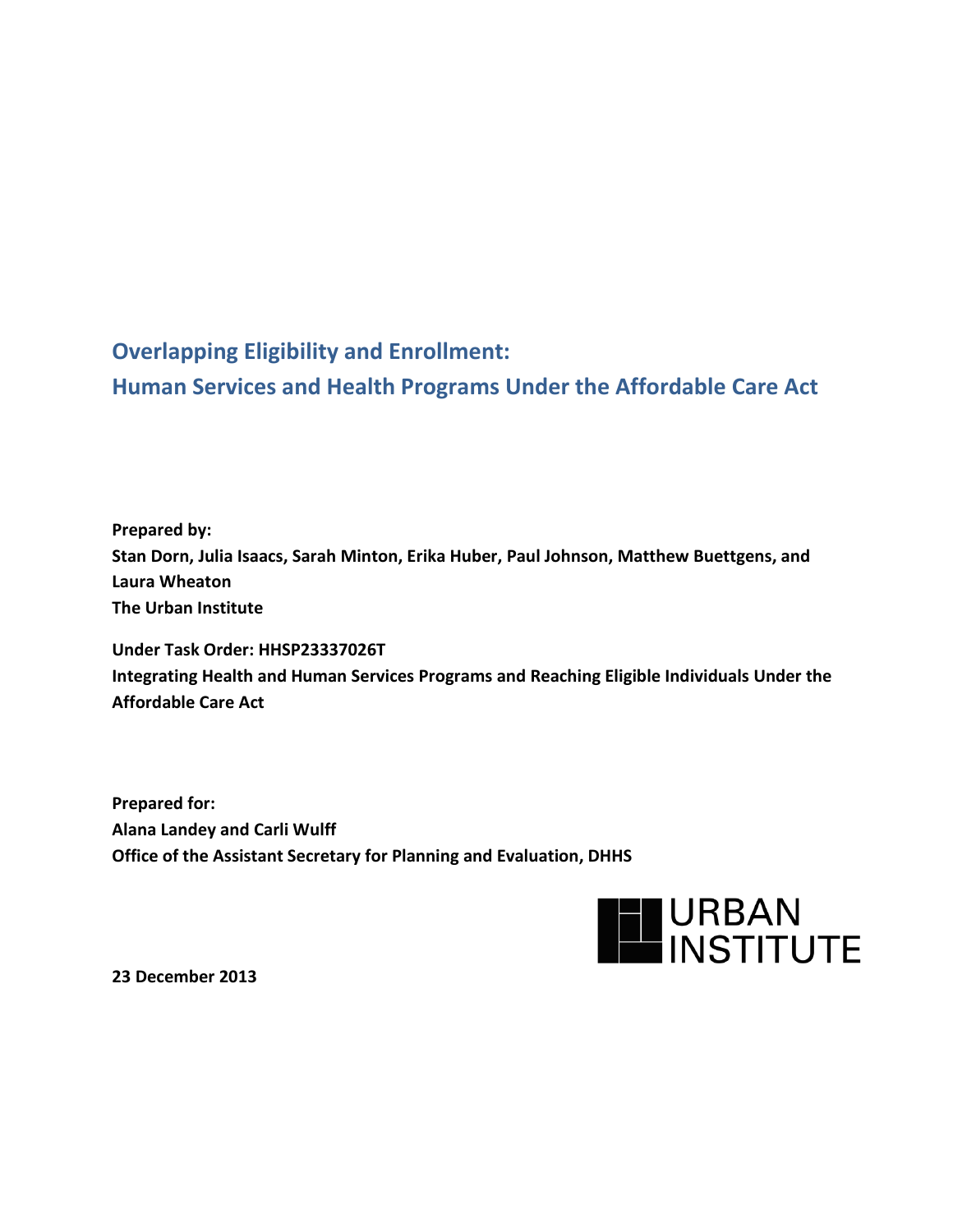# **Contents**

| Overlaps with health programs that could help human services programs function more effectively  3 |
|----------------------------------------------------------------------------------------------------|
| Data from health programs could help establish eligibility for human services programs3            |
| Many eligible nonparticipants in uncapped human services programs will qualify for health          |
| Overlaps with human services programs that could help health programs function more effectively  8 |
| Participation in human services programs could help establish eligibility for Medicaid  8          |
| Many consumers who will newly qualify for health coverage under the Affordable Care Act            |
|                                                                                                    |
|                                                                                                    |
|                                                                                                    |
|                                                                                                    |
|                                                                                                    |
|                                                                                                    |
|                                                                                                    |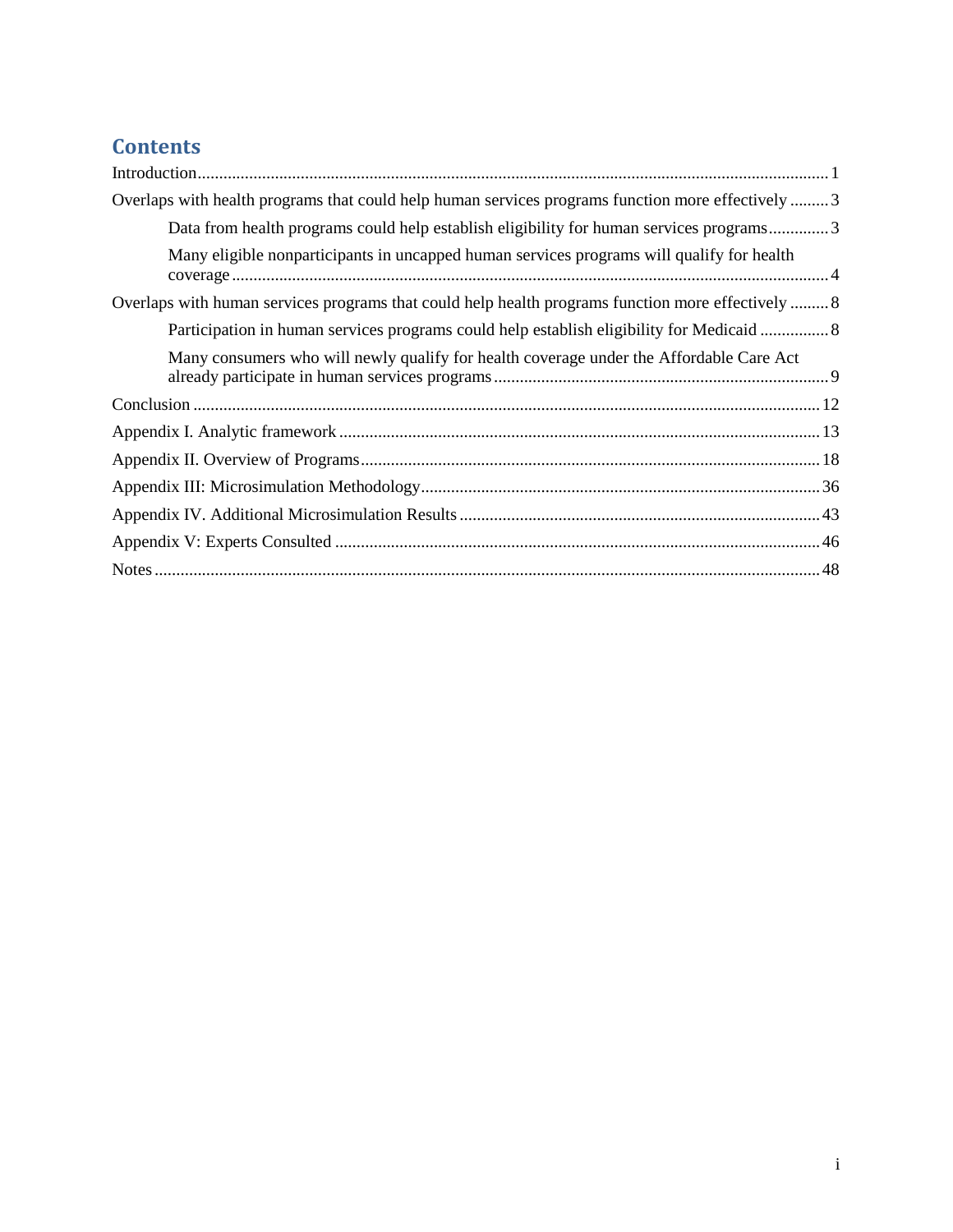# <span id="page-2-0"></span>**Introduction**

The Patient Protection and Affordable Care Act (Affordable Care Act or ACA) extends health coverage to millions of uninsured Americans, primarily through newly created Health Insurance Marketplaces and expanded Medicaid eligibility. It also sets the stage for major changes to eligibility determination for both health and human services programs. This paper focuses on using data matches and the coordination and integration of enrollment and retention procedures to improve the efficiency and accuracy of eligibility determination and to increase participation by eligible individuals in health programs and uncapped human services programs.

Under the ACA, consumers can generally qualify for health coverage based on attestations made under penalty of perjury. However, when federal or state policy requires further verification, it must be based on data matches, if possible, including information in the records of human services programs. Only when data matches fail to verify eligibility can consumers be asked for documentation.

Facing a potential surge in health coverage applications in 2013 and 2014, states that use data from human services programs to qualify multiple consumers for health coverage can trim their administrative workload while enrolling a large proportion of the newly eligible. At the same time, many people who have not previously received government assistance will seek health coverage. By connecting to this new stream of applicants for health coverage, programs that guarantee assistance to all eligible consumers, such as the Supplemental Nutrition Assistance Program (SNAP), Earned Income Tax Credit (EITC), and unemployment insurance (UI), could identify and enroll households who qualify but do not yet participate. In addition, information from health programs could simplify the work needed to qualify clients for human services programs that receive capped funding from the federal government and thus generally cannot serve all eligible people. For the latter programs, simplification efforts could reduce burdens for clients and lower the cost of eligibility determination, potentially letting some resources shift from administration to benefits. These programs include Temporary Assistance for Needy Families (TANF), the Child Care and Development Fund (CCDF), the Low Income Home Energy Assistance Program (LIHEAP), housing subsidies, and the Special Supplemental Nutrition Program for Women, Infants and Children (WIC).<sup>[1](#page-50-0)</sup>

As a crucial step facilitating such data linkages, enhanced federal funding is available for information technology (IT) investments that improve eligibility determination for health programs. Full federal funding is available for state-run Marketplaces, and federal resources can pay 90 percent of the cost to modernize Medicaid eligibility systems. If such investments also benefit human services programs, normal cost-allocation rules are waived, so the latter programs are relieved of the need to share development expenses. This opportunity is time-limited, however. Federal funding for state Marketplace administration stops after December 31, 2014, and both the 90 percent Medicaid match and cost-allocation waiver end a year later.

To help state and federal officials who are working to realize the promise of the Affordable Care Act, this paper analyzes possible pairings of health and human services programs for data-based integration and coordination strategies. Researchers at the Urban Institute, working in consultation with federal project officers at the Office of the Assistant Secretary for Planning and Evaluation (ASPE) of the U.S. Department of Health and Human Services (HHS), with input from members of a Technical Working Group, have put together this analysis to identify the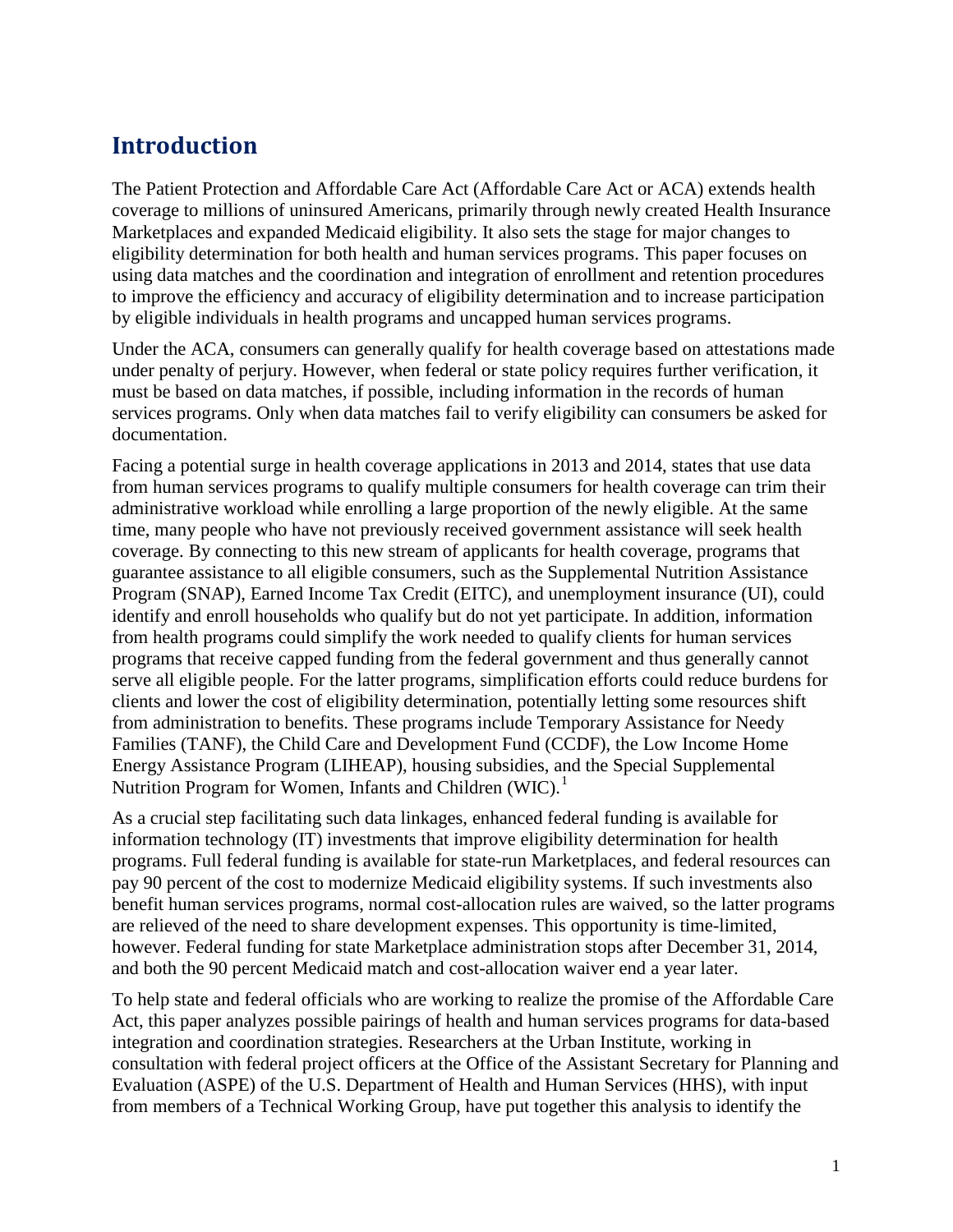human services programs with beneficiary populations that will overlap most significantly with health programs when the Affordable Care Act is fully implemented.

We use the term, "human services," to include a number of programs—EITC, housing subsidies, LIHEAP, and UI—that are sometimes classified outside the boundaries of "human services." We seek to distinguish the programs that provide health coverage from the programs that meet other basic needs of vulnerable or low-income populations.

Rather than rely on administrative data limited to program recipients, our tabulations come from microsimulation techniques that can estimate both recipients and people who qualify for assistance under specified program rules. We use two large microsimulation models: the Transfer Income Model, Version 3 (TRIM3 or TRIM), which is developed and maintained by the Urban Institute, thanks to primary funding from ASPE; and the Health Insurance Policy Simulation Model (HIPSM), also developed and maintained by the Urban Institute with funding from multiple sources.<sup>[2](#page-51-0)</sup> We use the resulting combined information to estimate the overlap in (a) populations who will be eligible under the Affordable Care Act for Medicaid, the Children's Health Insurance Program (CHIP), and subsidies for Marketplace coverage, which are sometimes referred to collectively as "insurance affordability programs;" and (b) people who receive or qualify for the following human services programs: SNAP, TANF, housing subsidies, CCDF, LIHEAP, WIC, UI, and EITC, as well as the noncustodial parents who are potentially reached by child support enforcement programs. We distinguish between recipients and eligibles for all human services programs except UI and EITC, for which we estimate eligibility only. Our analysis is limited to populations under 65, because the ACA's coverage expansion affects health coverage only for the non-elderly.

Both models use the 2011 Current Population Survey-Annual Social and Economic Supplement (CPS-ASEC), which describes household circumstances during calendar year 2010. HIPSM identifies the respondents who have an offer of employer-sponsored insurance defined as "affordable" by the ACA and are thus disqualified from Marketplace subsidies, imputing such estimates based on statistical matches with other sources of information. We import this information into TRIM and combine it with TRIM's extensive program, demographic, and income information to identify which individuals will qualify for Marketplace subsidies, Medicaid, and CHIP under the Affordable Care Act as well as to estimate human services program eligibility and receipt. Both models take into account current federal and state eligibility rules as well as the new rules for health programs that will apply beginning in 2014 under the ACA. The tabulations are restricted to individuals who are citizens or lawfully present immigrants under age 65. Our estimates show the number of people who will receive or qualify for various combinations of health and human services programs during the average month.

Our paper investigates the possibilities for program integration and coordination in states that implement the Medicaid expansion. Accordingly, our microsimulation, which is national in scope, assumes that all states implement the Medicaid expansion to 1[3](#page-51-1)8 percent<sup>3</sup> of the federal poverty level (FPL). In states that do not expand Medicaid, the analysis would be very different. Among other things, the overlaps would be greatly affected by each state's particular pre-ACA eligibility rules for Medicaid. We do not undertake that analysis here.

We begin the paper by analyzing data showing how human services programs could benefit from linkages with insurance affordability programs. We then provide results suggesting how health programs could also benefit from linkages with human services programs. Appendices set out a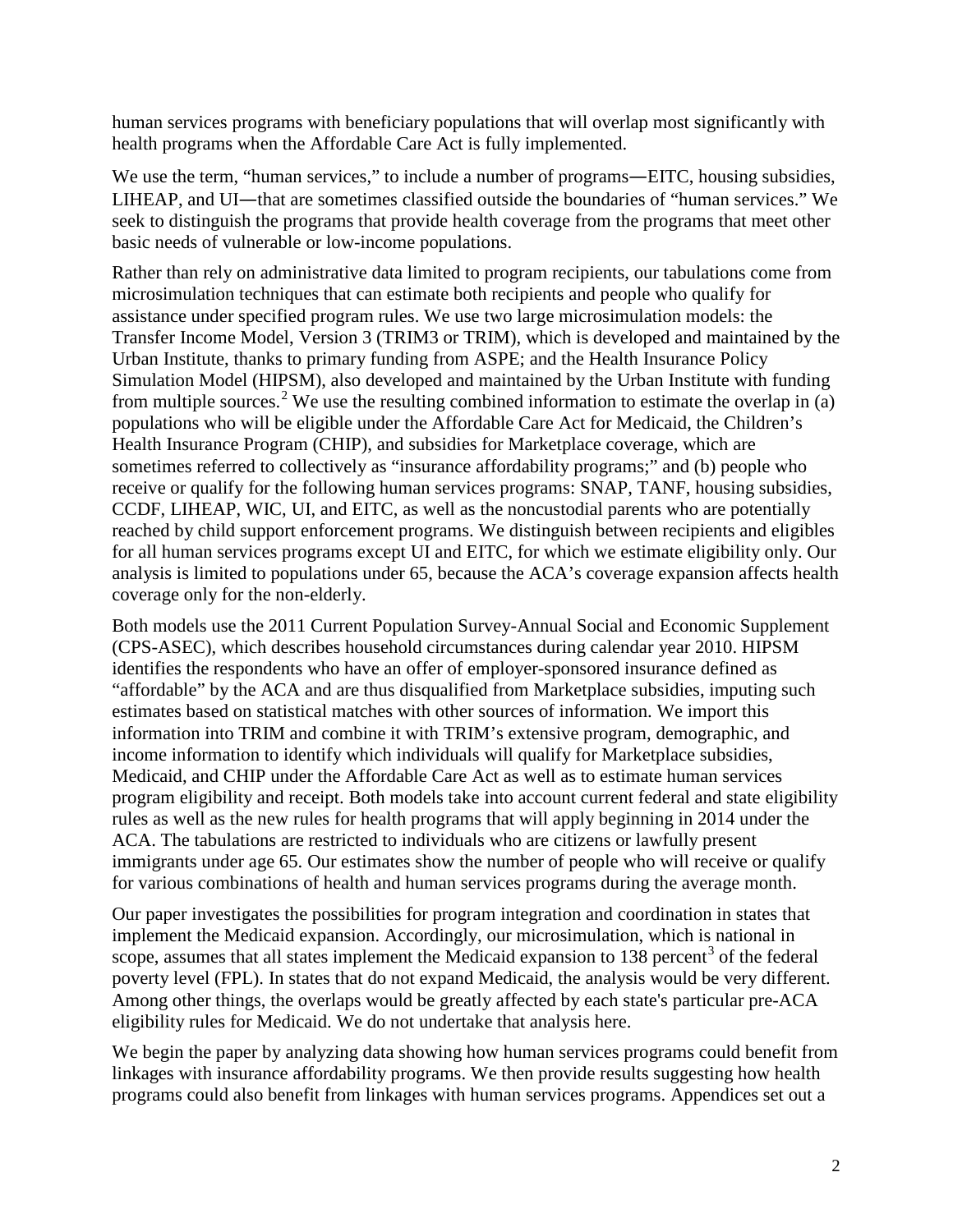framework for analyzing strategies that link programs to facilitate eligibility determination, enrollment, and retention (Appendix I); a program-by-program comparison of eligibility requirements and methods (Appendix II); a detailed description of our microsimulation methodology (Appendix III); additional microsimulation results (Appendix IV); and a list of experts consulted in the preparation of this report (Appendix V). This paper is part of a larger study— Integrating Health and Human Services Programs and Reaching Eligible Individuals Under the Affordable Care Act—with later stages that will build on the analysis presented here.

# <span id="page-4-0"></span>**Overlaps with health programs that could help human services programs function more effectively**

## <span id="page-4-1"></span>*Data from health programs could help establish eligibility for human services programs*

Most human services programs are capped. This means that serving new people may require displacing current clients. The expansion in health coverage contemplated by the Affordable Care Act can nevertheless help these programs more effectively and efficiently determine eligibility. Several years after the ACA has been implemented, numerous human services applicants and recipients may have had their circumstances evaluated by health coverage programs. If so, human services programs could borrow from this work that health programs have already done, allowing human services eligibility to be determined more efficiently than in the past. Ultimately, this could help both capped and uncapped human services programs alike.

We find that the vast majority of human services program participants will qualify for health coverage. If all states implement the Affordable Care Act's Medicaid expansion, Medicaid and CHIP eligibility will reach 97 percent of SNAP recipients, 85 percent of WIC families, 99 percent of TANF recipients, and 87 percent of LIHEAP recipients under age 65 (Figure 1). This suggests that, once the ACA's expansions are fully implemented, human services programs may be able to expedite eligibility determination for numerous applicants and participants based on data from health programs.

Two limitations of this analysis are important to acknowledge. First, this information shows the *potential* reach of health programs. That is, we show the number of human services participants who will *qualify* for Medicaid, CHIP, and Marketplace subsidies if states expand Medicaid eligibility. Human services programs will not fully benefit from health programs until the latter have had time to ramp up enrollment among new eligibles.

Second, much of the verification that health programs will receive from a new federal data hub cannot be shared with human services programs.<sup>[4](#page-52-0)</sup> For the latter to benefit from health agencies' findings, it will be important to confirm that health programs can share their final eligibility determinations—for example, that a particular person has been found to have income at a certain percentage of the FPL—even if they cannot provide human services programs with all the verification on which such determinations are sometimes based.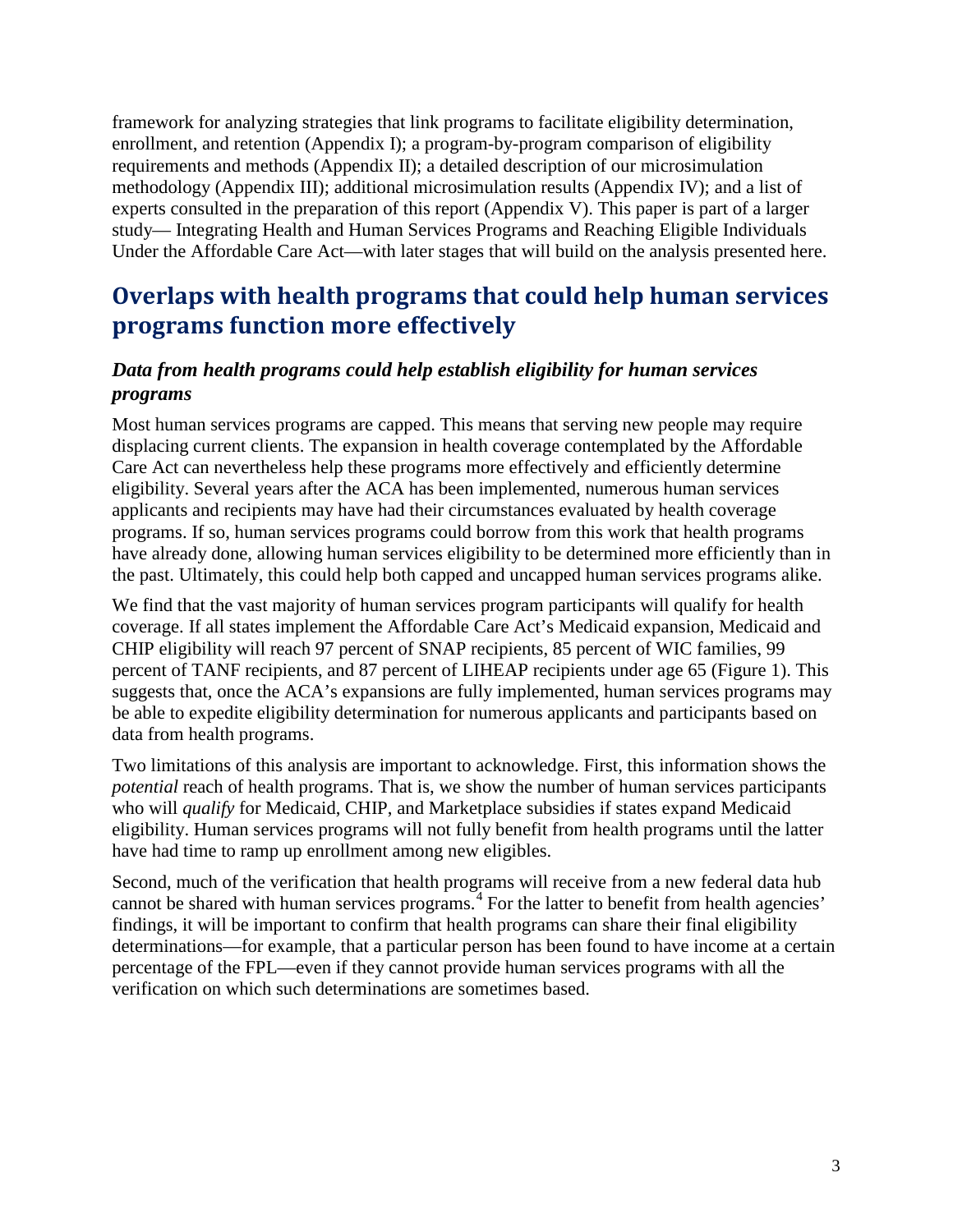



*Source*: TRIM3, HIPSM 2012. *Notes*: Assumes that all states expand Medicaid eligibility for adults to 138 percent FPL. Children's eligibility for Medicaid and CHIP includes pre-ACA categories above 138 percent FPL and does not exclude ESI recipients. Estimates for children and adults include people with disabilities who receive Medicare. WIC and child care counts include spouses and dependents under age 19 who do not directly receive subsidies. Housing subsidies include public housing and rent vouchers. For more information about our methodology, see Appendix III.

## <span id="page-5-0"></span>*Many eligible nonparticipants in uncapped human services programs will qualify for health coverage*

Health programs offer the potential to provide additional help to *uncapped* human services programs—that is, programs that serve all who qualify, without funding caps—by enabling them to reach eligible nonparticipants. SNAP is an uncapped program that has made extraordinary strides in recent years, modernizing program administration to improve program participation, lower error rates, and increase efficiency.<sup>[5](#page-52-1)</sup> From 2002 to 2010, the percentage of eligible individuals receiving benefits rose from 54 percent to 75 percent.<sup>[6](#page-52-2)</sup> Nevertheless, in some states and demographic groups, many eligible households remain unserved. California's SNAP program, for example, reaches only 55 percent of eligible people;<sup>[7](#page-52-3)</sup> and among childless adults and working families, only 67 and 65 percent of eligible individuals, respectively, receive aid.<sup>[8](#page-52-4)</sup>

If all states expand Medicaid eligibility, 88 percent of people who qualify for but do not receive SNAP will be eligible for insurance affordability programs, including 80 percent who will qualify for Medicaid or CHIP (Figure 2). Health programs may be particularly useful in helping SNAP reach two groups with below-average participation levels: childless adults and people with incomes above poverty. Among members of these two groups, 85 percent and 79 percent, respectively, will qualify for ACA health coverage (Figure 3).

EITC, another uncapped program, reaches an estimated 75 percent of eligible taxpayers.<sup>[9](#page-52-5)</sup> Among taxpayers *with children* who qualify, 81 percent claim the credit, but only 56 percent of eligible taxpayers *without children* receive it.

Insurance affordability programs may be able to help EITC outreach campaigns reach such eligible non-claimants. Altogether, 86 percent of people under age 65 who are eligible for EITC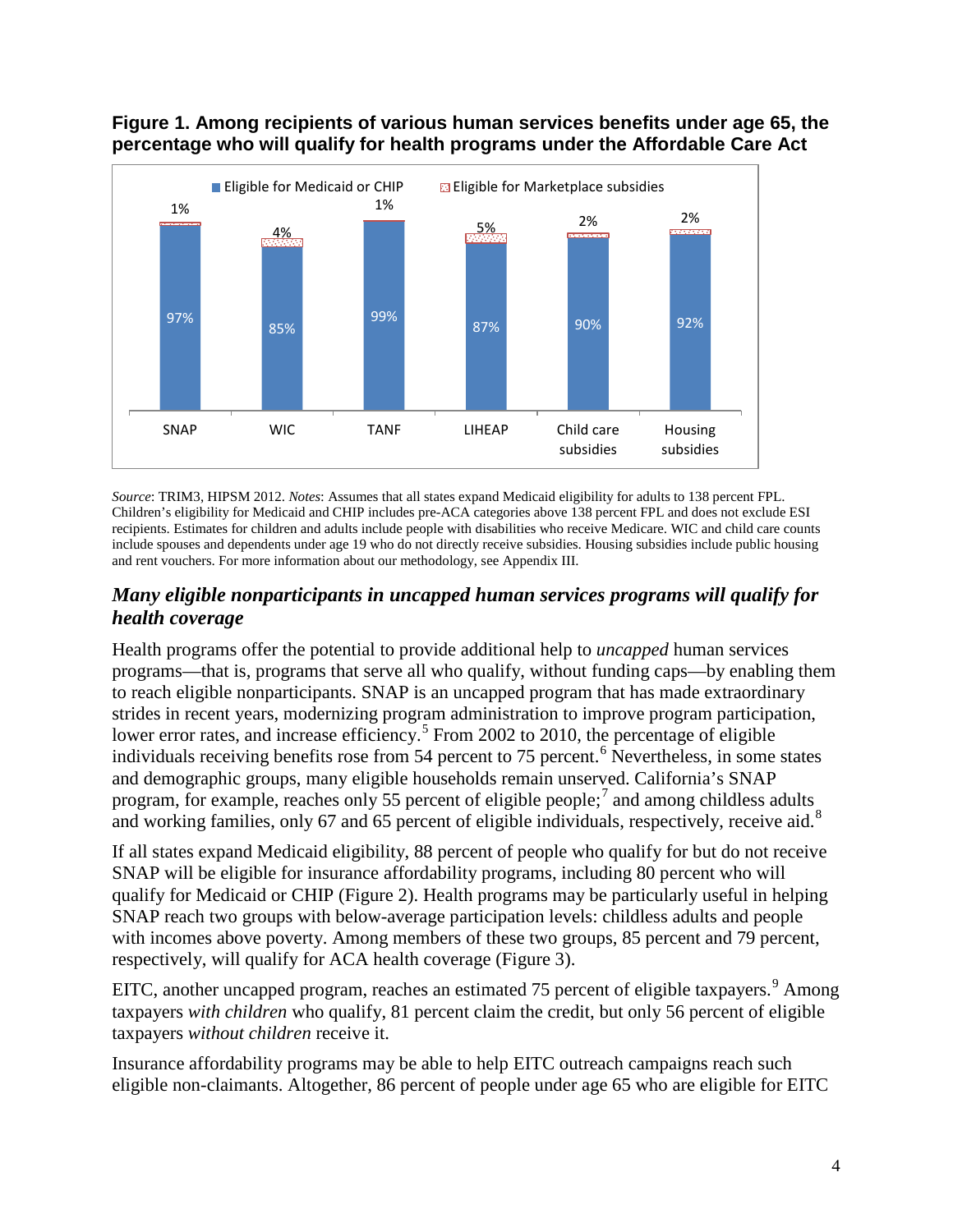will qualify for health programs if all states expand Medicaid, including 84 percent of EITCeligible childless adults (Figure 4).

It is worth noting, in this context, that a particularly underserved group of EITC-eligible taxpayers consists of childless adults with incomes too low to claim the full credit—that is, those with earned income between \$1 and \$6,200 a year, or 56 percent FPL for a one-person household in 2012.<sup>[10](#page-52-6)</sup> Not only does the low credit amount for which they qualify reduce these adults' incentive to claim it, they are less likely than other taxpayers to file for other reasons, such as to obtain a refund or to meet legal requirements for filing tax returns; in 2012, for example, oneperson households were not required to file unless their gross income was at least \$9,750. As a result, it is not surprising that only 46 percent of such adults claim  $EITC<sup>11</sup>$  $EITC<sup>11</sup>$  $EITC<sup>11</sup>$ . Almost all of this highly underserved group will qualify for Medicaid under expansion.

In terms of the final uncapped human services program that we examine in our microsimulation, unemployment insurance (UI), health programs will reach 62 percent of eligible individuals (Figure 5)—a smaller proportion than for the programs discussed earlier, but still representing more than three in five people who potentially qualify. As with EITC, it is worth emphasizing that we estimate the prevalence of consumers eligible for health programs only among people who are *eligible for* UI, regardless of whether they participate.<sup>[12](#page-52-8)</sup> It is also important to note that the estimates we present reflect UI eligibility during calendar year 2010, when the country was experiencing a severe economic downturn. The profile of UI-eligible consumers could be quite different under more favorable economic conditions.

More broadly, these estimates show the prevalence of insurance affordability program *eligibility* among people who qualify for SNAP, EITC, and unemployment insurance. They thus suggest the *potential* that health coverage could offer in reaching eligible populations not served by these uncapped human services programs. But we do not yet know, among consumers who will newly qualify for Medicaid or Marketplace subsidies, how many will enroll. In particular, we do not know the extent to which health programs will successfully enroll the very groups that SNAP, EITC, and unemployment insurance have had particular difficulty reaching. Human services program administrators and advocates will need to track carefully the progress of health programs in enrolling these populations over the next few years.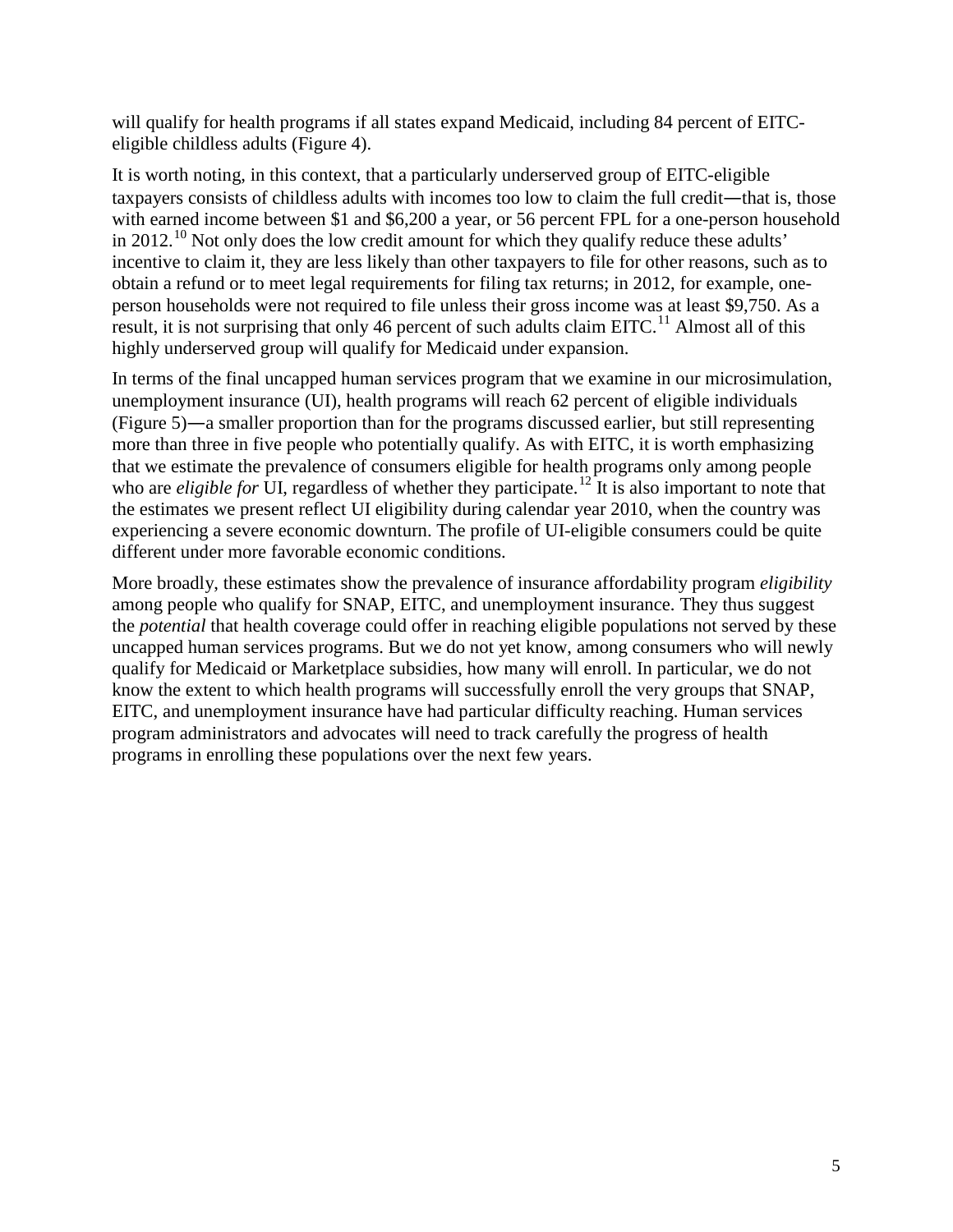#### **Figure 2. Health program eligibility among all people under age 65 who qualify for but do not receive SNAP**



*Source*: TRIM3, HIPSM 2012. *Notes*: Assumes that all states expand Medicaid eligibility for adults to 138 percent FPL. Children's eligibility for Medicaid and CHIP includes pre-ACA categories above 138 percent FPL and does not exclude ESI recipients. Estimates for children and adults include people with disabilities who receive Medicare. For more information about our methodology, see Appendix III.





*Source*: TRIM3, HIPSM 2012. *Notes*: Assumes that all states expand Medicaid eligibility for adults to 138 percent FPL. Children's eligibility for Medicaid and CHIP includes pre-ACA categories above 138 percent FPL and does not exclude ESI recipients. Estimates for children and adults include people with disabilities who receive Medicare. For more information about our methodology, see Appendix III.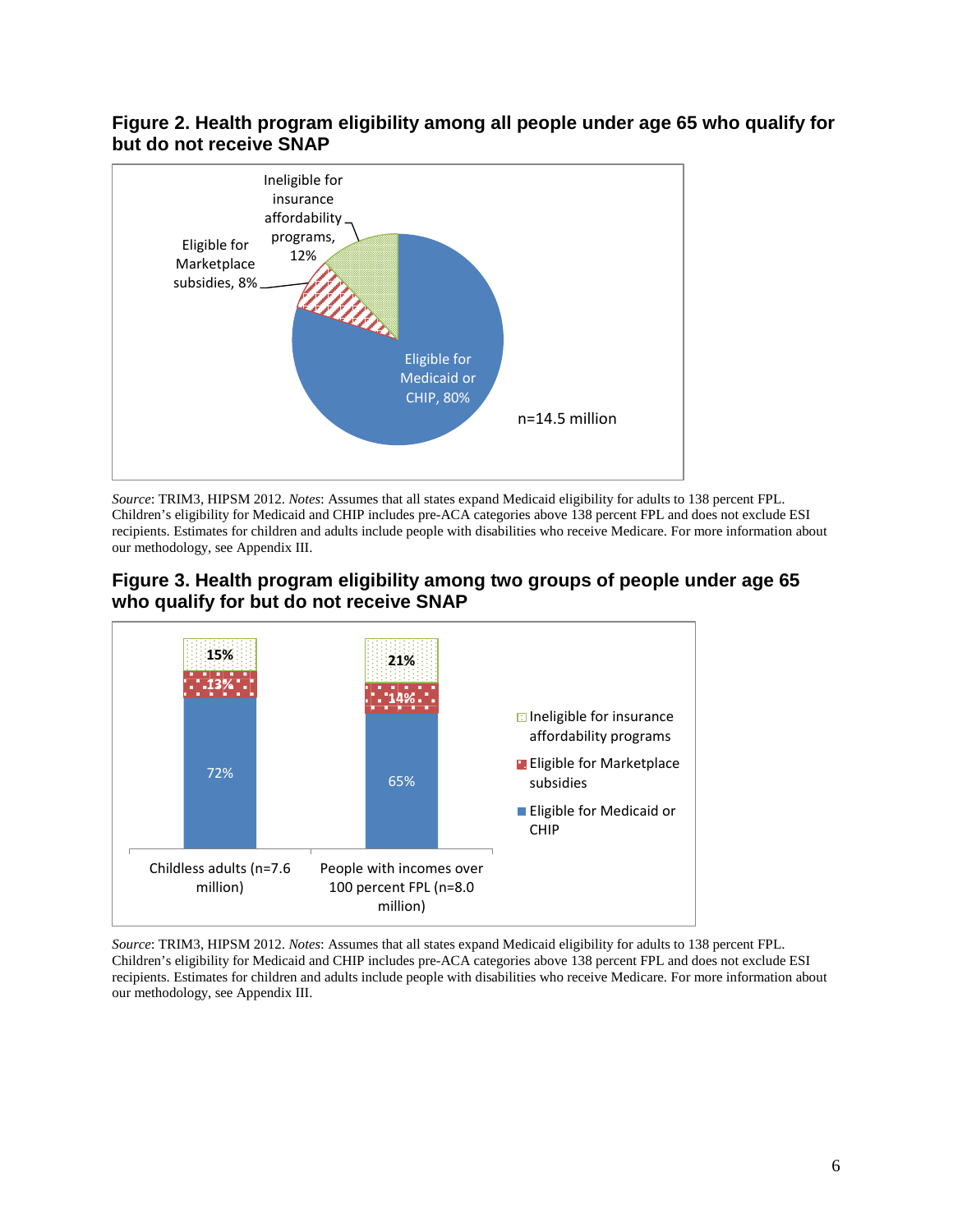

**Figure 4. Health program eligibility among various groups of EITC-eligible people**

*Source*: TRIM3, HIPSM 2012. *Notes*: Assumes that all states expand Medicaid eligibility for adults to 138 percent FPL. Children's eligibility for Medicaid and CHIP includes pre-ACA categories above 138 percent FPL and does not exclude ESI recipients. Estimates for children and adults include people with disabilities who receive Medicare. For more information about our methodology, see Appendix III.





*Source*: TRIM3, HIPSM 2012. *Notes*: Assumes that all states expand Medicaid eligibility for adults to 138 percent FPL. Children's eligibility for Medicaid and CHIP includes children's pre-ACA categories above 138 percent and does not exclude ESI recipients. Estimates for children and adults include people with disabilities who receive Medicare. For more information about our methodology, see Appendix III.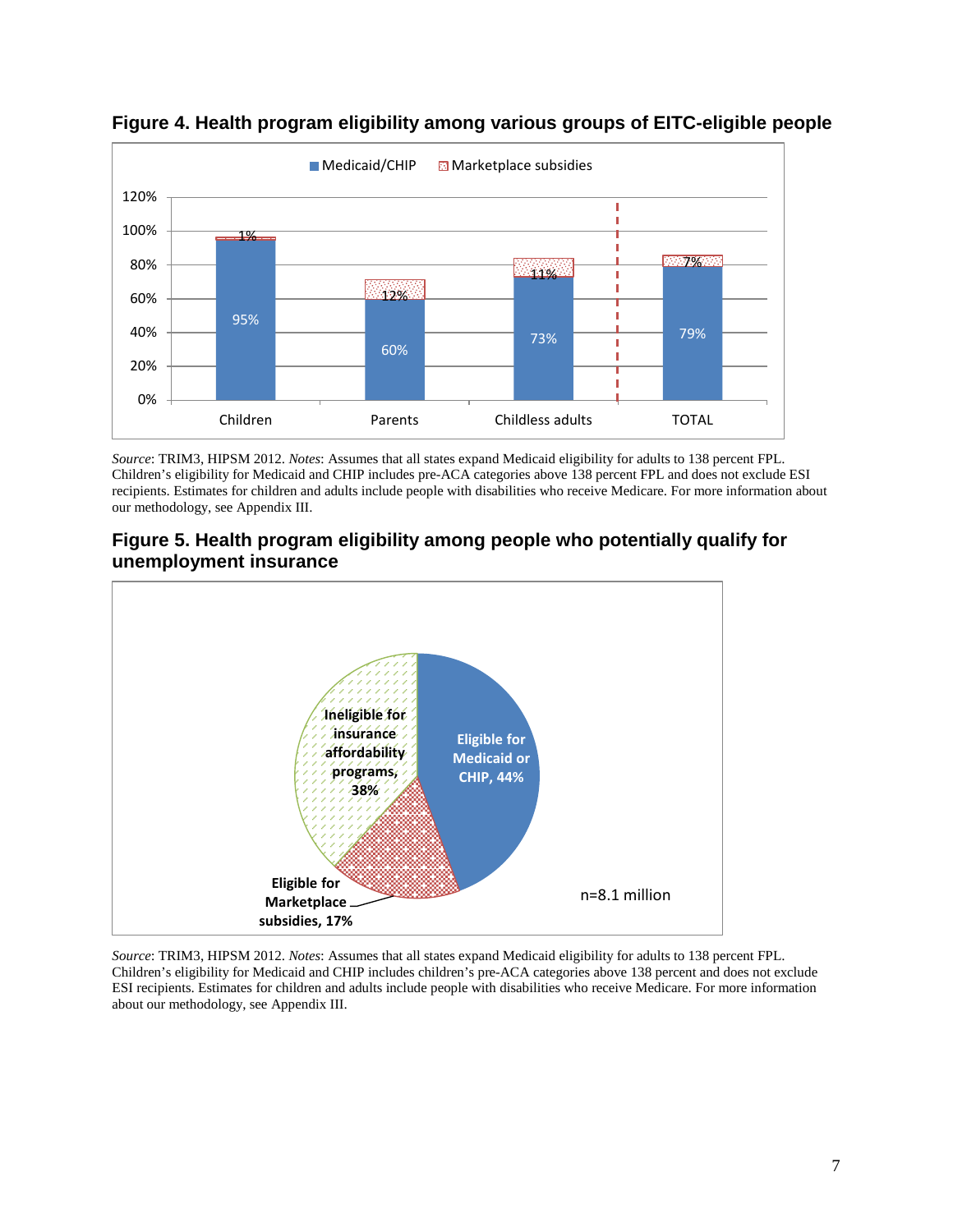# <span id="page-9-0"></span>**Overlaps with human services programs that could help health programs function more effectively**

## <span id="page-9-1"></span>*Participation in human services programs could help establish eligibility for Medicaid*

As noted earlier, a Medicaid applicant's attestation of financial eligibility can be verified by data that are reasonably compatible with those attestations, including data showing the receipt of human services benefits.<sup>[13](#page-52-9)</sup> Moreover, when a Medicaid beneficiary's coverage period is coming to an end, if reliable data demonstrate continuing eligibility, the beneficiary's eligibility is renewed administratively.<sup>[14](#page-52-10)</sup> Such data matches can play an important role in determining eligibility for Medicaid, since financial eligibility is established whenever income is at or below 138 percent FPL, which can frequently be verified based on determinations already made by human services programs.<sup>[15](#page-52-11)</sup>

Table 1 shows, for children, parents, and childless adults, the probability of eligibility for Medicaid that is established by receipt of various human services benefits. This information could help states determine when data matches with human services programs eliminate the need for documentation from Medicaid applicants or from beneficiaries up for renewal. For example, a LIHEAP recipient who is a child or adult has a 94 percent or 78 percent likelihood of Medicaid eligibility, respectively. A state could thus verify a Medicaid applicant's attestation of financial eligibility through a data match establishing receipt of LIHEAP, whether such applicant is a child or adult. Eliminating the need for consumers to present and for states to evaluate paper documentation is likely to increase eligible consumers' Medicaid participation levels, reduce administrative costs, and lower the risk of manual error in determining eligibility.

Verification based on human services receipt could streamline enrollment and retention for numerous Medicaid-eligible consumers. Among people who will qualify for Medicaid if all states expand eligibility:  $16$ 

- 49 percent receive SNAP;
- 18 percent receive LIHEAP;
- 17 percent either receive WIC or have a sibling or spouse who receives WIC;
- 9 percent receive housing subsidies;
- 6 percent receive TANF; and
- 3 percent either receive child care subsidies or have a sibling or spouse who receives such subsidies.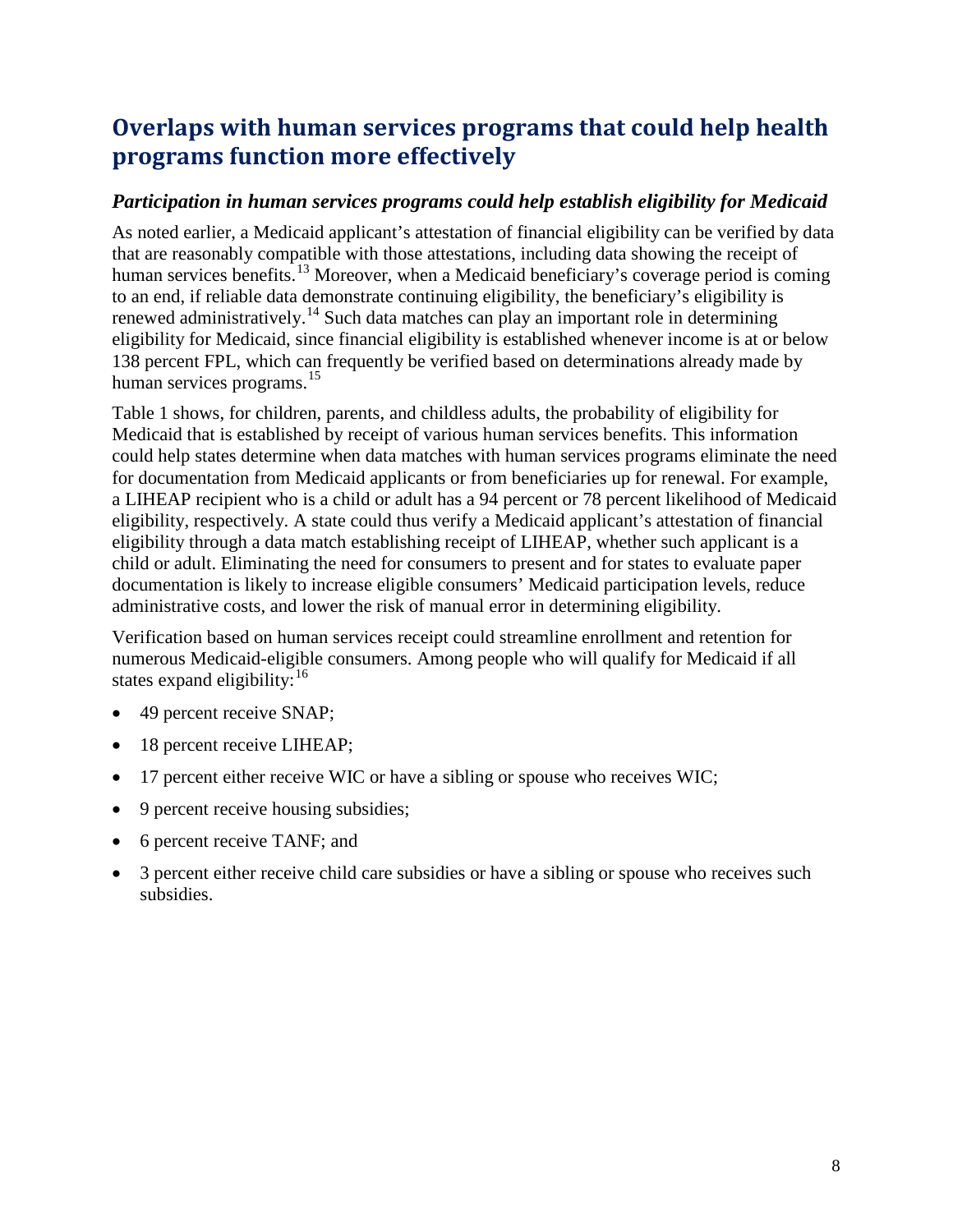|                             | <b>Children Adults</b> |     | <b>Total</b> |
|-----------------------------|------------------------|-----|--------------|
| <b>SNAP</b>                 | 98%                    | 94% | 96%          |
| <b>WIC</b>                  | 90%                    | 67% | 81%          |
| <b>TANF</b>                 | 100%                   | 95% | 99%          |
| <b>LIHEAP</b>               | 94%                    | 78% | 86%          |
| <b>Child care subsidies</b> | 92%                    | 75% | 86%          |
| <b>Housing subsidies</b>    | 96%                    | 86% | 91%          |

**Table 1. Likelihood of Medicaid eligibility for various recipients of human services benefits under age 65** 

*Source*: TRIM3, 2012. *Notes*: Assumes that all states expand Medicaid eligibility for adults to 138 percent FPL. Medicaid eligibility categories are limited to MAGI-based eligibility up to 138 percent FPL, receipt of SSI, and children's eligibility for Medicaid (whether funded through Title XIX or Title XXI of the Social Security Act) under their state's pre-2014 rules. Estimates do not include people with disabilities who receive Medicare. Child care and WIC estimates include immediate family members of recipients. For more information about our methodology, see Appendix III.

## <span id="page-10-0"></span>*Many consumers who will newly qualify for health coverage under the Affordable Care Act already participate in human services programs*

A core objective of the Affordable Care Act's health programs is maximizing enrollment of the eligible uninsured. To achieve this goal, the most important groups to reach are likely to be newly eligible consumers—Medicaid-eligible childless adults, Medicaid-eligible parents with incomes above their state's pre-ACA thresholds, and people who qualify for newly created Marketplace subsidies.

Health programs could use human services programs to identify such consumers who have already been found to meet many requirements of Medicaid and Marketplace subsidies. Figure 6 indicates the relative size of these newly eligible populations among consumers who receive or qualify for various human services programs. To address variations among state pre-ACA eligibility limits, we use as a rough proxy for adults who will newly qualify for Medicaid the combination of: (a) childless adults, who are ineligible for Medicaid regardless of income in most states; and (b) parents with incomes above 63 percent FPL, the pre-ACA median income eligibility threshold for working parents. $17$ 

The estimates of Medicaid eligibility in this section thus differ from those in the previous section. The latter included, in addition to the childless adults and parents who are analyzed in this section, both children and the poorest eligible parents.<sup>[18](#page-52-14)</sup> Put differently, while the previous section encompassed all Medicaid-eligible consumers, this section focuses on those who are likely to be newly eligible in 2014.

Clearly, the most productive overall human services programs, in terms of their capacity to help enroll newly eligible populations, are EITC, SNAP, and LIHEAP. If all states expand Medicaid eligibility, these programs will reach 40 percent, 39 percent, and 15 percent of newly eligible Medicaid adults, respectively; they also serve 21 percent, 3 percent, and 5 percent of people who will qualify for Marketplace subsidies (Figure 6). SNAP could play a particularly significant role reaching newly eligible adults, since it serves substantially more such adults than any other human services program.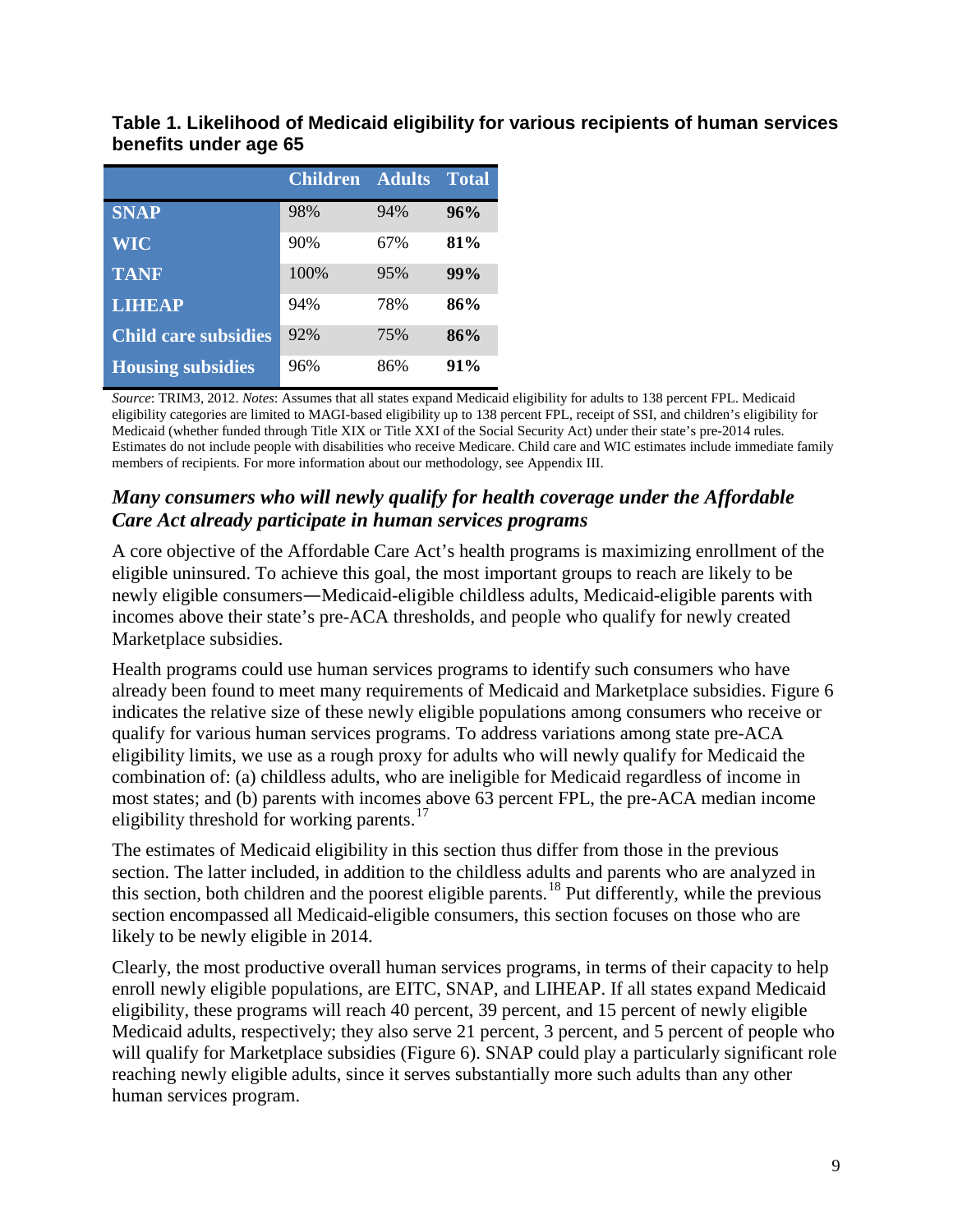Of an estimated 26.9 million childless adults who would qualify for Medicaid under expansion, SNAP reaches 9.4 million, or 35 percent—significantly more than the 6.9 million who qualify for EITC, the human services program that reaches the second-highest number of childless adults eligible for expanded Medicaid coverage in 2014 (data not shown). That said, SNAP may soon serve many fewer childless adults. Typically, non-disabled adults who do not reside in a household that includes a child must work an average of 20 hours per week or be limited to 3 months of SNAP eligibility in each 36-month period that they are not working. However, states may apply to waive this requirement in areas where there is high unemployment or a lack of jobs. Forty-six states have approved waivers of this special work requirement through September  $30, 2013$ , the end of federal fiscal year 2013.<sup>19</sup>It is not clear how broadly this exemption will continue after then, because of changing economic conditions, state decisions to opt out of the exemption, and possible changes to the SNAP statute.

In addition, child support enforcement programs work with noncustodial parents, many of whom will qualify for health coverage under the Affordable Care Act. If all states expand eligibility, noncustodial parents will include an estimated 8 percent of adults who will be newly eligible for Medicaid (measured using the proxy measure described above) and 6 percent of people who will qualify for Marketplace subsidies (Figure 6). Child support enforcement programs could thus make an important contribution to reaching the newly eligible uninsured.<sup>[20](#page-52-16)</sup>

HHS' Centers for Medicare & Medicaid Services (CMS) have authorized states to use SNAP records to enroll Medicaid-eligible consumers into coverage.<sup>[21](#page-52-17)</sup> In states that take such steps, Figure 7 shows the extent to which other human services programs could reach the remaining groups who will be newly eligible for health coverage. Not surprisingly, the most useful programs in reaching non-SNAP recipients who will be newly eligible Medicaid adults or who will qualify for Marketplace subsidies are likely to be EITC and LIHEAP, followed by programs that serve noncustodial parents.

Figures 6 and 7 suggest that unemployment insurance may also be helpful in reaching these populations. However, that may be a result of the time period from which the modeling results were taken. As explained earlier, our estimates are based on the 2011 CPS-ASEC, which reflects conditions during the 2010 economic downturn. It is not clear whether, under more favorable economic conditions, unemployment insurance will continue to reach as many people who will qualify for Medicaid, CHIP, or Marketplace subsidies.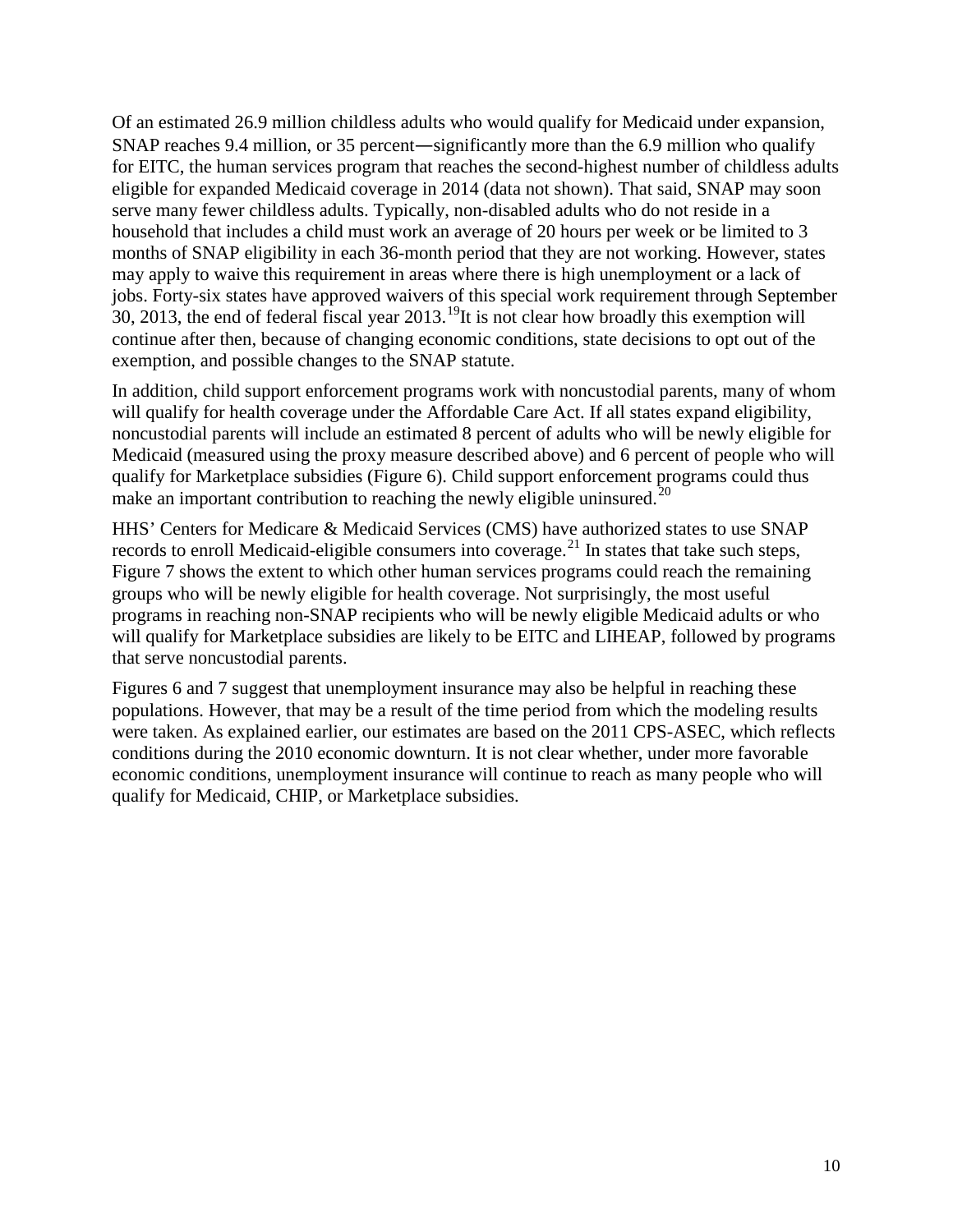

#### **Figure 6. Among consumers under age 65 who will be newly eligible for health programs under the Affordable Care Act, the percentage who receive or qualify for various human services programs**

*Source*: TRIM3, HIPSM 2012. *Notes*: Assumes that all states expand Medicaid eligibility for adults to 138 percent FPL. Eligibility for Medicaid and CHIP includes children's pre-ACA categories above 138 percent FPL. Proxy measure for newly eligible adults includes childless adults up to 138 percent FPL and parents with incomes between 63 percent FPL, the income-eligibility threshold for working adults in the median pre-ACA state, and 138 percent FPL. Estimates do not include people with disabilities who receive Medicare. Child care and WIC estimates include immediate family members of recipients. Unemployment insurance and EITC estimates are for *potential eligibility* and *eligibility*, respectively; other human services program estimates are for *receipt*. For more information about our methodology, see Appendix III.

### **Figure 7. Among consumers under age 65 who will be newly eligible for health programs under the Affordable Care Act and who do not receive SNAP, the percentage who receive or qualify for various other human services programs**



*Source*: TRIM3, HIPSM 2012. *Notes*: See notes to figure 6.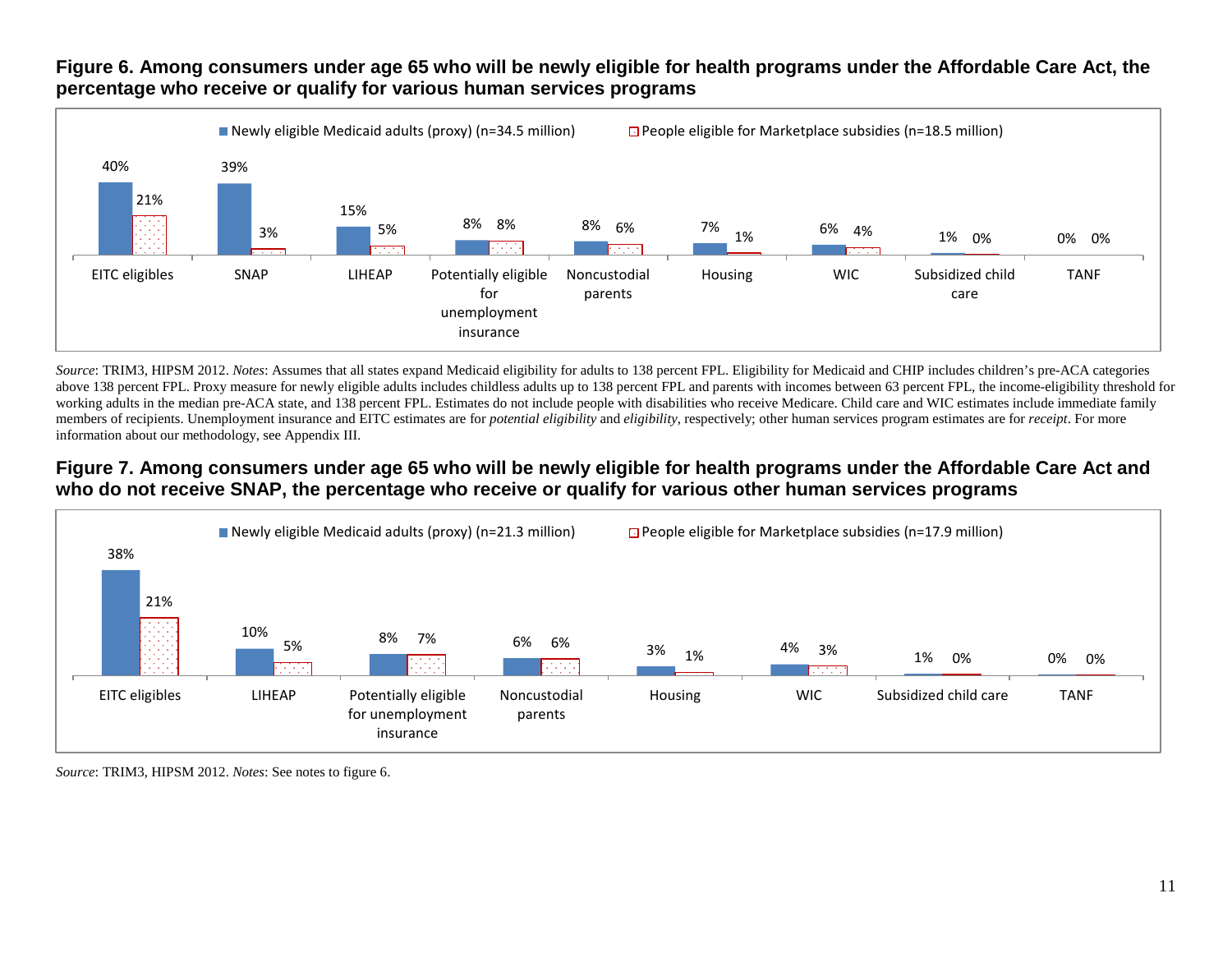# <span id="page-13-0"></span>**Conclusion**

Human services programs serve many of the same people who will qualify for health programs under the Affordable Care Act. The resulting overlap, along with new federal resources for IT development, may create promising opportunities to use one program's data to qualify lowincome consumers for other programs. This offers the possibility of improving participation levels in uncapped programs, lowering administrative costs, lifting burdens from consumers, and increasing the accuracy of eligibility determinations by reducing the potential for manual error.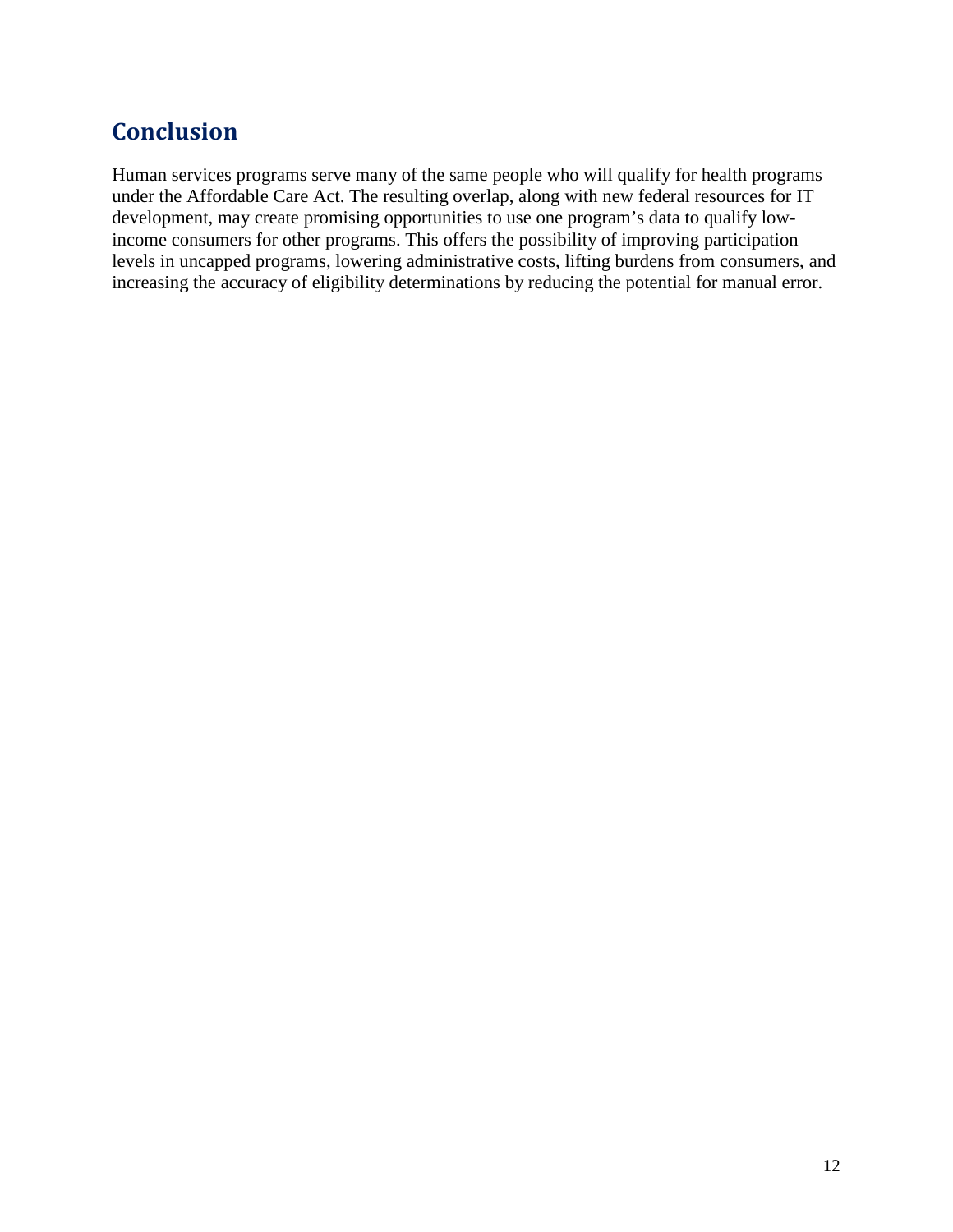# <span id="page-14-0"></span>**Appendix I. Analytic Framework**

This appendix describes a systematic approach to developing and categorizing specific data usage strategies that involve pairing a health program with a human services program for integration or coordination of eligibility determination, enrollment, or retention. Here, our goal is to identify analytic strategies (including a typology of approaches) that policymakers may find useful in many different contexts.

The specific human services programs analyzed here include SNAP, WIC, TANF, CCDF, LIHEAP, EITC, Section 8 housing vouchers, public housing, Unemployment Insurance (UI), and child support enforcement. The specific health programs include Medicaid, CHIP and subsidies in Health Insurance Marketplaces (HIM). With each pairing, one can define multiple options that vary based on the following factors:

- *The purpose of the data use.* Such purposes can include (1) establishing eligibility and determining benefit levels, (2) simplifying eligibility determination, or (3) structuring facilitated enrollment campaigns. The table below provides more specificity about particular data use methods in each of these three categories.
- *Data flows in both directions*—that is, (1) using health program data to help with human services program eligibility determination and (2) using human services data to help with health program eligibility determination.
- *The nature of the data that are sent from the "originating" program*, including (1) the simple fact of eligibility, (2) a program's determination of a specific fact (e.g., a certain net household income), or (3) verification gathered by the program to establish that fact (e.g., quarterly wage records that show a particular individual receiving a certain wage level during a specific quarter).
- *Caseload selectivity*—that is, whether data from the originating program are gathered from (1) all participants in a particular program or (2) only participants with certain characteristics (e.g., those whose income was found to fall below a certain level, or those with a household configuration that fits a certain definition).
- *The specific eligibility requirements* involved when data are used to establish eligibility, determine benefit levels, or simplify eligibility determination. Such requirements include (1) income, (2) citizenship, (3) immigration status, (4) state residence, and (5) non-incarceration.
- *Using data for (1) initial enrollment and (2) retention*.

Feasible and productive data uses will vary across states (and sometimes localities) because of different eligibility rules (such as in TANF, CCDF, and LIHEAP); procedures for outreach, application and enrollment; administrative data systems; and agency and departmental organization.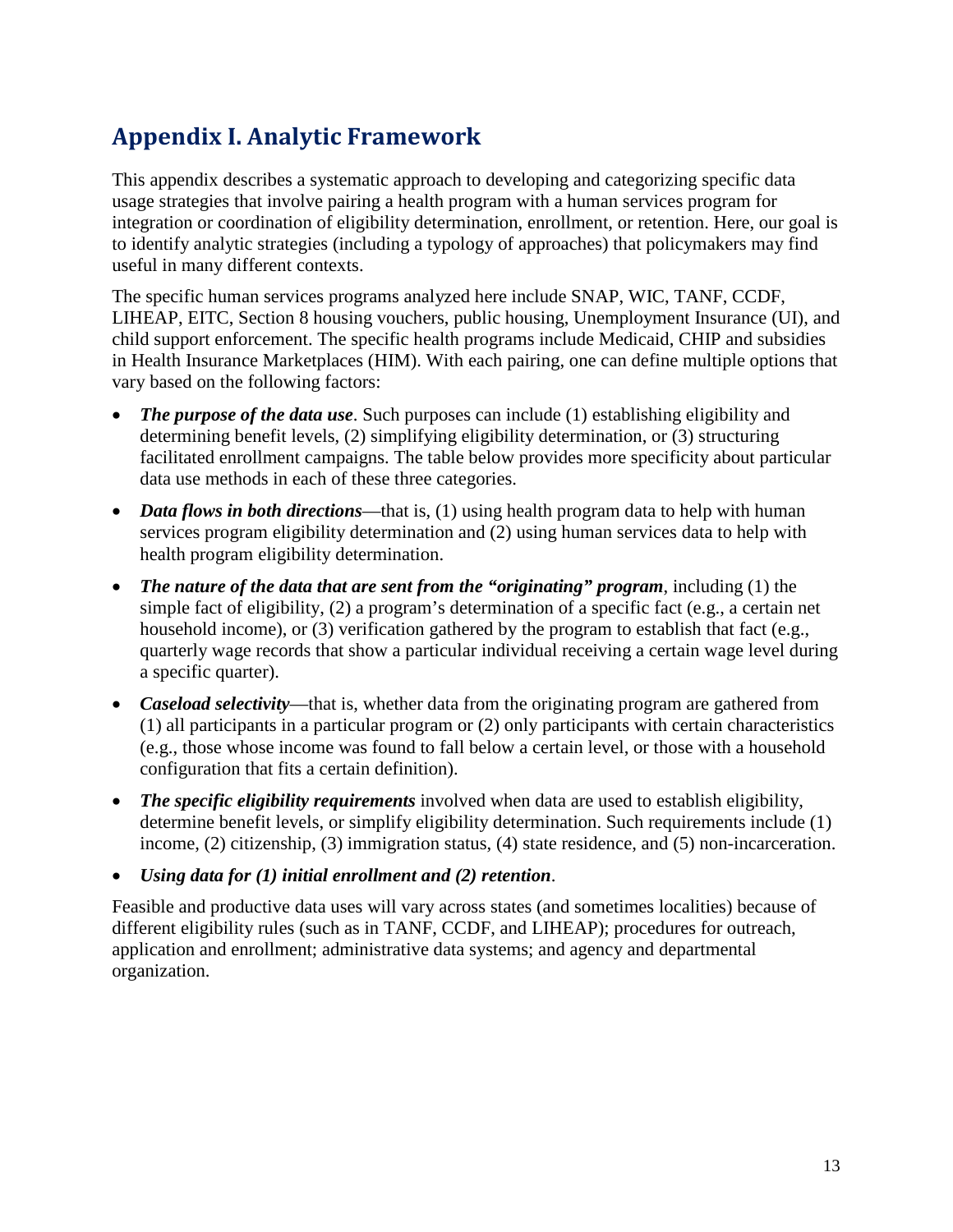**Table A1. Purposes and methods of using data from one program to strengthen another program's eligibility determination**

|                                                               | <b>Concept</b>                                                                                                                                                                                                                              | <b>Examples that illustrate the concept</b>                                                                        |                                                                                                                                                                                                                                                                                                                                          |                                                                                                      |
|---------------------------------------------------------------|---------------------------------------------------------------------------------------------------------------------------------------------------------------------------------------------------------------------------------------------|--------------------------------------------------------------------------------------------------------------------|------------------------------------------------------------------------------------------------------------------------------------------------------------------------------------------------------------------------------------------------------------------------------------------------------------------------------------------|------------------------------------------------------------------------------------------------------|
| <b>Method</b>                                                 | (A is the sending<br>program; B is the<br>receiving program)                                                                                                                                                                                | <b>Program pairing</b><br>and direction                                                                            | <b>Strategy</b>                                                                                                                                                                                                                                                                                                                          | <b>Comments about</b><br>the method                                                                  |
|                                                               |                                                                                                                                                                                                                                             |                                                                                                                    | Purpose: Using data from one program to <i>establish eligibility</i> and <i>determine benefit levels</i> for another program                                                                                                                                                                                                             |                                                                                                      |
| 1. Entailed<br>eligibility                                    | If A uses the same or a more<br>restrictive approach to a<br>particular eligibility<br>requirement as B, and A has<br>found that someone meets that<br>requirement, then B<br>automatically finds that the<br>person meets the requirement. | Medicaid and health<br>insurance<br>marketplace<br>subsidies to TANF,<br>SNAP, LIHEAP, and<br>child care subsidies | If Medicaid and HIM subsidies<br>define state residence and current<br>non-incarceration no more broadly<br>than do TANF, SNAP, LIHEAP,<br>and child care subsidies, then the<br>latter programs automatically find<br>state residence and non-<br>incarceration for consumers who had<br>those findings made by Medicaid or<br>the HIM. | Usually involves<br>eligibility alone, not<br>benefit levels.                                        |
|                                                               |                                                                                                                                                                                                                                             | <b>SNAP</b> to Medicaid                                                                                            | In cases where SNAP's<br>determination of citizenship uses the<br>same verification methods applied<br>by Medicaid, then Medicaid<br>citizenship requirements are<br>satisfied by the SNAP<br>determination.                                                                                                                             |                                                                                                      |
| 2. Deemed<br>eligibility                                      | Whether or not A's approach to<br>a particular eligibility<br>requirement is sometimes more<br>expansive than B's, if A has<br>found that someone meets that<br>requirement, then B                                                         | <b>SNAP</b> to Medicaid                                                                                            | Anyone who qualifies for SNAP is<br>automatically deemed income-<br>eligible for Medicaid,<br>notwithstanding different eligibility<br>methodologies used by the two<br>programs.                                                                                                                                                        | If B is CHIP or HIM<br>subsidies, must define<br>the approach to Medicaid<br>"screen and enroll." In |
| automatically finds that the<br>person meets the requirement. |                                                                                                                                                                                                                                             | Medicaid to child<br>care subsidies                                                                                | At renewal of eligibility for child<br>care subsidies, a family receiving<br><b>MAGI-based Medicaid is</b><br>automatically found financially<br>eligible for child care subsidies.                                                                                                                                                      | some cases, may need to<br>change or waive certain<br>federal or state policies.                     |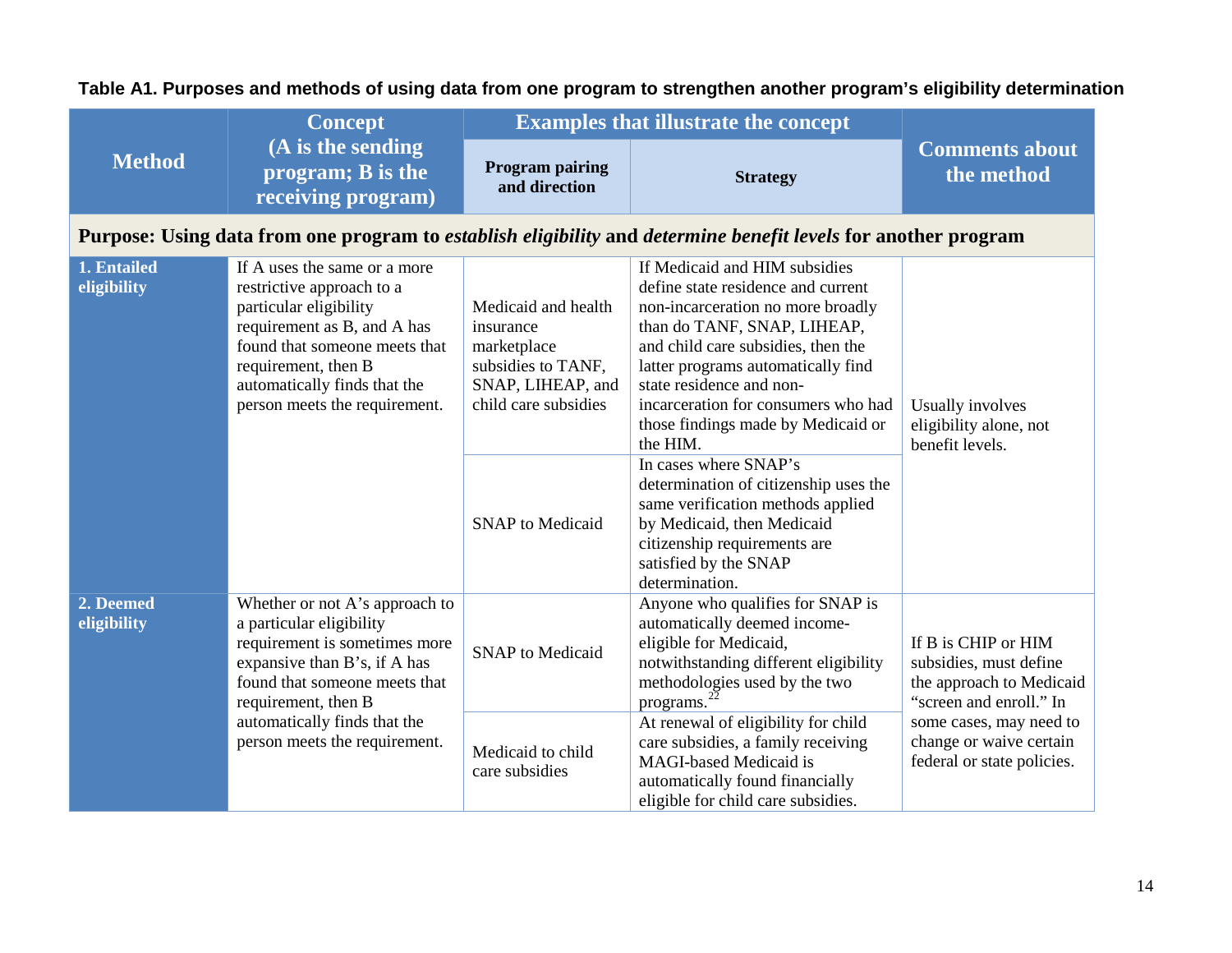|                                                                                         | <b>Concept</b>                                                                                                                                                                                           | <b>Examples that illustrate the concept</b> |                                                                                                                                                                                                                                        |                                                                                                                                                |
|-----------------------------------------------------------------------------------------|----------------------------------------------------------------------------------------------------------------------------------------------------------------------------------------------------------|---------------------------------------------|----------------------------------------------------------------------------------------------------------------------------------------------------------------------------------------------------------------------------------------|------------------------------------------------------------------------------------------------------------------------------------------------|
| <b>Method</b>                                                                           | (A is the sending<br>program; B is the<br>receiving program)                                                                                                                                             | <b>Program pairing</b><br>and direction     | <b>Strategy</b>                                                                                                                                                                                                                        | <b>Comments about</b><br>the method                                                                                                            |
| 3. Changing policy<br>to align eligibility                                              | B changes an eligibility<br>requirement to align with A's<br>rules for that requirement.<br>Accordingly, if A finds that<br>someone meets the<br>requirement, B automatically<br>makes the same finding. | Medicaid to TANF                            | TANF changes its income rules to<br>be consistent with MAGI-based<br>Medicaid, establishing eligibility<br>and benefit levels accordingly. As a<br>result, Medicaid recipients seeking<br>TANF need not provide income<br>information. | Requires state to change<br>program B's eligibility<br>requirements. In some<br>cases, may need to<br>change or waive federal<br>requirements. |
| 4. Incorporating<br>and modifying<br>eligibility<br>determinations of<br>other agencies | Using any of methods 1-3, after<br>A has made a finding about an<br>eligibility requirement, B uses<br>additional information to make<br>a final determination about that<br>requirement.                | Medicaid to TANF                            | TANF begins with income findings<br>from MAGI-based Medicaid, then<br>applies additional income disregards<br>to determine final net income for<br>TANF, establishing eligibility and<br>benefit levels accordingly.                   | Usually involves<br>income, not other<br>eligibility requirements.<br>In some cases, may need<br>to change or waive<br>federal requirements.   |
| 5. Presumptive<br>eligibility                                                           | If A has found that someone<br>meets specified eligibility<br>requirements, B provides<br>temporary benefits until the<br>consumer obtains a standard<br>eligibility determination for B.                | <b>WIC</b> to Medicaid                      | If WIC determined a household's<br>income level while establishing<br>eligibility, and that level is below<br>138 percent FPL, Medicaid provides<br>temporary eligibility.                                                             | Typically involves initial<br>enrollment, not renewal.<br>Typically based on A's<br>income determination.                                      |

# **Purpose: Using data from one program to** *simplify eligibility determination* **for another program**

| 6. Verification of<br>eligibility          | If A has found that someone<br>meets a particular eligibility<br>requirement, B treats that<br>finding as sufficient<br>verification of an attestation of<br>eligibility. | <b>SNAP</b> to Medicaid | If a Medicaid applicant attests to<br>financial eligibility, receipt of SNAP<br>verifies income-eligibility, and the<br>applicant is not asked to provide<br>further income documentation. | May involve eligibility<br>alone, not benefit levels.                                        |
|--------------------------------------------|---------------------------------------------------------------------------------------------------------------------------------------------------------------------------|-------------------------|--------------------------------------------------------------------------------------------------------------------------------------------------------------------------------------------|----------------------------------------------------------------------------------------------|
| 7. Determining<br>federal matching<br>rate | Receipt of A is used as a factor<br>in distinguishing between B<br>enrollees who qualify for<br>various federal matching rates.                                           | <b>TANF</b> to Medicaid | TANF receipt is one factor in an<br>algorithm that distinguishes newly<br>eligible adults from other adults.                                                                               | Not the standard method<br>under final regulations,<br>which uses MAGI to<br>determine FMAP. |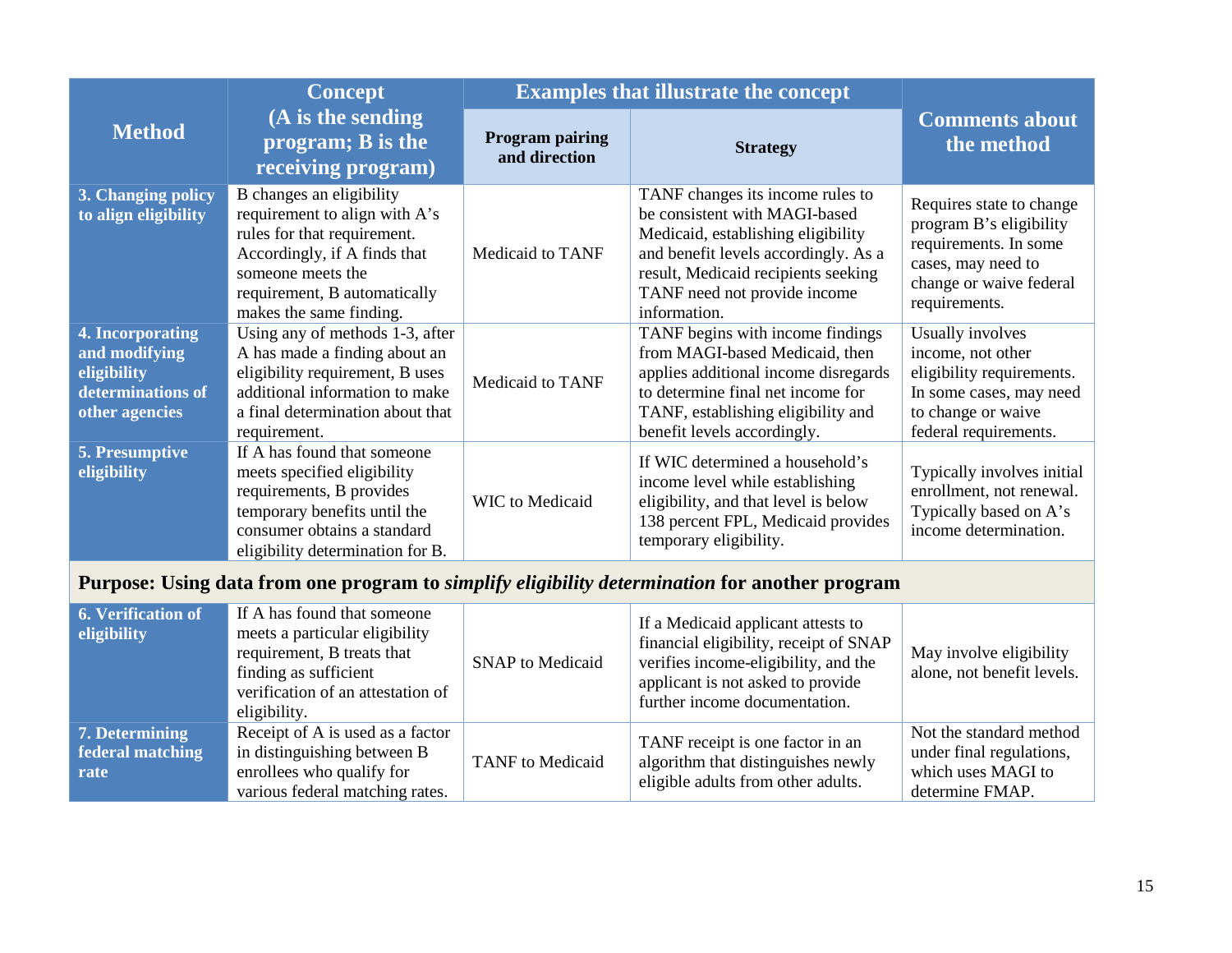|                                                                                                      | <b>Concept</b>                                                                                                                                                                                                                                                                                      | <b>Examples that illustrate the concept</b> |                                                                                                                                                                                                                                                                                                                                                                                                                                                                                |                                                                                                                                                        |
|------------------------------------------------------------------------------------------------------|-----------------------------------------------------------------------------------------------------------------------------------------------------------------------------------------------------------------------------------------------------------------------------------------------------|---------------------------------------------|--------------------------------------------------------------------------------------------------------------------------------------------------------------------------------------------------------------------------------------------------------------------------------------------------------------------------------------------------------------------------------------------------------------------------------------------------------------------------------|--------------------------------------------------------------------------------------------------------------------------------------------------------|
| <b>Method</b>                                                                                        | (A is the sending<br>program; B is the<br>receiving program)                                                                                                                                                                                                                                        | <b>Program pairing</b><br>and direction     | <b>Strategy</b>                                                                                                                                                                                                                                                                                                                                                                                                                                                                | <b>Comments about</b><br>the method                                                                                                                    |
| 8. Reducing<br>information or<br>document requests<br>from consumers                                 | If case files for A show<br>household information (e.g.,<br>address or SSN) or facts<br>relevant to eligibility for B,<br>then B uses such facts to<br>prepopulate forms,<br>dynamically structure questions<br>to lessen consumer burdens, or<br>present profile to consumers<br>for confirmation. | Medicaid to SNAP<br>WIC to HIM<br>subsidies | Medicaid income verification,<br>including pay stubs presented by<br>applicant, is incorporated into SNAP<br>eligibility files. SNAP determines<br>eligibility without asking applicant<br>to provide that information again.<br>Address, name, and household<br>composition information from WIC<br>records are shared with HIM. When<br>consumer applies for subsidies, HIM<br>includes this information in the<br>profile it presents to the applicant for<br>confirmation. | Data could go directly<br>from A to B, or data<br>from both programs<br>could be shared in a<br>common electronic case<br>record or data<br>warehouse. |
| Purpose: Using data from one program to <i>structure facilitated enrollment</i> into another program |                                                                                                                                                                                                                                                                                                     |                                             |                                                                                                                                                                                                                                                                                                                                                                                                                                                                                |                                                                                                                                                        |
| 9. Using data to<br>target facilitated<br>enrollment                                                 | Some or all recipients or other<br>people "touched" by A are<br>targeted for facilitated<br>enrollment into B.                                                                                                                                                                                      | Medicaid to SNAP                            | People who receive Medicaid but<br>not SNAP receive phone calls to<br>help them sign up for SNAP.<br>On UI forms, applicants are asked if                                                                                                                                                                                                                                                                                                                                      | This method is limited to<br>facilitated enrollment. It<br>does not include referral                                                                   |
|                                                                                                      |                                                                                                                                                                                                                                                                                                     | Unemployment                                | they want help paying for health                                                                                                                                                                                                                                                                                                                                                                                                                                               |                                                                                                                                                        |

Insurance (UI) to Medicaid and HIM

EITC to Medicaid and HIM subsidies coverage; and if so, how the state health agency should contact them. The HIM then follows up to help them apply for health coverage.

Annual EITC outreach campaigns are expanded to include efforts to help consumers sign up for health

coverage.

subsidies

If A is conducting an outreach campaign with facilitated enrollment, the campaign also helps people sign up for B.

**10. Joint campaigns for facilitated enrollment**

and mailing strategies that have often been ineffective in the past.<sup>[23](#page-52-19)</sup>

Typically used for initial application, not renewal.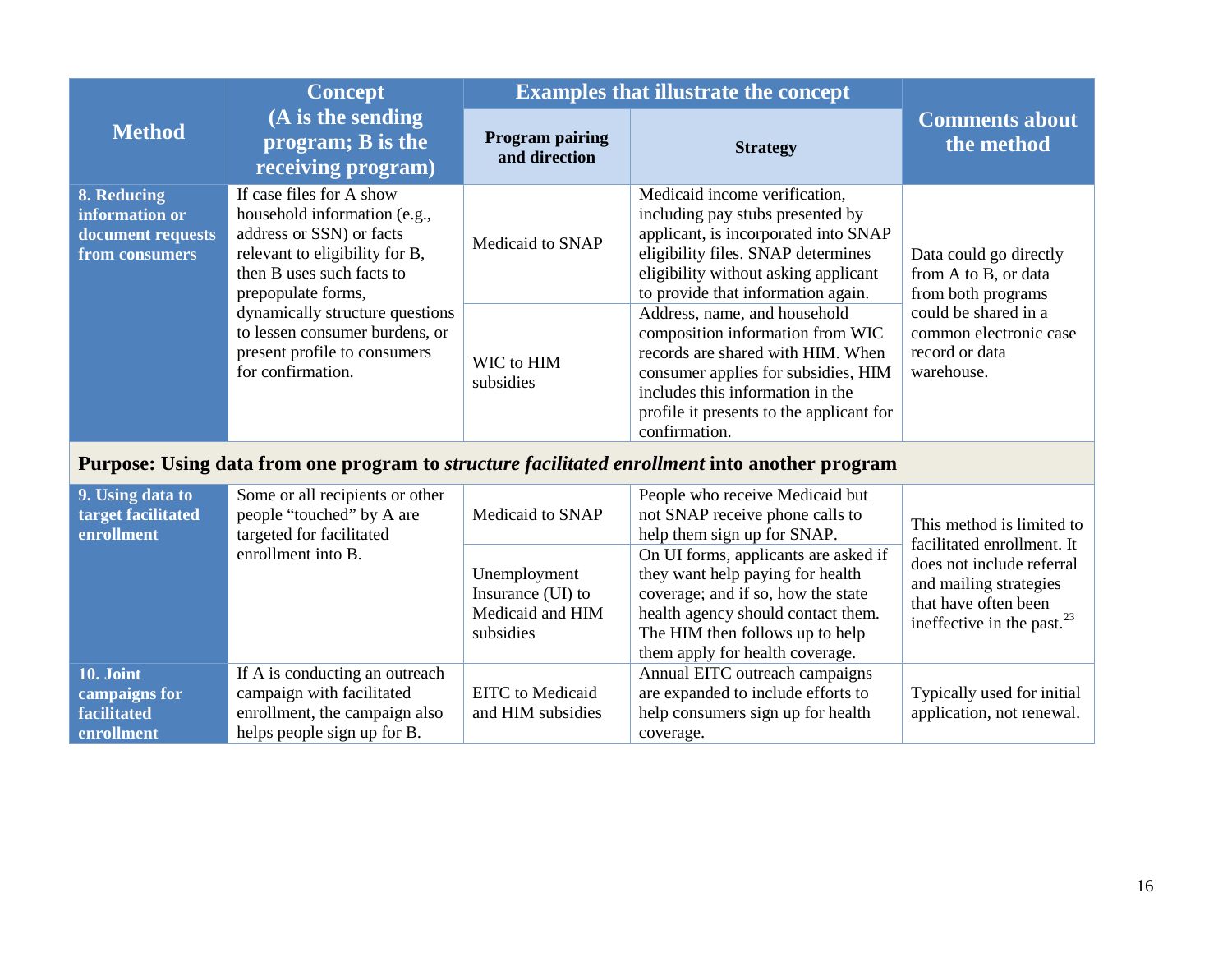A single initiative can incorporate multiple methods listed in this table. Here is an example that combines deemed eligibility (Medicaid to LIHEAP); reducing requests from consumers (Medicaid/HIM subsidies to LIHEAP and SNAP); and using data to target facilitated enrollment (Medicaid to SNAP and HIM to LIHEAP):

- When a consumer finishes a web application for health coverage, the consumer is asked if he or she wants to have information from the health application shared with the state's SNAP and LIHEAP agencies to see if the person qualifies for help with food and utility costs.
- People who say yes are asked how best to reach them (phone, text, email, mail, etc.) if additional information is needed.
- If the applicant consents, data gathered by the health coverage eligibility system (including information provided by the consumer and, to the extent they can be shared, verifications obtained from external data sources) are transferred to populate eligibility records for SNAP and LIHEAP.
- SNAP follows up to obtain any additional information needed to determine eligibility and benefit levels, either as part of the same on-line session in which the consumer applied for health coverage or (using the communication method requested by the consumer) through a later phone call, text message, email, etc.
- LIHEAP automatically grants eligibility for consumers who qualify for MAGI-based Medicaid, notwithstanding the different eligibility methodologies normally applied by the two programs.
- LIHEAP follows up to obtain any additional information needed to determine LIHEAP eligibility for consumers who qualify for HIM subsidies based on the HIM's determination of MAGI below a specified level (e.g., 150 percent of the federal poverty level).

This typology, as well as the overall analytic framework, are offered as tools to help analyze strategies for data-based integration and coordination between health and human services programs.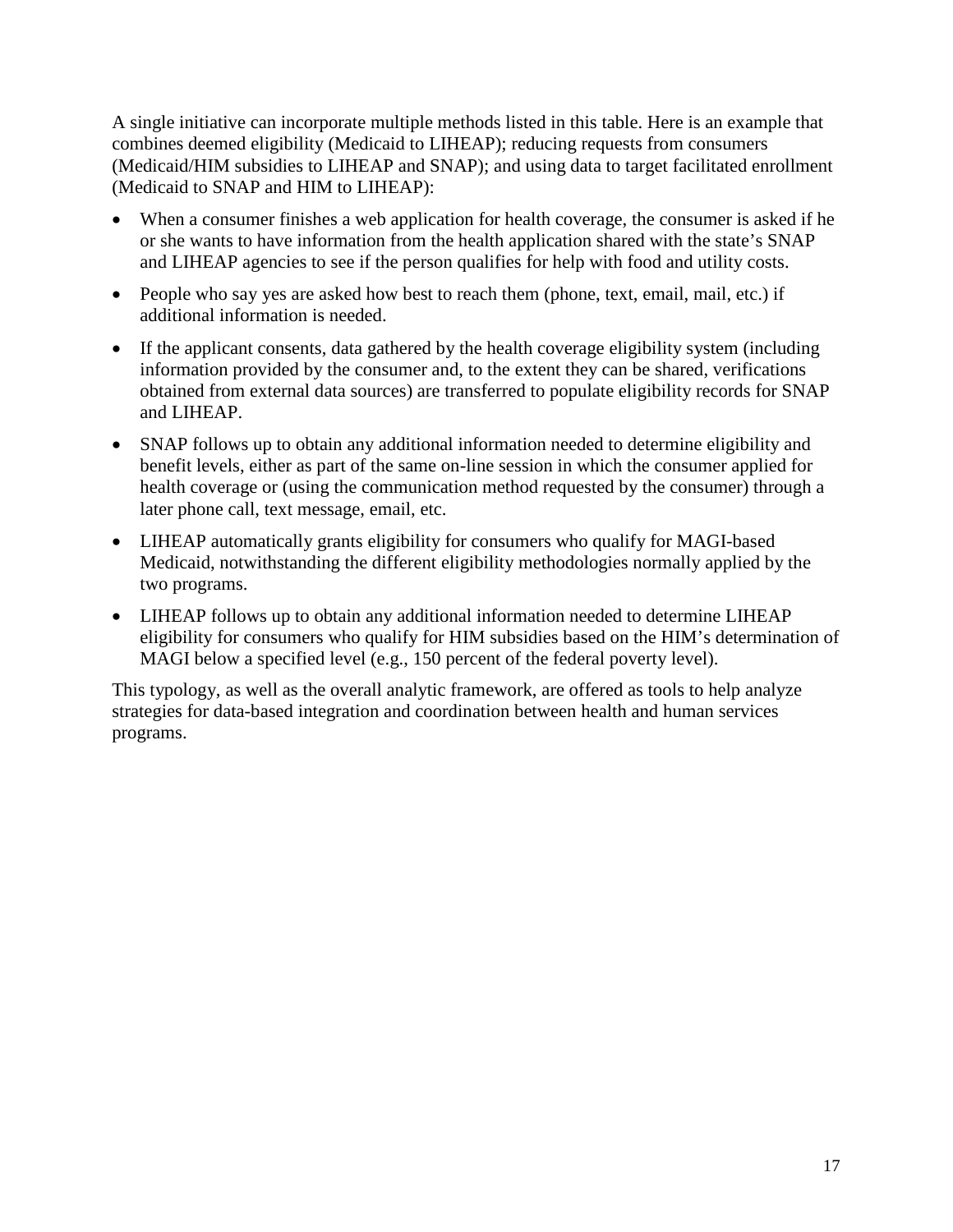# <span id="page-19-0"></span>**Appendix II. Overview of Programs**

This appendix provides an overview of the various government programs discussed in the body of the paper. The following tables describe the eligibility rules and methods of each program, including rules on income limits, asset limits, reporting requirements, immigration and citizenship status, documentation requirements, enrollment priorities, and more. This appendix also gives information on benefits, redetermination periods, and whether or not programs are capped. The rules described reflect federal policies and regulations, with notations for when a policy varies by state. Specific details and caveats are excluded from the tables in order to maintain a broad overview.

The programs are grouped into four tables: insurance affordability programs, or "IAPs" (Medicaid, CHIP, and subsidies for coverage in health insurance marketplaces); assistance programs for low-income families that do not involve housing (TANF, SNAP, and WIC); housing-related programs (LIHEAP, Section 8 housing vouchers, and public housing); and programs with comparatively high financial eligibility limits (CCDF and EITC). The general focus in the following tables is on people under age 65 whose eligibility is not based on disability.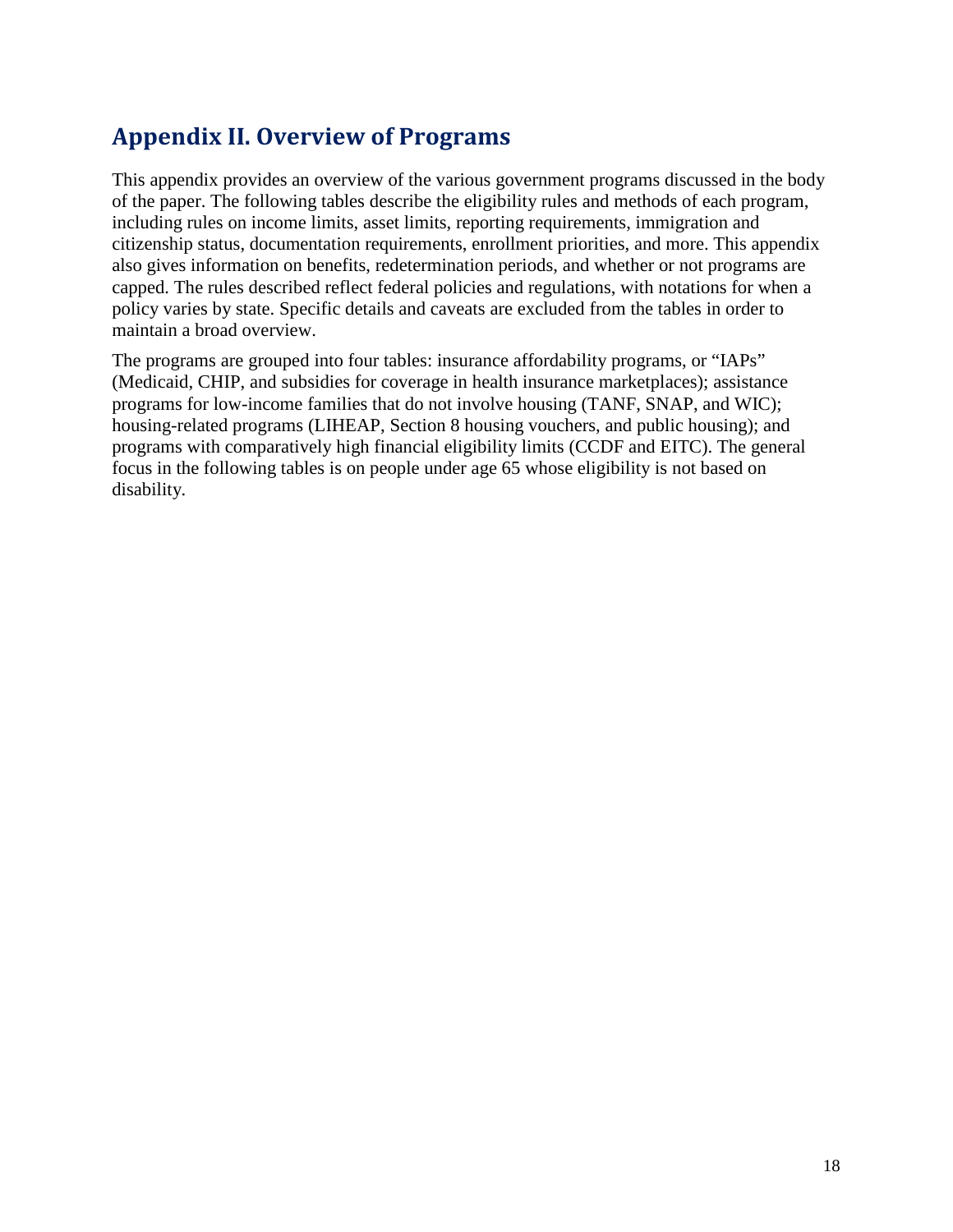# **Table A2. Health Programs**

|                                                                                                                                             | <b>Medicaid (ACA rules)</b>                                                                                                                                                                                               | <b>CHIP</b> (generally limited to<br>children)                                                                                                                   | <b>Health Insurance</b><br><b>Marketplace (HIM) Subsidies</b>                                                                                                                                                         |
|---------------------------------------------------------------------------------------------------------------------------------------------|---------------------------------------------------------------------------------------------------------------------------------------------------------------------------------------------------------------------------|------------------------------------------------------------------------------------------------------------------------------------------------------------------|-----------------------------------------------------------------------------------------------------------------------------------------------------------------------------------------------------------------------|
| Do benefits vary by income,<br>once someone qualifies?                                                                                      | No, except that newly eligible adults<br>can get a "benchmark" package of<br>benefits, which can be less generous<br>than standard Medicaid.<br>For higher income adults, premiums<br>and cost sharing may vary by state. | Premiums and co-pays vary by<br>state.                                                                                                                           | Yes. Tax credit amounts and cost-<br>sharing reductions vary by income.                                                                                                                                               |
| <b>Eligibility Overview:</b>                                                                                                                | Non-elderly adults and children qualify<br>with income at or below 138 percent of<br>poverty, using MAGI definition of<br>income. Pre-ACA non-MAGI<br>eligibility continues for the elderly,<br>disabled, and others.     | Varies by state $-$ in most states,<br>those with income up to 250<br>percent of the federal poverty level<br>(FPL) are eligible.                                | Income must be between 100 and 400<br>percent of poverty level, using MAGI<br>definition of income. Must be<br>ineligible for Medicaid and CHIP and<br>not offered affordable employer-<br>sponsored insurance (ESI). |
| If vary by state, give eligibility<br>in lowest, median and highest<br>state                                                                | NA (assuming that states implement<br>expansion), except that states with<br>higher pre-ACA eligibility for children<br>must maintain it until 2019                                                                       | Maximum monthly income for<br>initial eligibility varies by state,<br>ranging from:<br>• Lowest: 160% FPL<br>Median: 250% FPL<br>• Highest: $400\%$ FPL. $^{24}$ | <b>NA</b>                                                                                                                                                                                                             |
| <b>Eligibility based on current</b><br>monthly income, projected<br>annual income, past annual<br>income, or some other budgeted<br>period? | Monthly. At state option, eligibility at<br>renewal can be based on projected<br>annual income. Children can receive<br>12-months continuous eligibility.                                                                 | Varies by state.                                                                                                                                                 | Projected annual income.                                                                                                                                                                                              |
| <b>Reporting requirements</b>                                                                                                               | Must report changes that may affect<br>eligibility. Which changes must be<br>reported may vary across states.                                                                                                             | Must report changes that may affect<br>eligibility.                                                                                                              | Must report changes, but advance<br>payment of tax credits (APTC) are<br>reconciled to actual year-end income.                                                                                                        |
| <b>Redetermination periods</b>                                                                                                              | Annual for MAGI-based Medicaid.                                                                                                                                                                                           | Annual.                                                                                                                                                          | Annual.                                                                                                                                                                                                               |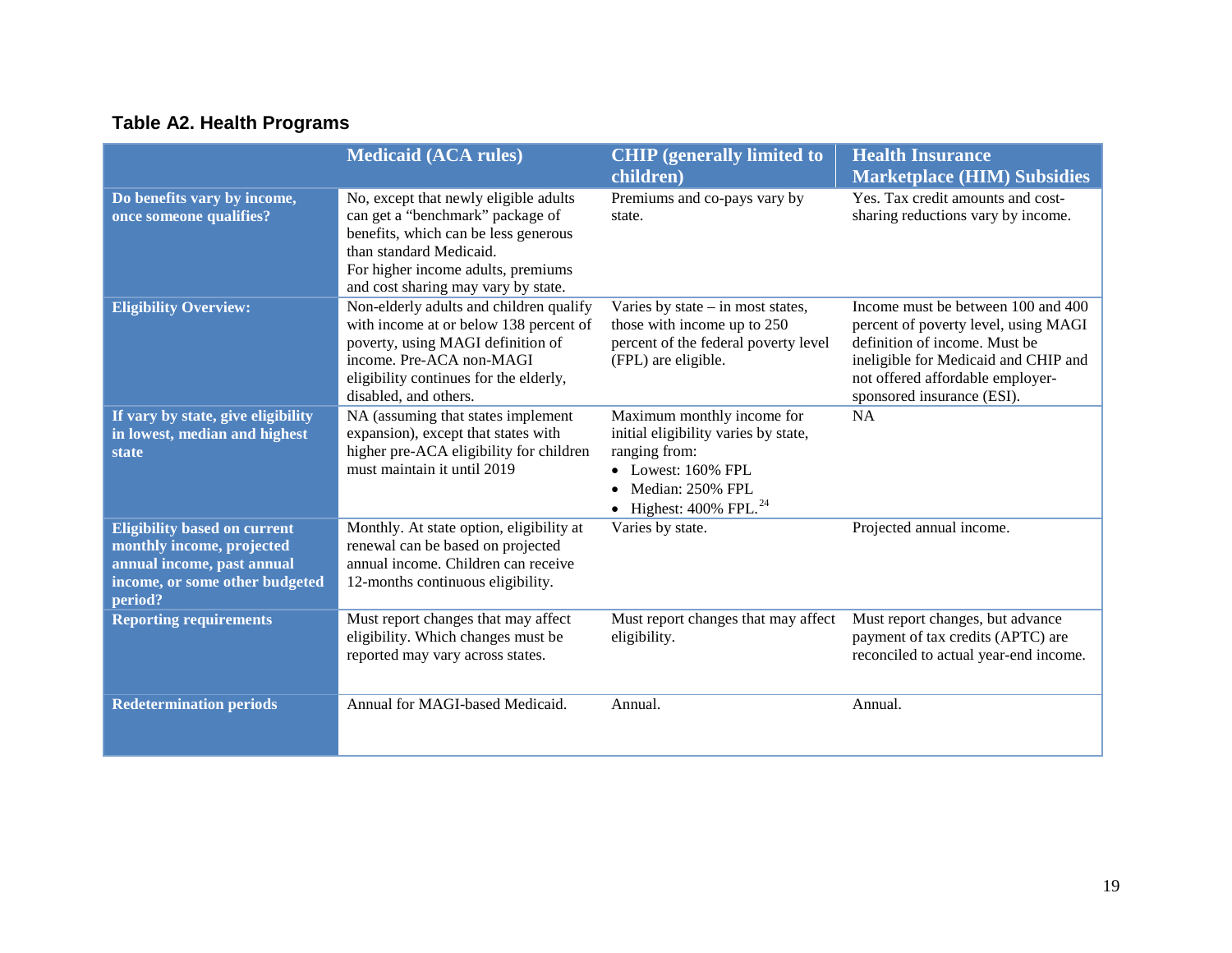|                                                                                         | <b>Medicaid (ACA rules)</b>                                                                                                                                                                                                                                                                                                 | <b>CHIP</b> (generally limited to<br>children)                                                                                                             | <b>Health Insurance</b><br><b>Marketplace (HIM) Subsidies</b>                                                                                                                                                                                                                                                                                          |
|-----------------------------------------------------------------------------------------|-----------------------------------------------------------------------------------------------------------------------------------------------------------------------------------------------------------------------------------------------------------------------------------------------------------------------------|------------------------------------------------------------------------------------------------------------------------------------------------------------|--------------------------------------------------------------------------------------------------------------------------------------------------------------------------------------------------------------------------------------------------------------------------------------------------------------------------------------------------------|
| <b>Additional Details: (Whether or</b><br>not asset limits, income<br>disregards, etc.) | • No assets test or disregard, except 5%<br>income disregard, which is applied in<br>determining whether net income is<br>below 133 percent of poverty.<br>• MAGI incorporates federal tax<br>Adjusted Gross Income (AGI) plus<br>tax exempt interest, foreign income,<br>and the nontaxable portion of social<br>security. | • No assets test or disregard<br>• MAGI incorporates AGI plus tax<br>exempt interest, foreign income,<br>and the nontaxable portion of<br>social security. | • No assets test or disregard.<br>• MAGI incorporates AGI plus tax<br>exempt interest, foreign income, and<br>the nontaxable portion of social<br>security.<br>• Persons legally present in the U.S.<br>who are ineligible for Medicaid due<br>to immigration status are eligible for<br>HIM subsidies if income is<br>otherwise too low.              |
| Is program capped?                                                                      | No. All who qualify are enrolled.                                                                                                                                                                                                                                                                                           | No. All who qualify are enrolled.                                                                                                                          | No. All who qualify are enrolled.                                                                                                                                                                                                                                                                                                                      |
| Are there priority policies?                                                            | No. All who qualify are enrolled.                                                                                                                                                                                                                                                                                           | No. All who qualify are enrolled.                                                                                                                          | No. All who qualify are enrolled.                                                                                                                                                                                                                                                                                                                      |
| <b>Restrictions on immigrants? If</b><br>so, what are they?                             | • Qualified aliens as defined by<br>PRWORA are eligible<br>• States have the option to cover other<br>lawfully present children and<br>pregnant women.                                                                                                                                                                      | • Qualified aliens as defined by<br>PRWORA.<br>• States have the option to cover<br>other lawfully present children<br>and pregnant women.                 | Individuals who are "lawfully<br>present" in the U.S. will be eligible.<br>This includes LPRs, refugee/asylees,<br>conditional entrants, deportation<br>withheld, other humanitarian entrants,<br>temporary protected status, special<br>immigrant juveniles, deferred action,<br>battered immigrants, victims of<br>trafficking, U visa holders, etc. |
| What are the documentation<br>requirements to verify for<br>citizenship if any?         | For citizenship, states can opt for SSN<br>verification with SSA or require<br>original documentation and match with<br>state databases.                                                                                                                                                                                    | For citizenship, states can opt for<br>SSN verification with SSA or<br>require original documentation and<br>match with state databases.                   | SSN verification with SSA for<br>citizenship.                                                                                                                                                                                                                                                                                                          |
| What are the documentation<br>requirements to verify<br>immigration status, if any?     | SAVE for immigration status.                                                                                                                                                                                                                                                                                                | SAVE for immigration status.                                                                                                                               | SAVE for immigration status.                                                                                                                                                                                                                                                                                                                           |
| What are the requirements for<br>state residency and<br>documentation of residency?     | State residency required. State<br>residence in Medicaid is defined as<br>living in a state and having the intent<br>to remain for an indefinite period.                                                                                                                                                                    | State residency required. State<br>residence is defined as living in a<br>state and having the intent to<br>remain for an indefinite period.               | State residency required; Center for<br>Medicare and Medicaid Services is<br>coordinating definition with Medicaid.                                                                                                                                                                                                                                    |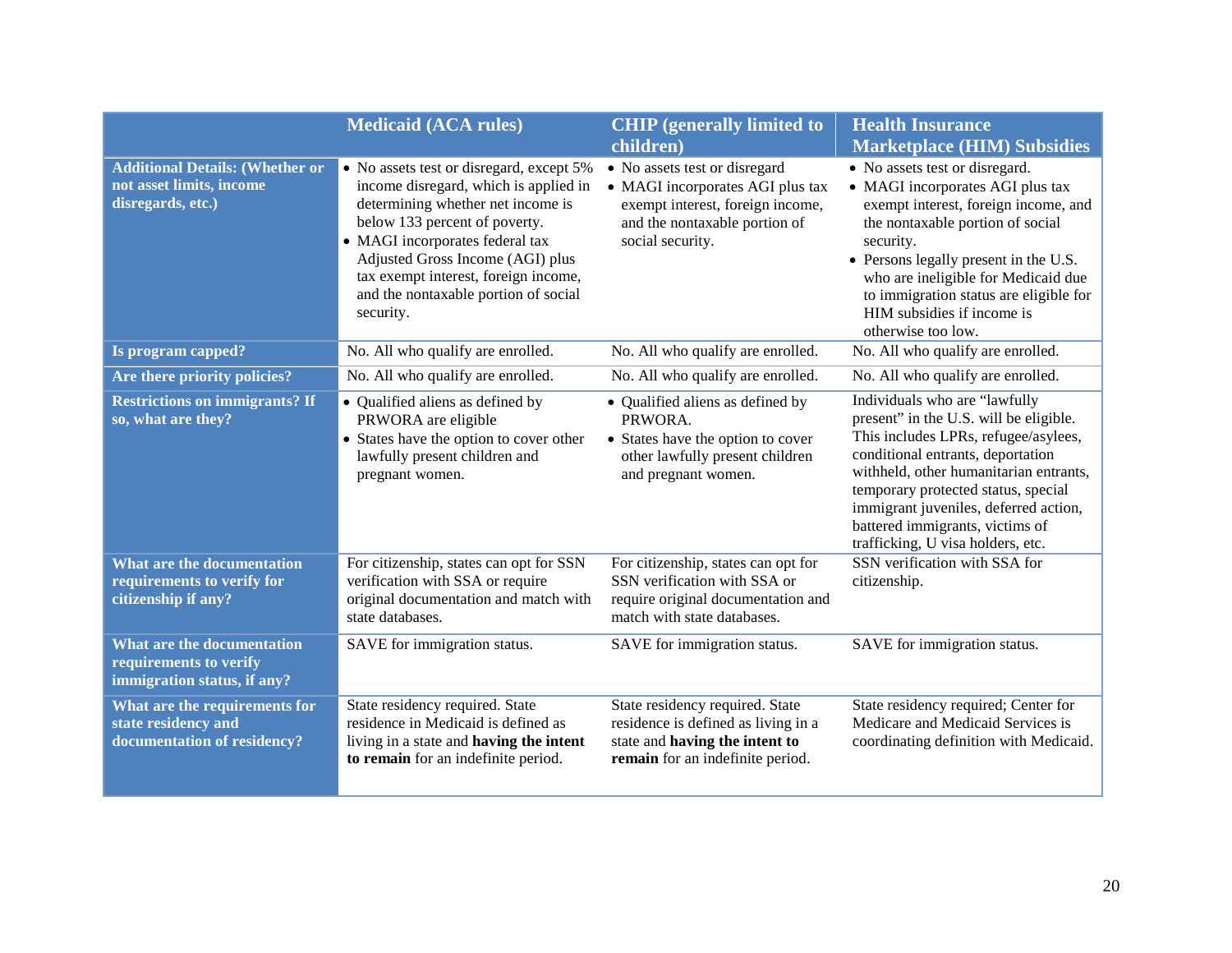|                                                      | <b>Medicaid (ACA rules)</b>                                                                                            | <b>CHIP</b> (generally limited to<br>children) | <b>Health Insurance</b><br><b>Marketplace (HIM) Subsidies</b>                                          |
|------------------------------------------------------|------------------------------------------------------------------------------------------------------------------------|------------------------------------------------|--------------------------------------------------------------------------------------------------------|
| Are there rules pertaining to<br>non-incarceration?  | Medicaid does not cover services to the<br>involuntarily incarcerated, except for<br>inpatient and institutional care. | NA.                                            | Incarcerated people are ineligible,<br>except for people in custody pending<br>disposition of charges. |
| Are data housed at federal, state<br>or local level? | State and local.                                                                                                       | State.                                         | State and federal.                                                                                     |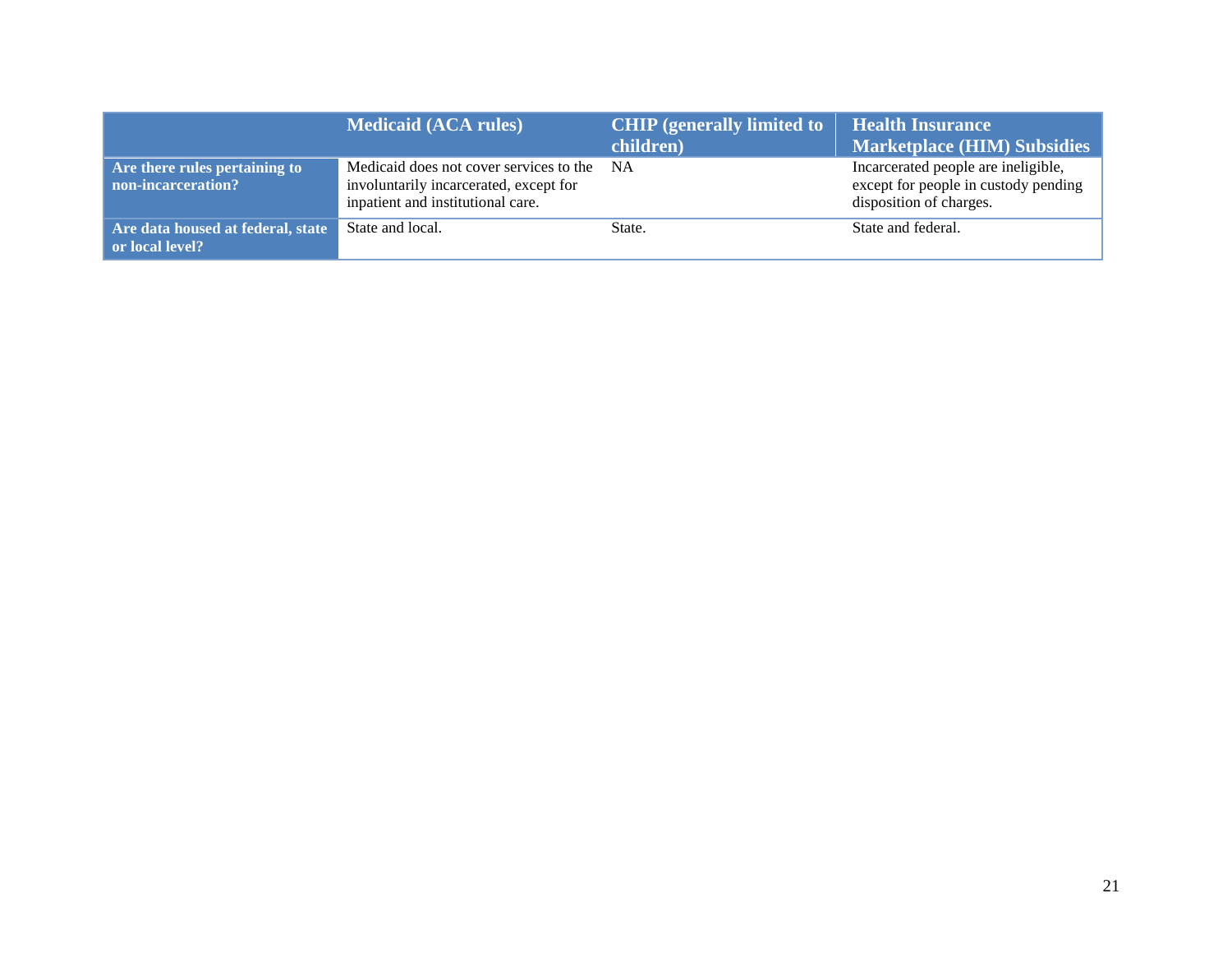|                                                                                        | $TANF^{25}$                                                                                                                                                                                                         | <b>SNAP</b>                                                                                                                                                                                                                                                                                                                                                                                                                                                                                                                                                                                                                                                                                                                       | <b>WIC</b>                                                                                                                                          |
|----------------------------------------------------------------------------------------|---------------------------------------------------------------------------------------------------------------------------------------------------------------------------------------------------------------------|-----------------------------------------------------------------------------------------------------------------------------------------------------------------------------------------------------------------------------------------------------------------------------------------------------------------------------------------------------------------------------------------------------------------------------------------------------------------------------------------------------------------------------------------------------------------------------------------------------------------------------------------------------------------------------------------------------------------------------------|-----------------------------------------------------------------------------------------------------------------------------------------------------|
| Do benefits vary by<br>income, once someone<br>qualifies?                              | Yes, with exceptions (i.e., child-only<br>cases with caregiver relatives).                                                                                                                                          | Yes.                                                                                                                                                                                                                                                                                                                                                                                                                                                                                                                                                                                                                                                                                                                              | No.                                                                                                                                                 |
| <b>Eligibility Overview:</b>                                                           | Varies by state and within state.                                                                                                                                                                                   | Gross income must be less than 130% of<br>poverty for households that do not contain<br>an elderly or disabled member. Net income<br>must be less than 100% of poverty.                                                                                                                                                                                                                                                                                                                                                                                                                                                                                                                                                           | Gross monthly income must be less than<br>185 percent of poverty. Recipients must<br>be pregnant, post-partum, breastfeeding,<br>or under age five. |
| If vary by state, give<br>eligibility in lowest,<br>median and highest<br><b>state</b> | Maximum monthly income for initial<br>eligibility for 3-person family <sup>26</sup> :<br>• Lowest: $$269 = 17\% \text{ of FPL (AL)}$<br>• Median: $$753=49\%$ of FPL (MT)<br>• Highest: $$1740 = 98\%$ of FPL (HI). | Federal requirement does not vary by state.<br>States have the option for higher eligibility<br>limits under broad based categorical<br>eligibility rules.                                                                                                                                                                                                                                                                                                                                                                                                                                                                                                                                                                        | States may set income limits between 100<br>and 185 percent of poverty (all states use<br>185 percent).                                             |
| <b>Categorical eligibility</b>                                                         | NA                                                                                                                                                                                                                  | Households in which all members receive<br>or have been authorized to receive benefits<br>from TANF, SSI, or state-funded general<br>assistance are categorically eligible for<br>SNAP. Forty-three states use broad-based<br>categorical eligibility, including 41 where<br>any household that gets any TANF benefit<br>(including non-cash assistance) are<br>eligible; income limits can be raised to<br>200% of poverty with categorical<br>eligibility, and net income and asset limits<br>may be waived. Categorically eligible<br>households will only be eligible for non-<br>zero benefit if they have sufficiently low<br>income, except 1- and 2-person<br>households, which are eligible for \$16<br>minimum benefit. | Those enrolled in TANF, SNAP, or<br>Medicaid are automatically income<br>eligible.                                                                  |

## **Table A3. Assistance programs for low-income families that do not primarily involve housing**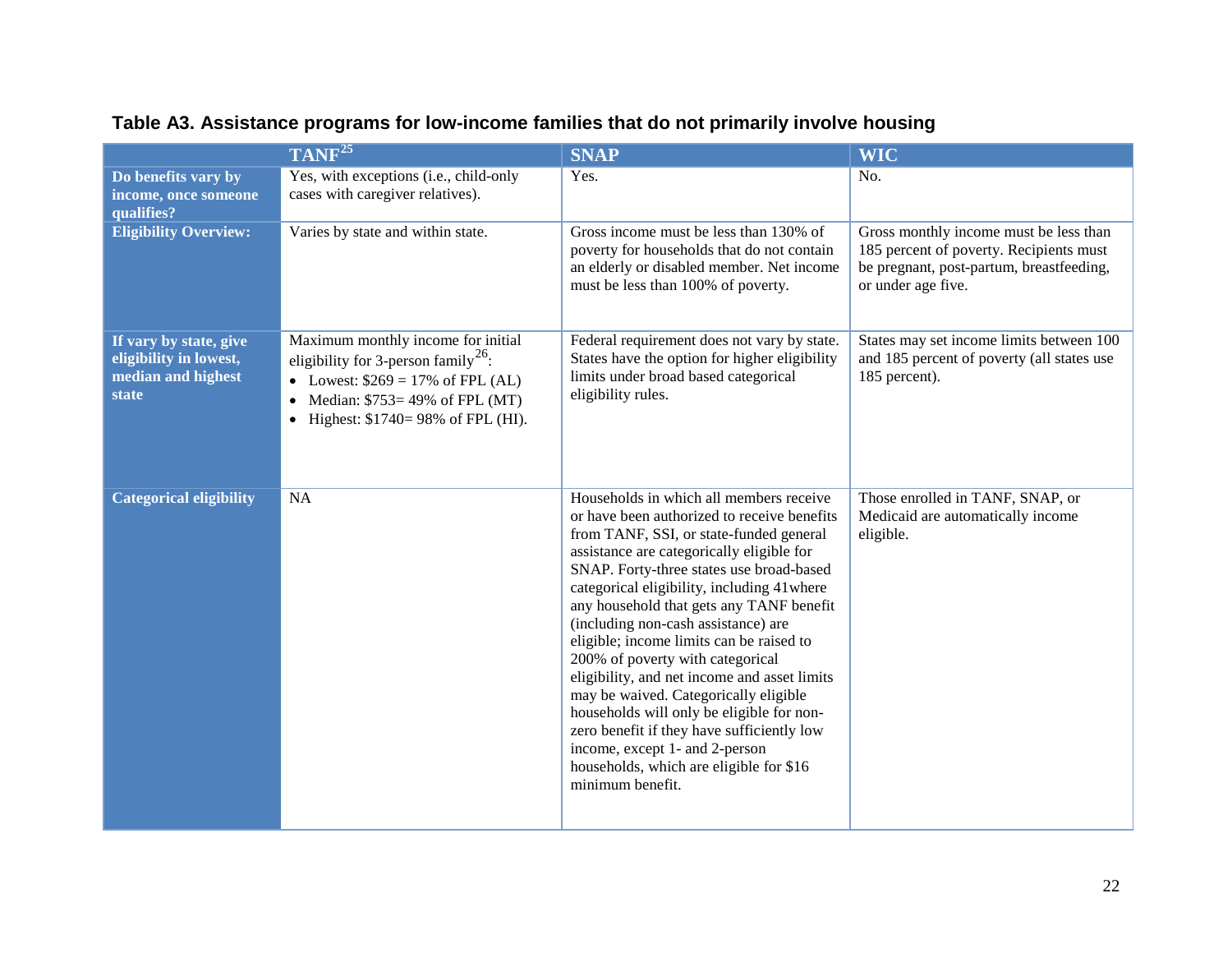|                                                                                                                                                | TANF <sup>25</sup> | <b>SNAP</b>                                                                                                                                                                                                                                                                                                                                                                                                                                                                            | <b>WIC</b>                                                                                                                                                                                                                                                                                                                                                                                                                                                                                                                                              |
|------------------------------------------------------------------------------------------------------------------------------------------------|--------------------|----------------------------------------------------------------------------------------------------------------------------------------------------------------------------------------------------------------------------------------------------------------------------------------------------------------------------------------------------------------------------------------------------------------------------------------------------------------------------------------|---------------------------------------------------------------------------------------------------------------------------------------------------------------------------------------------------------------------------------------------------------------------------------------------------------------------------------------------------------------------------------------------------------------------------------------------------------------------------------------------------------------------------------------------------------|
| <b>Eligibility based on</b><br>current monthly<br>income, projected<br>annual income, past<br>annual income, or some<br>other budgeted period? | Varies by state.   | Monthly; Income received during the past<br>30 days is used as an indicator of the<br>income available to the household for the<br>certification period. Also, "prospective<br>budgeting" allows the agency to project an<br>average monthly income over the<br>certification period based on the best<br>estimate from previous earnings.                                                                                                                                             | WIC agencies may consider the income of<br>the family during the past 12 months and<br>the current rate of income to determine<br>which indicator more accurately reflects<br>the family's status. In addition, if<br>unemployment is recent, income during<br>the period of unemployment is used to<br>determine eligibility.                                                                                                                                                                                                                          |
| <b>Reporting requirements</b>                                                                                                                  | Varies by state.   | Simplified reporting household must be<br>certified for a minimum of four months.<br>Periodic report periods vary in length from<br>4-6 months. States do not need to require<br>households certified for six months or less<br>to complete a periodic report. The<br>household must report if income exceeds<br>the gross income limit for the applicable<br>household size. Households must also<br>report work hours for certain household<br>members subject to work requirements. | Income may change during certification<br>periods, but WIC agencies do not update<br>the income data on files until the next<br>certification period.                                                                                                                                                                                                                                                                                                                                                                                                   |
| <b>Redetermination</b><br>periods                                                                                                              | Varies by state.   | Certification periods vary by state and<br>household type from six to 24 months.<br>Only households that are all elderly or<br>disabled can have a 24-month certification.<br>Most other households have a12- month<br>certification. <sup>27</sup>                                                                                                                                                                                                                                    | WIC certification periods extend for a<br>fixed period – up to one year, six months,<br>the duration of pregnancy, or until a<br>child's next birthday. There is an optional<br>12-month certification for infants (which<br>all states currently use). The program is<br>phasing to 12-month verification period<br>for children, also at state option. Local<br>WIC agencies are required to reassess<br>eligibility during certification periods if<br>they are made aware of a change in the<br>participant's economic circumstances. <sup>28</sup> |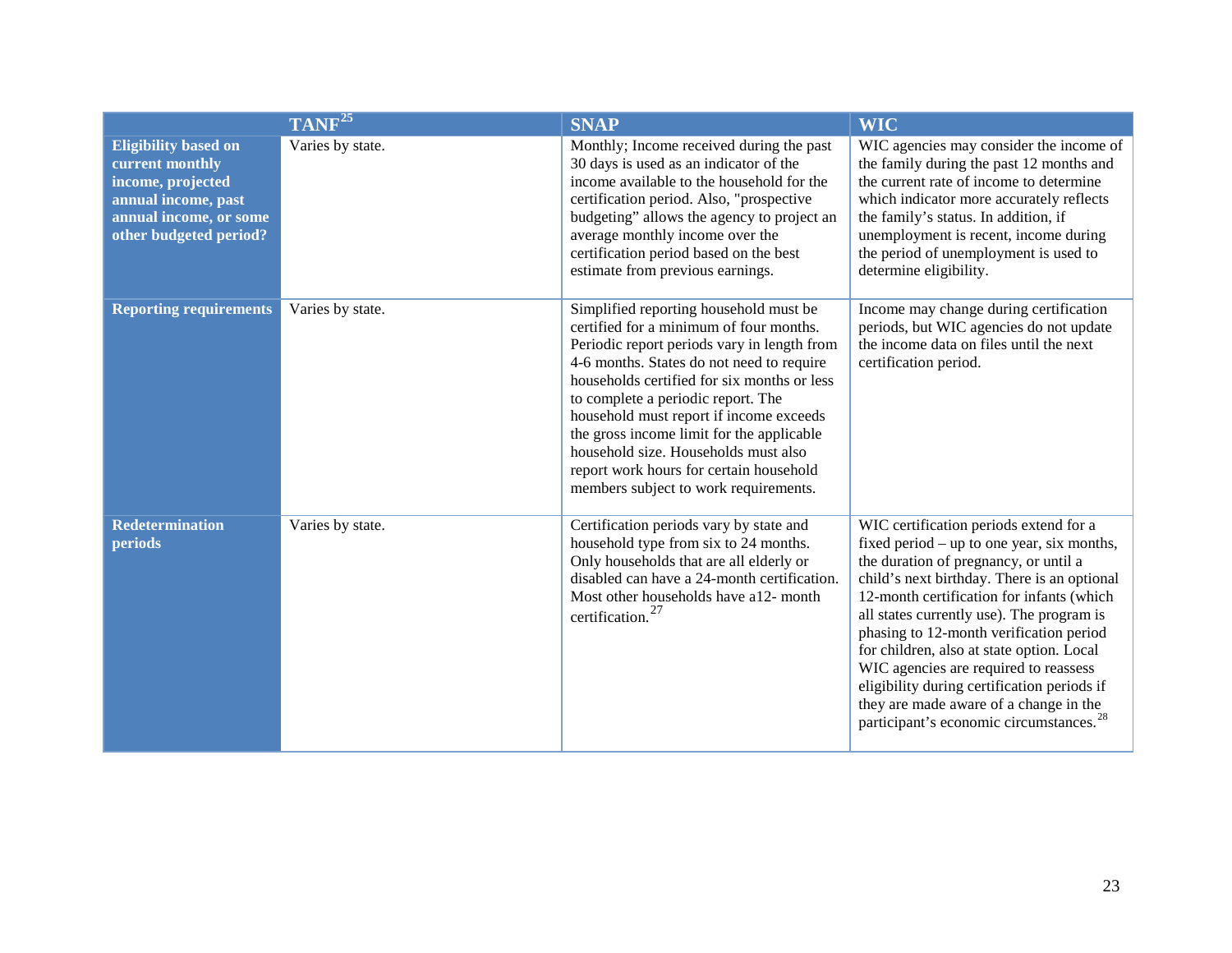|                                                                                            | TANF <sup>25</sup>                                                                                                                                                                                                                                                                                                                | <b>SNAP</b>                                                                                                                                                                                                                                                                                                                                                                                                                                                                                                                                                                                                                                                                                                                | <b>WIC</b>                                                                                                                                                                                                                              |
|--------------------------------------------------------------------------------------------|-----------------------------------------------------------------------------------------------------------------------------------------------------------------------------------------------------------------------------------------------------------------------------------------------------------------------------------|----------------------------------------------------------------------------------------------------------------------------------------------------------------------------------------------------------------------------------------------------------------------------------------------------------------------------------------------------------------------------------------------------------------------------------------------------------------------------------------------------------------------------------------------------------------------------------------------------------------------------------------------------------------------------------------------------------------------------|-----------------------------------------------------------------------------------------------------------------------------------------------------------------------------------------------------------------------------------------|
| <b>Additional Details:</b><br>(Whether or not asset<br>limits, income<br>disregards, etc.) | • Asset limits vary by state, ranging<br>from none to \$6,000. There are also<br>asset exemptions, such as value of<br>vehicle.<br>• Income disregards vary by state.<br>• In all states, there are requirements<br>(and exemptions) regarding<br>satisfactory participation in work<br>activities for parents, but details vary. | • \$2,000 asset limit, or \$3,250 if at least<br>one person is age $60+$ or disabled, with<br>vehicle exemptions varying by state.<br>• 20% earned income deduction.<br>• Standard deduction of \$149 for<br>household size 1-3, \$160, \$187, \$214<br>for $4,5,6+$ . (These amounts are higher in<br>AK, HI, and GU, and lower in VI.)<br>• Deduction for dependent care, medical<br>expenses greater than \$35/month, child<br>support, shelter costs greater than 50%<br>of income after other deductions (not to<br>exceed \$469 unless elderly/disabled,<br>and higher in AK/HI). The deduction<br>for shelter costs includes a utility<br>expense deduction, which is a standard<br>allowance in many states (SUA). | • No assets limits.<br>• No disregards.<br>• Income eligibility for WIC is "family"<br>based. Family income in WIC<br>regulations is "a group of related or<br>nonrelated individuals who are living<br>together as one economic unit." |
| Is program capped?                                                                         | Yes, capped entitlement to states.                                                                                                                                                                                                                                                                                                | No.                                                                                                                                                                                                                                                                                                                                                                                                                                                                                                                                                                                                                                                                                                                        | Yes.                                                                                                                                                                                                                                    |
| Are there priority<br>policies?                                                            | Varies by state.                                                                                                                                                                                                                                                                                                                  | No, everyone eligible receives benefits.                                                                                                                                                                                                                                                                                                                                                                                                                                                                                                                                                                                                                                                                                   | Yes, based on factors such as medical<br>condition and age. Priority is not income<br>based.                                                                                                                                            |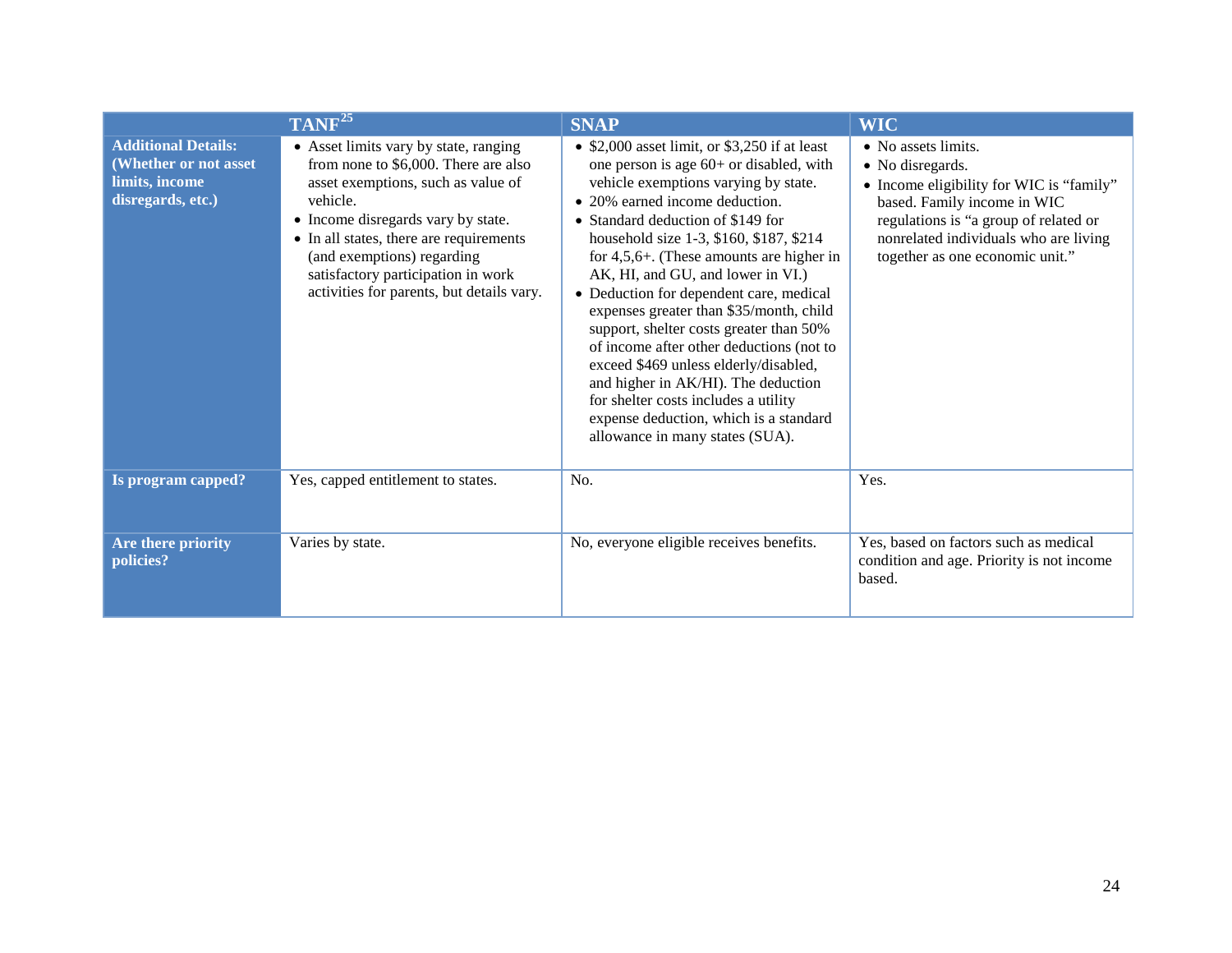|                                                                                    | TANF <sup>25</sup>                                                                                                                                                                                                                                                                                                                                                                                                                                                                                                                                                                                                                                                                                                                                                                                                                            | <b>SNAP</b>                                                                                                                                                                                                                                                                                                                                                                                                                                             | <b>WIC</b>                                                                                    |
|------------------------------------------------------------------------------------|-----------------------------------------------------------------------------------------------------------------------------------------------------------------------------------------------------------------------------------------------------------------------------------------------------------------------------------------------------------------------------------------------------------------------------------------------------------------------------------------------------------------------------------------------------------------------------------------------------------------------------------------------------------------------------------------------------------------------------------------------------------------------------------------------------------------------------------------------|---------------------------------------------------------------------------------------------------------------------------------------------------------------------------------------------------------------------------------------------------------------------------------------------------------------------------------------------------------------------------------------------------------------------------------------------------------|-----------------------------------------------------------------------------------------------|
| <b>Restrictions on</b><br>immigrants? If so, what<br>are they?                     | Arrived pre-PRWORA (8/22/96):<br>"Nonqualified" (illegal immigrants,<br>nonimmigrants, and first-year parolees)<br>are not eligible for federal funding, but a<br>state may use its own funding.<br>"Qualified" immigrants (permanent<br>residents, refugees, asylees, those with<br>deportation withheld, parolees admitted<br>more than one year, and battered aliens)<br>are eligible for federal funds, states<br>choose.<br>Arrived post-PRWORA: During their<br>first five years, "nonqualified" and<br>"qualified" immigrants are not eligible for<br>federal funds but states can fund them<br>separately. After five years,<br>"nonqualified" immigrants are still not<br>eligible for federal funding (a state may<br>use its own funding) but "qualified" are<br>eligible for federal funds (state still<br>choose who qualifies). | Certain legal immigrants that have lived in<br>the country for at least five years are<br>eligible. Immigrants that are children or<br>receive disability-related assistance are<br>eligible regardless of entry date. Certain<br>non-citizens, such as those admitted for<br>humanitarian reasons are also eligible.<br>Eligible household members can get SNAP<br>benefits even if there are other members of<br>the household that are not eligible. | State agencies may choose to restrict<br>eligibility to citizens and qualified<br>immigrants. |
| What are the<br>documentation<br>requirements to verify<br>for citizenship if any? | If citizenship or immigration status is a<br>condition of eligibility for the TANF<br>benefit, citizenship is verified through<br>methods that vary by state.                                                                                                                                                                                                                                                                                                                                                                                                                                                                                                                                                                                                                                                                                 | SNAP regulations require State application<br>forms to provide a statement allowing<br>applicants to attest, under penalties of<br>perjury, to the citizenship status of the<br>members applying for benefits. Citizenship<br>is verified when questionable.                                                                                                                                                                                            | Varies by state.                                                                              |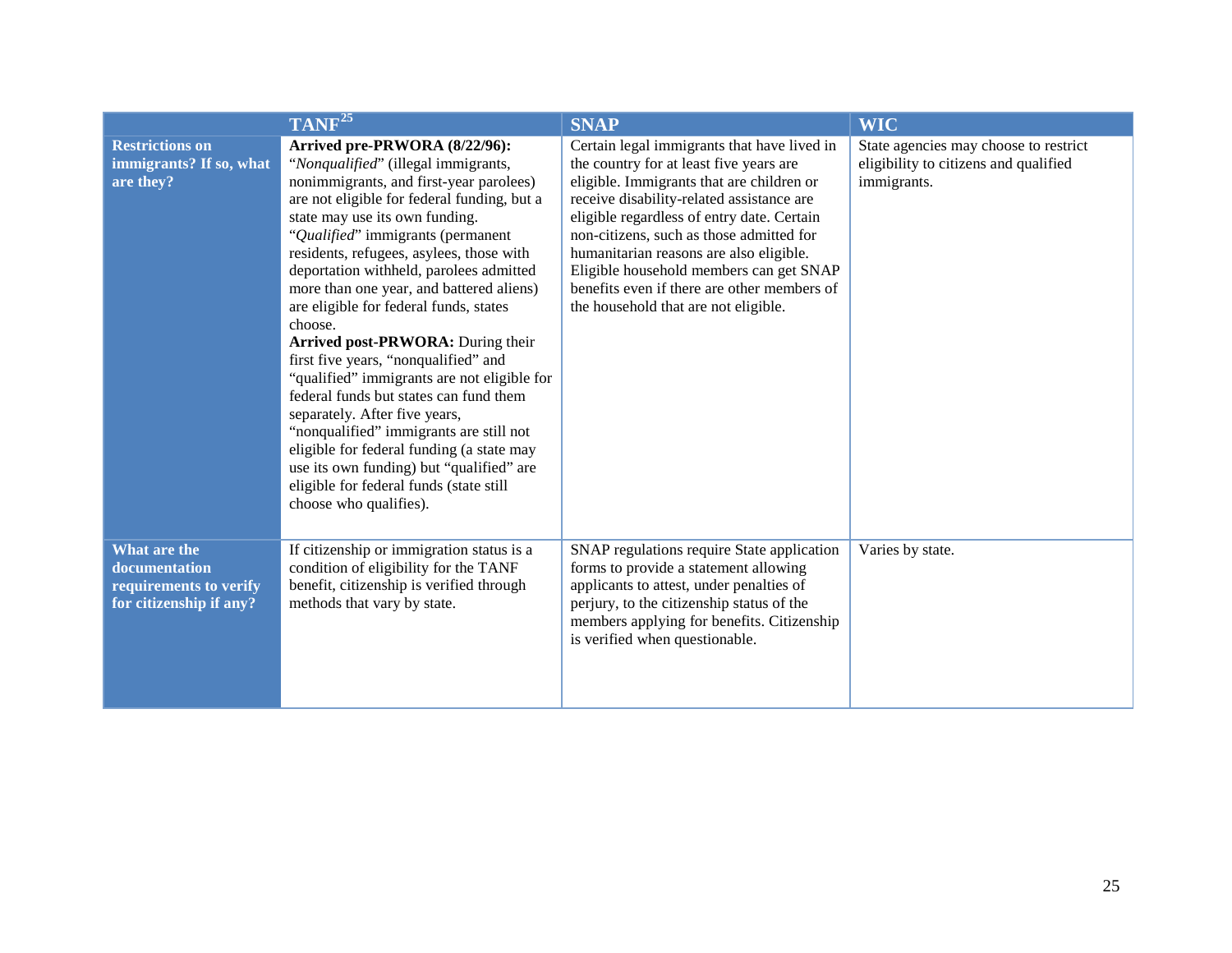|                                                                                           | TANF <sup>25</sup>                                                                                                                           | <b>SNAP</b>                                                                                                                                                                                                                                                                                                                                                                                                                                                                                                                                                                                                                                                                                                                                                                                                                                                                        | <b>WIC</b>                                                                                                                                                                                                                                                                                                                                                                                                                                                                                                          |
|-------------------------------------------------------------------------------------------|----------------------------------------------------------------------------------------------------------------------------------------------|------------------------------------------------------------------------------------------------------------------------------------------------------------------------------------------------------------------------------------------------------------------------------------------------------------------------------------------------------------------------------------------------------------------------------------------------------------------------------------------------------------------------------------------------------------------------------------------------------------------------------------------------------------------------------------------------------------------------------------------------------------------------------------------------------------------------------------------------------------------------------------|---------------------------------------------------------------------------------------------------------------------------------------------------------------------------------------------------------------------------------------------------------------------------------------------------------------------------------------------------------------------------------------------------------------------------------------------------------------------------------------------------------------------|
| What are the<br>documentation<br>requirements to verify<br>immigration status, if<br>any? | If citizenship or immigration status is a<br>condition of eligibility for the TANF<br>benefit, information must be verified<br>through SAVE. | Applicants are required to provide proof of<br>eligible immigrant status for household<br>members applying for SNAP. If applying<br>on behalf of only children in the<br>household, only the child's immigrant<br>status needs verification.<br>Non-citizens who are lawfully present<br>typically have documents issued by DHS<br>containing information about their<br>immigration status and the date that<br>individual entered the country or adjusted<br>to the status shown on the card. Some<br>eligible applicants may not have<br>documents issued by DHS. Acceptable<br>documentation may also be issued by other<br>Federal agencies, such as ORR, the Bureau<br>of Indian Affairs, or a court. Most State<br>agencies can verify the validity of<br>immigration documents through the SAVE<br>system. States that have opted to<br>participate in SAVE must use SAVE. | Varies by state.                                                                                                                                                                                                                                                                                                                                                                                                                                                                                                    |
| What are the<br>requirements for state<br>residency and<br>documentation of<br>residency? | State residency is required; some states<br>require longer history in state.                                                                 | A household must live in the State where it<br>applies for SNAP benefits. Residency must<br>be verified except in unusual cases.<br>Verification of residency should be<br>accomplished to the extent possible in<br>conjunction with other verification, such<br>as, but not limited to, rent and mortgage<br>payments, utility expenses, and identity.                                                                                                                                                                                                                                                                                                                                                                                                                                                                                                                           | Proof of state residency is required.<br>Applicants served in areas where WIC is<br>administered by an Indian Tribal<br>Organization (ITO) must meet residency<br>requirements established by the ITO. At<br>State agency option, applicants may be<br>required to live in a local service area and<br>apply at a WIC clinic that serves that area.<br>Applicants are not required to live in the<br>State or local service area for a certain<br>amount of time in order to meet the WIC<br>residency requirement. |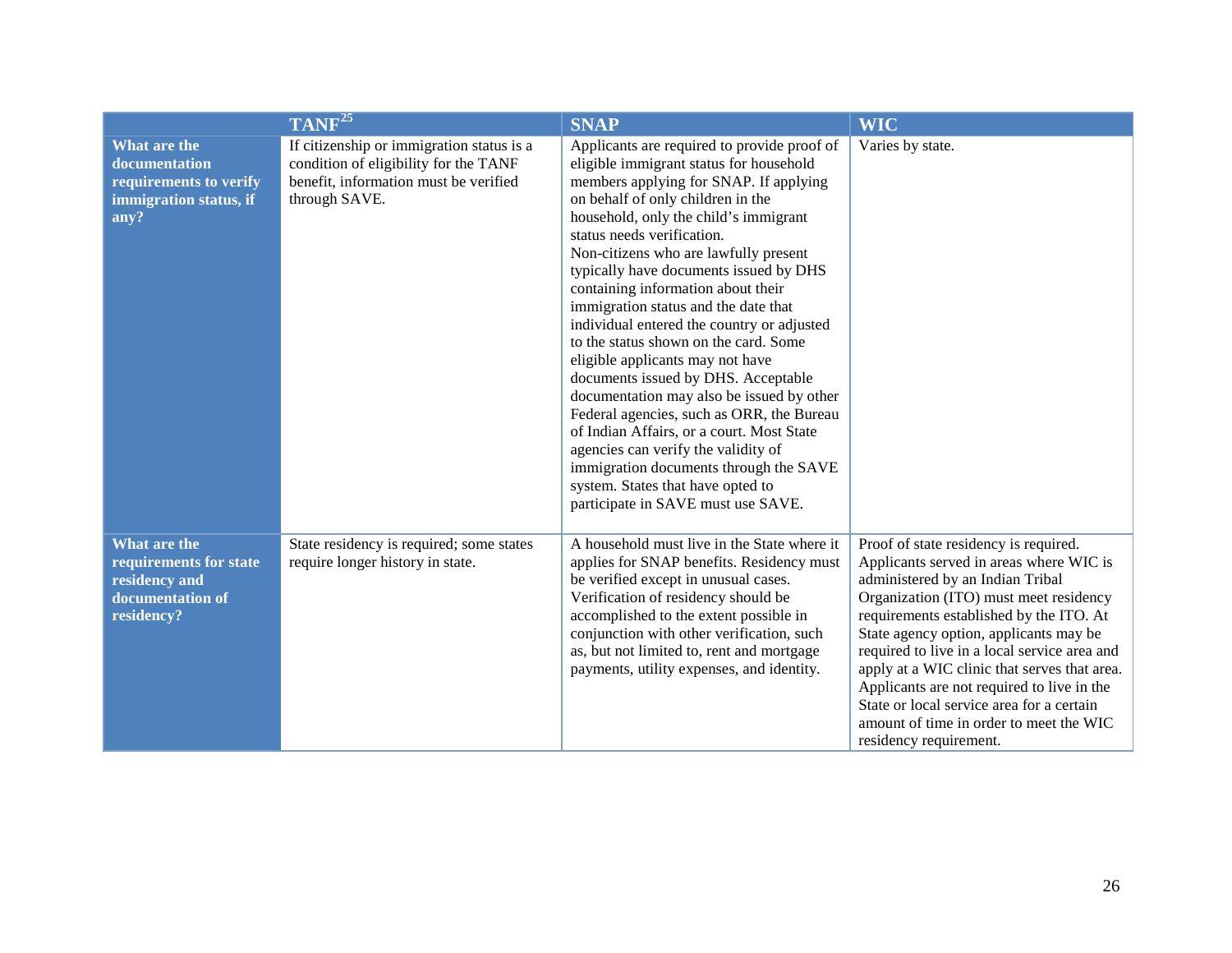|                                                         | TANF <sup>25</sup>                                                                                                                                                                                                                                                                                                                                            | <b>SNAP</b>                                                                                                                                                                                                                                                | <b>WIC</b>                     |
|---------------------------------------------------------|---------------------------------------------------------------------------------------------------------------------------------------------------------------------------------------------------------------------------------------------------------------------------------------------------------------------------------------------------------------|------------------------------------------------------------------------------------------------------------------------------------------------------------------------------------------------------------------------------------------------------------|--------------------------------|
| Are there rules<br>pertaining to non-<br>incarceration? | PRWORA imposes a lifetime limit on<br>benefits for people with felony drug<br>convictions after August 22, 1996, unless<br>the state opts out. Thirteen states enacted<br>laws that allow people with drug felony<br>convictions to receive TANF. $^{29}$                                                                                                     | PRWORA prohibits states from providing<br>SNAP to convicted drug felons unless the<br>state decides to extend benefits to these<br>individuals. Thirteen states have kept the<br>ban, 21 have eliminated the ban, and 19<br>have amended the ban.          | Not specified.                 |
| <b>Other special rules</b>                              | • Many states have diversion programs<br>(an up-front lump sum payment), most<br>of which are voluntary for applicants,<br>but some are required.<br>• There is a 60-month federal time limit.<br>(less in some states) All states include<br>sanctions and time limits, but specifics<br>vary.<br>• Special rules on child-only cases also<br>vary by state. | • Able-bodied adults without dependents<br>(ABAWDS) are limited to 3 months of<br>benefits in an 36 month period.<br>• Restrictions on ABAWDs can be<br>waived in areas of high unemployment.<br>• Most students and strikers are barred<br>from benefits. | Must be nutritionally at risk. |
| Where are data<br>housed?                               | State agency (except California).                                                                                                                                                                                                                                                                                                                             | State agency.                                                                                                                                                                                                                                              | State agency.                  |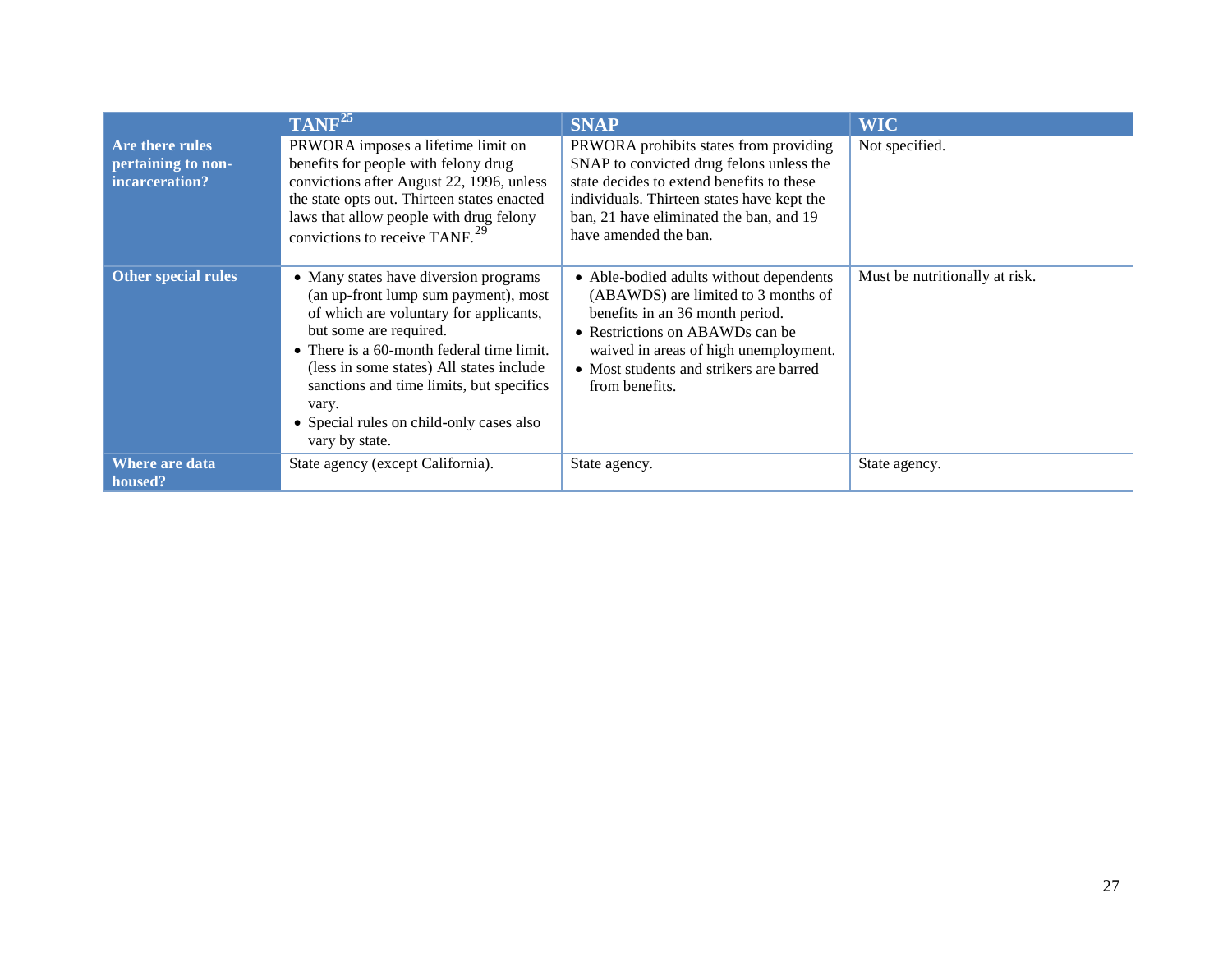# **Table A4. Housing-related programs**

|                                                                                      | LIHEAP <sup>30</sup>                                                                                                                                                                                                                                                                                                                                                                                                                                                                                 | <b>Section 8 Housing Vouchers</b> <sup>31</sup>                                                                                                                                                                                                                                                                                                                                                                | Public Housing <sup>30</sup>                                                                                                                                                                                                        |
|--------------------------------------------------------------------------------------|------------------------------------------------------------------------------------------------------------------------------------------------------------------------------------------------------------------------------------------------------------------------------------------------------------------------------------------------------------------------------------------------------------------------------------------------------------------------------------------------------|----------------------------------------------------------------------------------------------------------------------------------------------------------------------------------------------------------------------------------------------------------------------------------------------------------------------------------------------------------------------------------------------------------------|-------------------------------------------------------------------------------------------------------------------------------------------------------------------------------------------------------------------------------------|
| Do benefits vary by income,<br>once someone qualifies?                               | Yes. Each state generates an award<br>amount based on household size,<br>income, and energy need/cost. Some<br>states include an option of an additional<br>payment for households with extra-high<br>fuel costs or a high ratio of fuel costs to<br>income. For the LIHEAP crisis payment<br>in some states, awards are only given if<br>they can cover the full amount needed to<br>avert the crisis (for example, to pay for<br>reconnection of service that has been cut<br>off for nonpayment). | Yes, the amount a household pays for<br>rent based on income.                                                                                                                                                                                                                                                                                                                                                  | Yes, the amount a household pays for<br>rent based on income.                                                                                                                                                                       |
| <b>Eligibility Overview:</b>                                                         | States establish their own eligibility<br>criteria within federal parameters.<br>Maximum federal income eligibility is<br>the greater of 150 percent of the federal<br>poverty guidelines or 60 percent of state<br>median income. States may not set<br>eligibility lower than 110% of the<br>federal poverty guidelines.                                                                                                                                                                           | Eligible families must have incomes no<br>higher than 50 percent of area median<br>income. Forty percent of units that<br>become available each year must be<br>given to families that are extremely low-<br>income (incomes no higher than 30<br>percent of area median income). In some<br>limited circumstances, families may be<br>low-income with incomes as high as 80<br>percent of area median income. | HUD sets the lower income limits at 80<br>percent and very low income limits at 50<br>percent of the median income for the<br>county or metropolitan area.                                                                          |
| If vary by state or area, give<br>eligibility in lowest, median<br>and highest state | The income limits vary by state. Within<br>states, limits can vary by the type of<br>assistance provided. In, FY 2012 income<br>limits range from $32$ :<br>• Lowest: $$20,383 = 110\%$ of FPL<br>(MI, NV, OK)<br>Median \$27,795=150% of FPL<br>(across all states)<br>• Highest: $$50,429 = 272\%$ of FPL,<br>60% State Median Income (SMI)<br>$(MA)$ .                                                                                                                                            | Income limits vary by county and<br>metropolitan area. In 2012, annual<br>income limits for a family of four at 50<br>percent of area income vary from :<br>• Low: $$21,100 = 91\%$ of FPL, to<br>High: $$64,200 = 278\%$ of FPL.                                                                                                                                                                              | Income limits vary by county and<br>metropolitan area. In 2012, annual<br>income limits for a family of four at 50<br>percent of area income vary from :<br>• Low: $$21,100 = 91\%$ of FPL, to<br>• High: $$64,200 = 278\%$ of FPL. |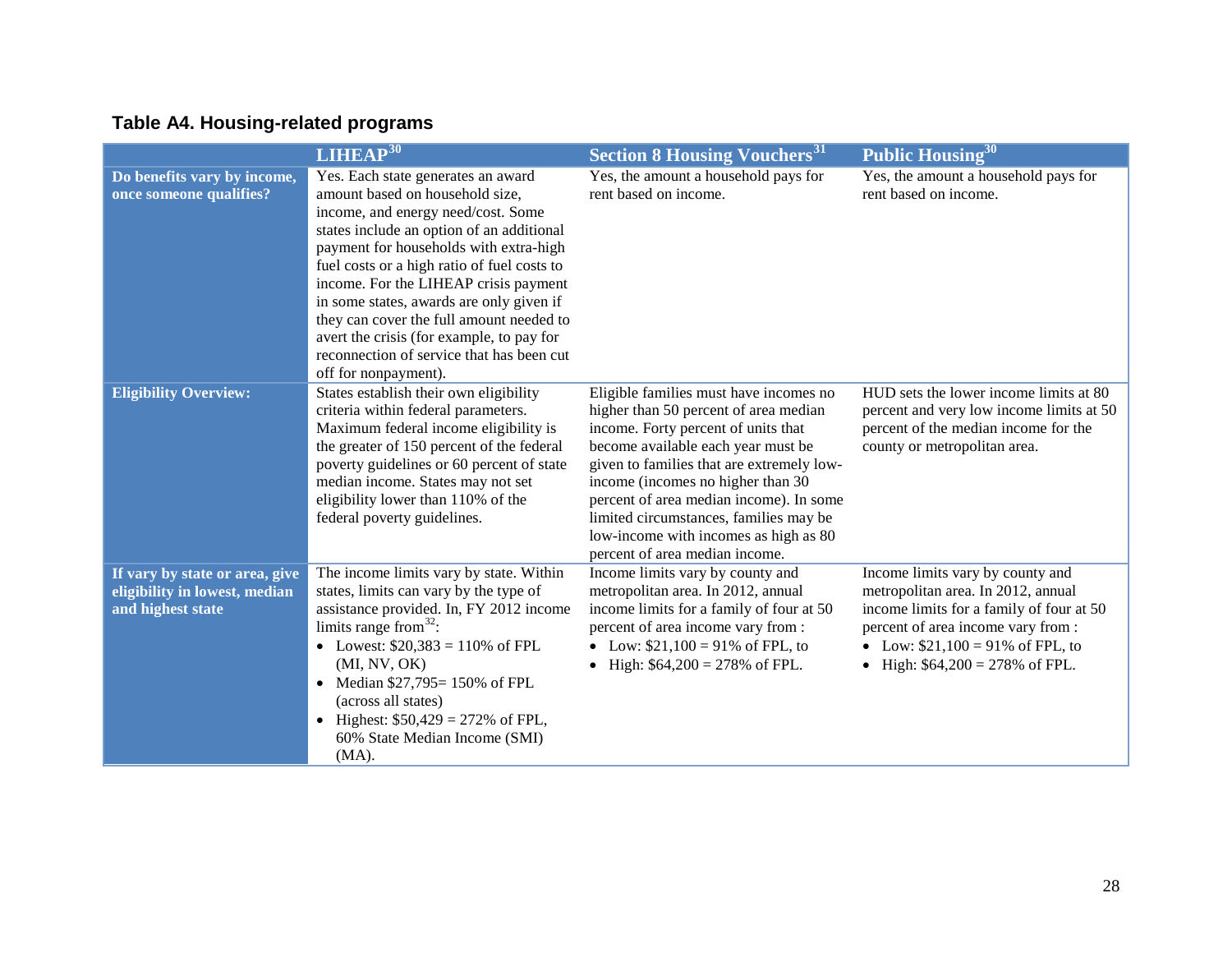|                                                                                                                                                    | LIHEAP <sup>30</sup>                                                                                                                                                                                                                                                                                                                                                                                                                                                                                                                                                                                                           | <b>Section 8 Housing Vouchers</b> <sup>31</sup>                                                                                                                               | Public Housing <sup>30</sup>                                                                                                                                                  |
|----------------------------------------------------------------------------------------------------------------------------------------------------|--------------------------------------------------------------------------------------------------------------------------------------------------------------------------------------------------------------------------------------------------------------------------------------------------------------------------------------------------------------------------------------------------------------------------------------------------------------------------------------------------------------------------------------------------------------------------------------------------------------------------------|-------------------------------------------------------------------------------------------------------------------------------------------------------------------------------|-------------------------------------------------------------------------------------------------------------------------------------------------------------------------------|
| <b>Eligibility based on current</b><br>monthly income, projected<br>annual income, past annual<br>income, or some other<br><b>budgeted period?</b> | The guidelines used for eligibility are<br>generally based on annual income.                                                                                                                                                                                                                                                                                                                                                                                                                                                                                                                                                   | Based on annual income.                                                                                                                                                       | Based on annual income.                                                                                                                                                       |
| <b>Reporting requirements</b>                                                                                                                      | All federal reporting in connection with<br>LIHEAP is done annually around the<br>time of application; there is no follow up<br>between applications.                                                                                                                                                                                                                                                                                                                                                                                                                                                                          | Families may be required to inform the<br>Public Housing Authority (PHA) of<br>changes in income or family<br>composition in between annual<br>recertification. <sup>33</sup> | Families may be required to inform the<br>Public Housing Authority (PHA) of<br>changes in income or family<br>composition in between annual<br>recertification. <sup>12</sup> |
| <b>Redetermination periods</b>                                                                                                                     | Annual for regular LIHEAP benefit.<br>The program year varies from state to<br>state and may be shorter than 12 months.<br>Most states permit households to qualify<br>for a second benefit within a given<br>program year, to address a crisis such as<br>a shutoff notice or disconnection of<br>utility service for nonpayment. This<br>second benefit requires re-application.<br>Some states might receive a total of four<br>applications from a particular household<br>if they are eligible for each assistance<br>type and if each type is offered by that<br>state: heating, cooling, crisis, and<br>weatherization. | Annual.                                                                                                                                                                       | Annual.                                                                                                                                                                       |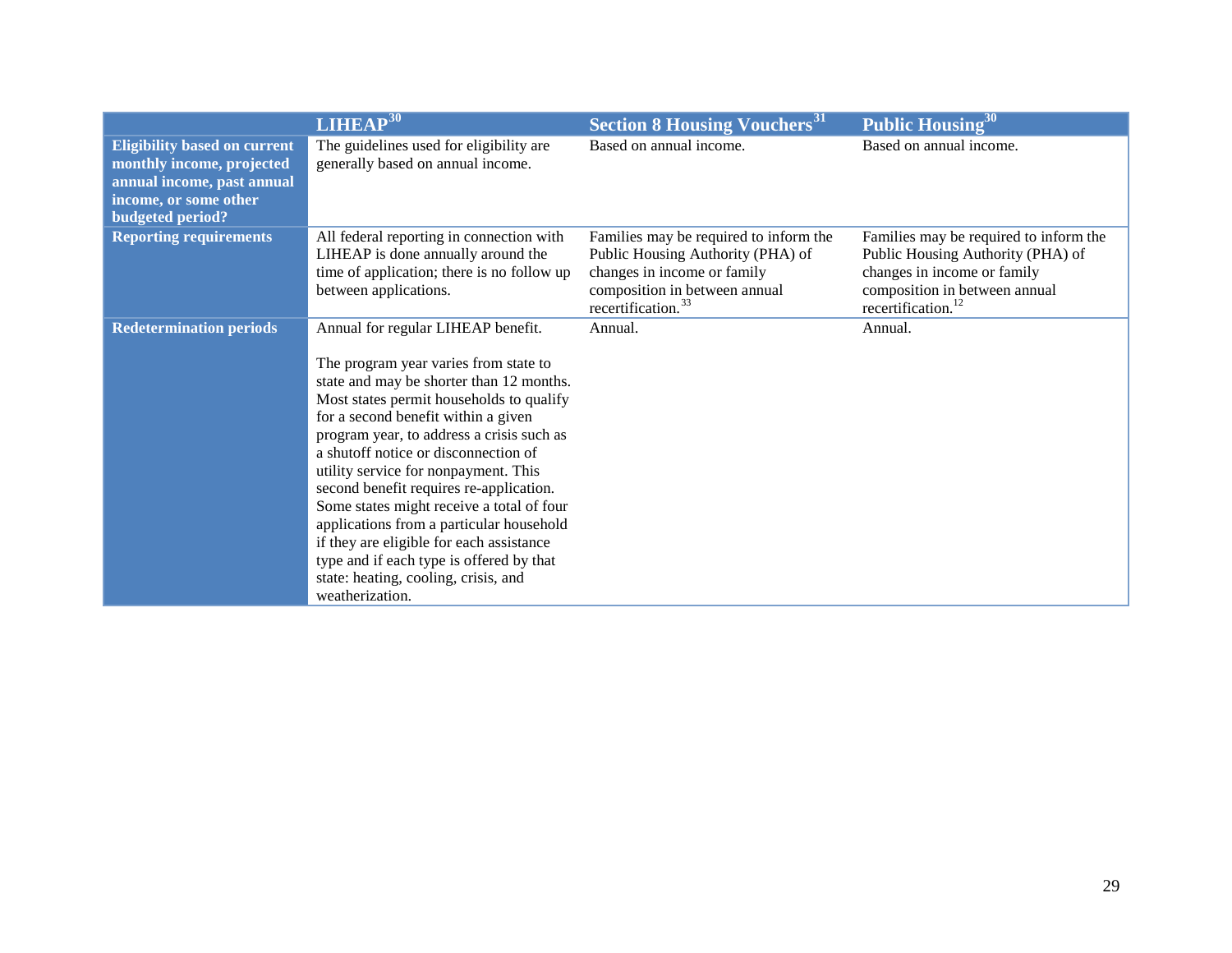|                                                                                            | <b>LIHEAP</b> <sup>30</sup>                                                                                                                                                                                                                                                                                                                                                                                                                                                                                         | <b>Section 8 Housing Vouchers</b> <sup>31</sup>                                                                                                                                                                                                                                                                                                  | Public Housing <sup>30</sup>                                                                                                                                                                                                                                                                                                                     |
|--------------------------------------------------------------------------------------------|---------------------------------------------------------------------------------------------------------------------------------------------------------------------------------------------------------------------------------------------------------------------------------------------------------------------------------------------------------------------------------------------------------------------------------------------------------------------------------------------------------------------|--------------------------------------------------------------------------------------------------------------------------------------------------------------------------------------------------------------------------------------------------------------------------------------------------------------------------------------------------|--------------------------------------------------------------------------------------------------------------------------------------------------------------------------------------------------------------------------------------------------------------------------------------------------------------------------------------------------|
| <b>Additional Details:</b><br>(Whether or not asset<br>limits, income disregards,<br>etc.) | States may grant categorical eligibility to<br>households in which at least one<br>member receives TANF, SSI, SNAP, or<br>certain veterans' programs.<br>States may choose to serve only income<br>eligible households that meet additional<br>LIHEAP eligibility criteria, such as<br>passing an assets test, residence in non-<br>subsidized housing, or receipt of a utility<br>disconnection notice.<br>Federal regulations list a series of<br>disregards child support, non-cash<br>benefits, student loans). | Both gross and net income factor into<br>the calculation of a household's rental<br>payment. Net income includes<br>deductions for dependents, child care<br>expenses, certain disability related<br>expenses, an elderly or disabled family<br>allowance, and medical expenses for<br>households with an elderly or disabled<br>head or spouse. | Both gross and net income factor into the<br>calculation of a household's rental<br>payment. Net income includes<br>deductions for dependents, child care<br>expenses, certain disability related<br>expenses, an elderly or disabled family<br>allowance, and medical expenses for<br>households with an elderly or disabled<br>head or spouse. |
| Is program capped?                                                                         | Yes.                                                                                                                                                                                                                                                                                                                                                                                                                                                                                                                | Yes.                                                                                                                                                                                                                                                                                                                                             | Yes.                                                                                                                                                                                                                                                                                                                                             |
| Are there priority policies?                                                               | Priority can be given to homes with the<br>highest energy needs, taking into<br>consideration the energy burden of the<br>household and the situations of<br>households with vulnerable populations.<br>Vulnerable populations include very<br>young children, individuals with<br>disabilities, and frail older individuals.<br>Young children are usually considered to<br>be five years or younger. Elderly are<br>typically viewed as 60 years or older.                                                        | Each PHA may establish local<br>preferences for selecting applicants from<br>its waiting list. PHAs may give a<br>preference to a family who is homeless<br>or living in substandard housing, paying<br>more than 50% of its income for rent, or<br>involuntarily displaced.                                                                     | Each PHA may establish local<br>preferences for selecting applicants from<br>its waiting list. PHAs may give a<br>preference to a family who is homeless<br>or living in substandard housing, paying<br>more than 50% of its income for rent, or<br>involuntarily displaced.                                                                     |
| <b>Restrictions on</b><br>immigrants? If so, what are<br>they?                             | Must be citizen or qualified alien<br>(immigrant). Victims of trafficking are<br>eligible.                                                                                                                                                                                                                                                                                                                                                                                                                          | Eligibility is given to immigrants who<br>are lawful permanent resident, refugees,<br>asylees, have their deportation withheld,<br>parolees, granted amnesty. Some<br>immigrants who are paroled into the<br>United States could be ineligible<br>depending on local policies.                                                                   | All family members must either be<br>citizens, nationals of the U.S., or eligible<br>immigrants. Eligible immigrants include:<br>lawful permanent residents, refugees,<br>asylees, those with deportation withheld,<br>parolees, and those with amnesty.                                                                                         |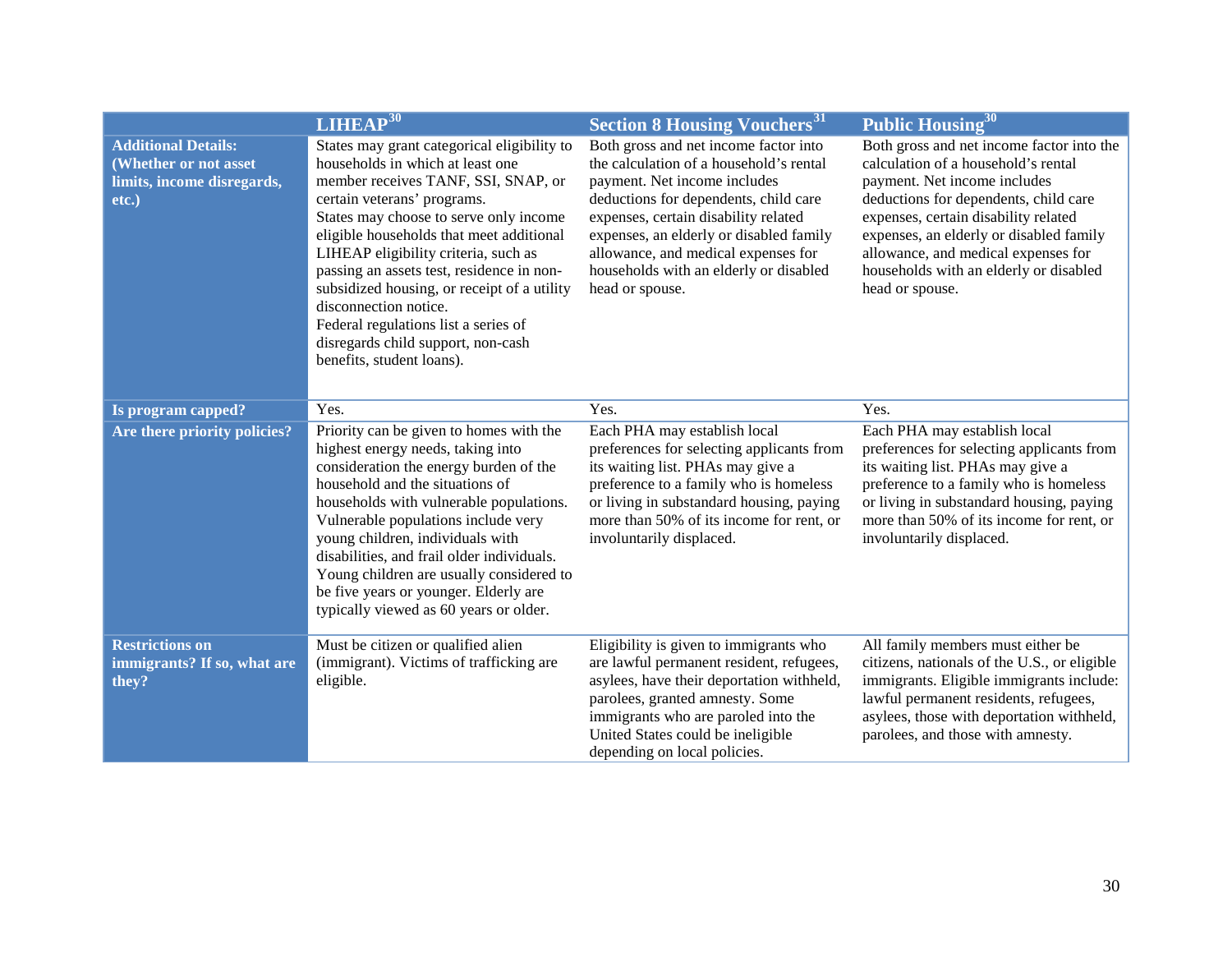|                                                                                        | LIHEAP <sup>30</sup>                                                                                                                                                                                                     | <b>Section 8 Housing Vouchers</b> <sup>31</sup>                                                                                                                                                                                                                                                                                                                                                                                                                                                 | Public Housing <sup>30</sup>                                                                                                                                                                                                                                                                                                                                                                                                                                                                    |
|----------------------------------------------------------------------------------------|--------------------------------------------------------------------------------------------------------------------------------------------------------------------------------------------------------------------------|-------------------------------------------------------------------------------------------------------------------------------------------------------------------------------------------------------------------------------------------------------------------------------------------------------------------------------------------------------------------------------------------------------------------------------------------------------------------------------------------------|-------------------------------------------------------------------------------------------------------------------------------------------------------------------------------------------------------------------------------------------------------------------------------------------------------------------------------------------------------------------------------------------------------------------------------------------------------------------------------------------------|
| What are the<br>documentation<br>requirements to verify for<br>citizenship if any?     | Varies by state. General interim DOJ<br>guidance is published in the Federal<br>Register at 62 FR 61344                                                                                                                  | At the federal level, citizens are not<br>required to provide documentation of<br>their citizenship status. Every applicant<br>must declare in writing under threat of<br>perjury that he or she is a citizen. Local<br>PHAs may adopt a policy requiring<br>documentation, such as a passport.                                                                                                                                                                                                 | At the federal level, citizens are not<br>required to provide documentation of<br>their citizenship status. Every applicant<br>must declare in writing under threat of<br>perjury that he or she is a citizen. Local<br>PHAs may adopt a policy requiring<br>documentation, such as a passport.                                                                                                                                                                                                 |
| What are the<br>documentation<br>requirements to verify<br>immigration status, if any? | Varies by state.                                                                                                                                                                                                         | Eligible noncitizens and qualified aliens<br>must provide a signed declaration under<br>threat of perjury of their eligible<br>immigration status, documentation from<br>the Department of Homeland Security,<br>and a signed verification consent form<br>relating to communications between<br>DHS and HUD. The PHA or property<br>owner must verify the documents using<br>the SAVE system. <sup>34</sup><br>Immigration status does not need to be<br>verified for those over 62 years old. | Eligible noncitizens and qualified aliens<br>must provide a signed declaration under<br>threat of perjury of their eligible<br>immigration status, documentation from<br>the Department of Homeland Security,<br>and a signed verification consent form<br>relating to communications between<br>DHS and HUD. The PHA or property<br>owner must verify the documents using<br>the SAVE system. <sup>33</sup><br>Immigration status does not need to be<br>verified for those over 62 years old. |
| What are the requirements<br>for state residency and<br>documentation of<br>residency? | Varies by state, but usually involves<br>proof of present address (e.g., rent<br>receipt, lease or deed, property tax bill).                                                                                             | Applicants need not be a resident to get<br>on a local housing authority waiting list.<br>Some localities give preference to local<br>residents, but PHA rules vary widely.                                                                                                                                                                                                                                                                                                                     | Applicants need not be a resident to get<br>on a local housing authority waiting list.<br>Some localities give preference to local<br>residents, but PHA rules vary widely.                                                                                                                                                                                                                                                                                                                     |
| Are there rules pertaining<br>to non-incarceration?                                    | Varies by state, but generally ineligible<br>if incarcerated because they are not<br>living at home and therefore do not have<br>home energy need. Other eligible<br>members of the household could be<br>served though. | Federal regulation bans those on lifetime<br>sex offender list or convicted of<br>producing methamphetamine in<br>federally assisted housing. PHAs have<br>discretion in determining otherwise. <sup>35</sup>                                                                                                                                                                                                                                                                                   | Federal regulation bans those on lifetime<br>sex offender list or convicted of<br>producing methamphetamine in federally<br>assisted housing. PHAs have discretion<br>in determining otherwise. <sup>34</sup>                                                                                                                                                                                                                                                                                   |
| <b>Other special rules</b>                                                             | LIHEAP benefits are usually paid<br>directly to utilities or fuel vendors.                                                                                                                                               | None.                                                                                                                                                                                                                                                                                                                                                                                                                                                                                           | Applicants can qualify due to elderly or<br>disability status.                                                                                                                                                                                                                                                                                                                                                                                                                                  |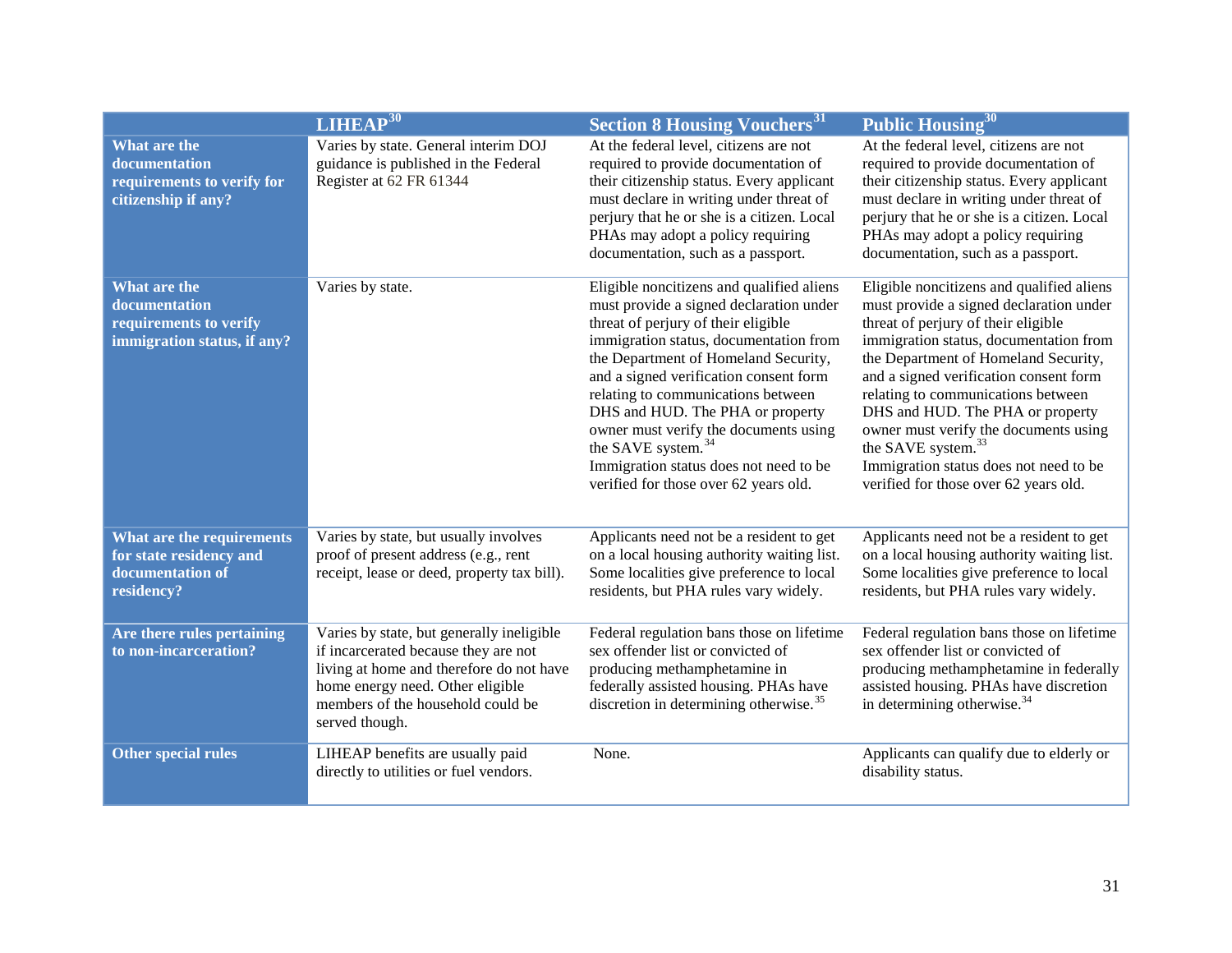|                          | <b>LIHEAP</b> <sup>30</sup>                                     | Section 8 Housing Vouchers <sup>31</sup>                                                                                                   | Public Housing <sup>30</sup>    |
|--------------------------|-----------------------------------------------------------------|--------------------------------------------------------------------------------------------------------------------------------------------|---------------------------------|
| Where are data housed? ' | State agency; local agencies and<br>subgrantees in some states. | Local housing authorities report their<br>50058/50059 eligibility data to HUD<br>quarterly. HUD maintains these data in<br>the PIC system. | Local public housing authority. |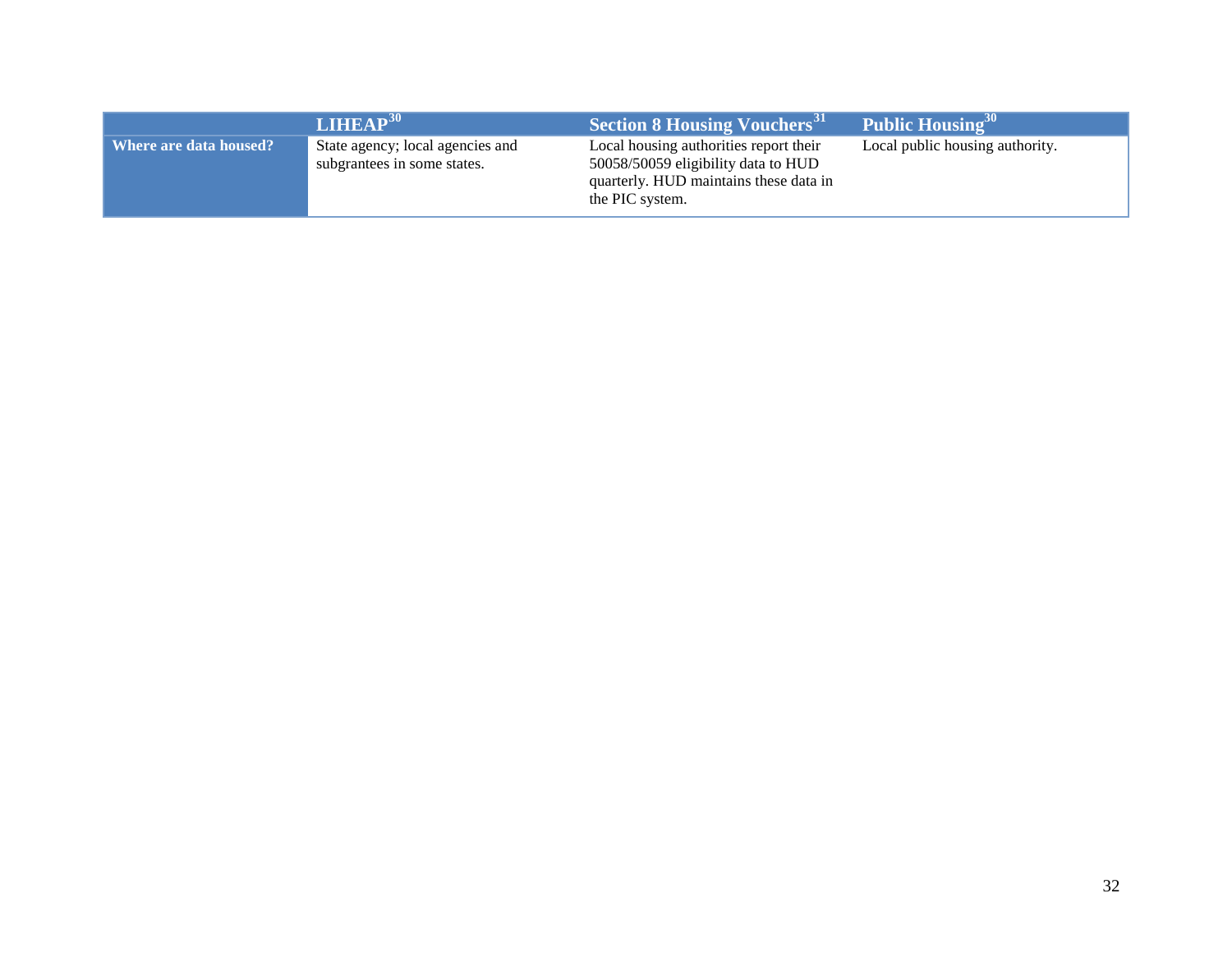# **Table A5. Programs with higher income eligibility thresholds**

|                                                                                                                                                 | <b>CCDF</b> (subsidized child care) <sup>36</sup>                                                                                                                                                                                                                                                                                      | EITC <sup>37</sup>                                                                                                                                                                                                                                                                                                                                                                                                                                                                                                                                                                                                       |
|-------------------------------------------------------------------------------------------------------------------------------------------------|----------------------------------------------------------------------------------------------------------------------------------------------------------------------------------------------------------------------------------------------------------------------------------------------------------------------------------------|--------------------------------------------------------------------------------------------------------------------------------------------------------------------------------------------------------------------------------------------------------------------------------------------------------------------------------------------------------------------------------------------------------------------------------------------------------------------------------------------------------------------------------------------------------------------------------------------------------------------------|
| Do benefits vary by income, once<br>someone qualifies?                                                                                          | Yes, copayment varies based on income.<br>Some copayments are based on cost of care, but amount<br>may still be based on income.                                                                                                                                                                                                       | Yes, based on earned income and number of children.<br>Income eligibility limits are lower for childless adults.                                                                                                                                                                                                                                                                                                                                                                                                                                                                                                         |
| <b>Eligibility Overview:</b>                                                                                                                    | Children must be under age 13, or under 18 if disabled<br>$\bullet$<br>or under court supervision.<br>• Parent must be working or attending job training,<br>unless the child is receiving protective services.<br>• Family income must be no greater than 85 percent of<br>state median income or lower depending on state<br>policy. | Families with qualifying children (i.e., under age 19 or<br>24 if a full-time student, or permanently or totally<br>disabled) and childless adults (aged 25-64) who have<br>earned income below specified levels are eligible.<br>Earned Income and AGI must each be less than:<br>• $$45,060$ (\$50,270 married filing jointly) with three<br>or more qualifying children<br>• $$41,952$ (\$47,162 married filing jointly) with two<br>qualifying children<br>• \$36,920 (\$42,130 married filing jointly) with one<br>qualifying child<br>• \$13,980 (\$19,190 married filing jointly) with no<br>qualifying children. |
| If vary by state, give eligibility in<br>lowest, median and highest state                                                                       | Initial eligibility thresholds range, as a percent of poverty,<br>from 120 percent in Nebraska to 250 percent in New<br>Hampshire.<br>• Lowest: \$1,854 in Nebraska<br>• Median \$2,856 in Kansas<br>$\bullet$ Highest: \$4,524 in Alaska.                                                                                             | As of 2012, 25 states and the Districts of Columbia had<br>state EITCs that generally follow the eligibility rules of<br>the federal EITC, although at lower benefit levels                                                                                                                                                                                                                                                                                                                                                                                                                                              |
| <b>Eligibility based on current monthly</b><br>income, projected annual income,<br>past annual income, or some other<br><b>budgeted period?</b> | Varies by state. Income may also be defined differently by<br>state.                                                                                                                                                                                                                                                                   | Annual.                                                                                                                                                                                                                                                                                                                                                                                                                                                                                                                                                                                                                  |
| <b>Reporting requirements</b>                                                                                                                   | Each state sets its own policies for what must be reported<br>and when changes must be reported.                                                                                                                                                                                                                                       | NA (information reported when filing taxes).                                                                                                                                                                                                                                                                                                                                                                                                                                                                                                                                                                             |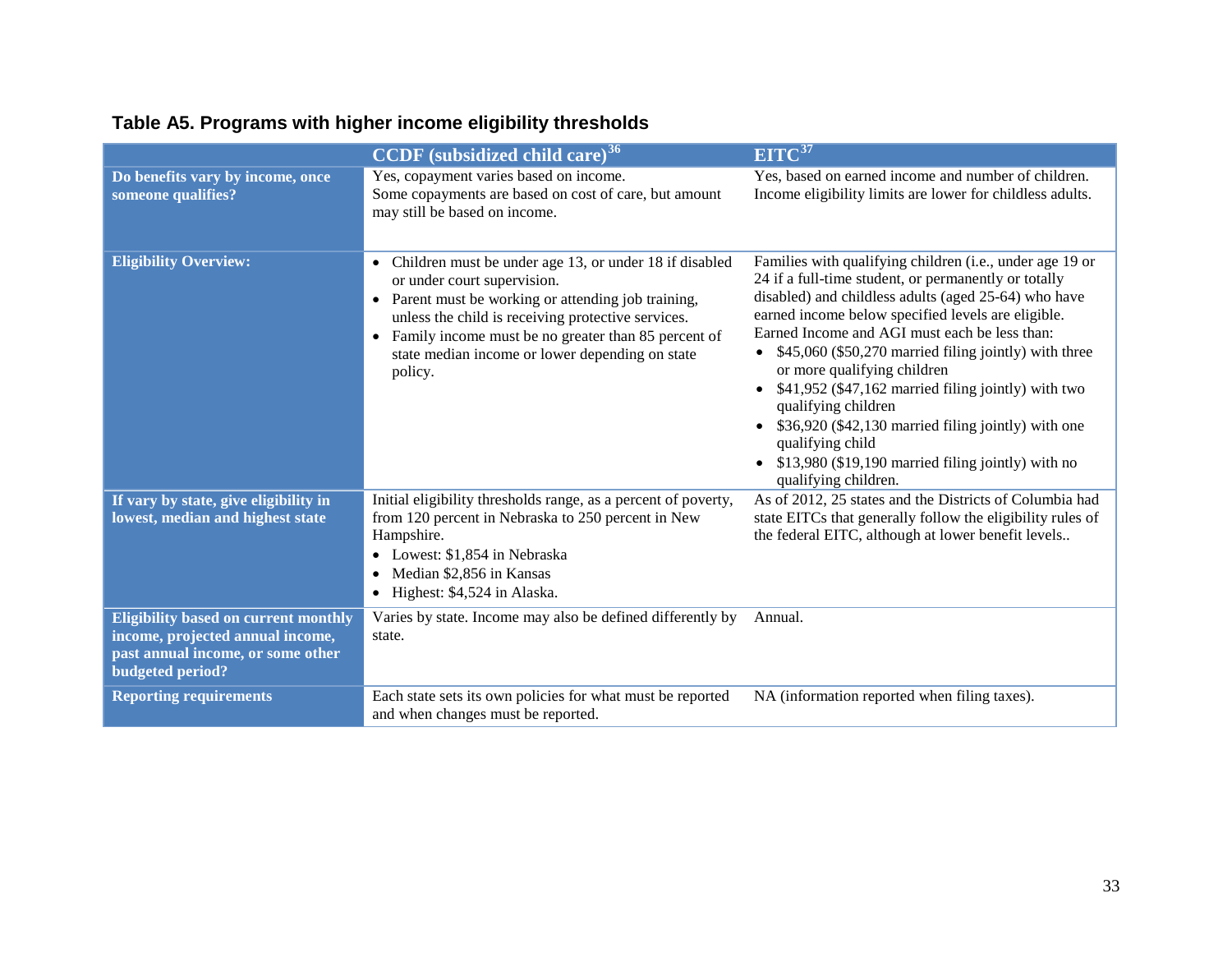|                                                                                      | <b>CCDF</b> (subsidized child care) <sup>36</sup>                                                                                                                                                                                                                                                                                                                                                                                         | EITC <sup>37</sup>                                                                                                                                                                                                                                   |
|--------------------------------------------------------------------------------------|-------------------------------------------------------------------------------------------------------------------------------------------------------------------------------------------------------------------------------------------------------------------------------------------------------------------------------------------------------------------------------------------------------------------------------------------|------------------------------------------------------------------------------------------------------------------------------------------------------------------------------------------------------------------------------------------------------|
| <b>Redetermination periods</b>                                                       | Varies by state.<br>Over half of states set periods of 12 months, with almost<br>all other states setting periods of 6 months. Caseworkers<br>may set shorter periods (due to discretion, policies for<br>different groups, etc). Some states allow different<br>redetermination periods for different groups (i.e. Head<br>Start kids have longer period).                                                                               | NA (based on annual information).                                                                                                                                                                                                                    |
| <b>Additional Details: (Whether or not</b><br>asset limits, income disregards, etc.) | Additional details vary by state.<br>• States establish a number of rules, including assistance<br>unit composition, countable income, asset limits, and<br>approved activities for eligibility.<br>• States may establish eligibility limits and age limits<br>lower than the federal guidelines.<br>• States also have discretion to define core elements<br>such as defining the unit, countable income, allowable<br>activities, etc. | Earned income includes wages and other<br>compensation, or net income from self-employment<br>(without deduction for self-employment taxes).<br>Tax filers are ineligible for the EITC if investment<br>income exceeds \$3,200 for 2012 tax returns. |
| Is program capped?                                                                   | Yes.                                                                                                                                                                                                                                                                                                                                                                                                                                      | No.                                                                                                                                                                                                                                                  |
| Are there priority policies?                                                         | States are required to give priority to very low-income<br>children and target a certain amount of funds to welfare<br>families working toward self-sufficiency or families at<br>risk of welfare dependency. States may define very low<br>income differently.<br>States may choose whether or not to establish additional<br>priority policies and which families receive priority.                                                     | <b>NA</b>                                                                                                                                                                                                                                            |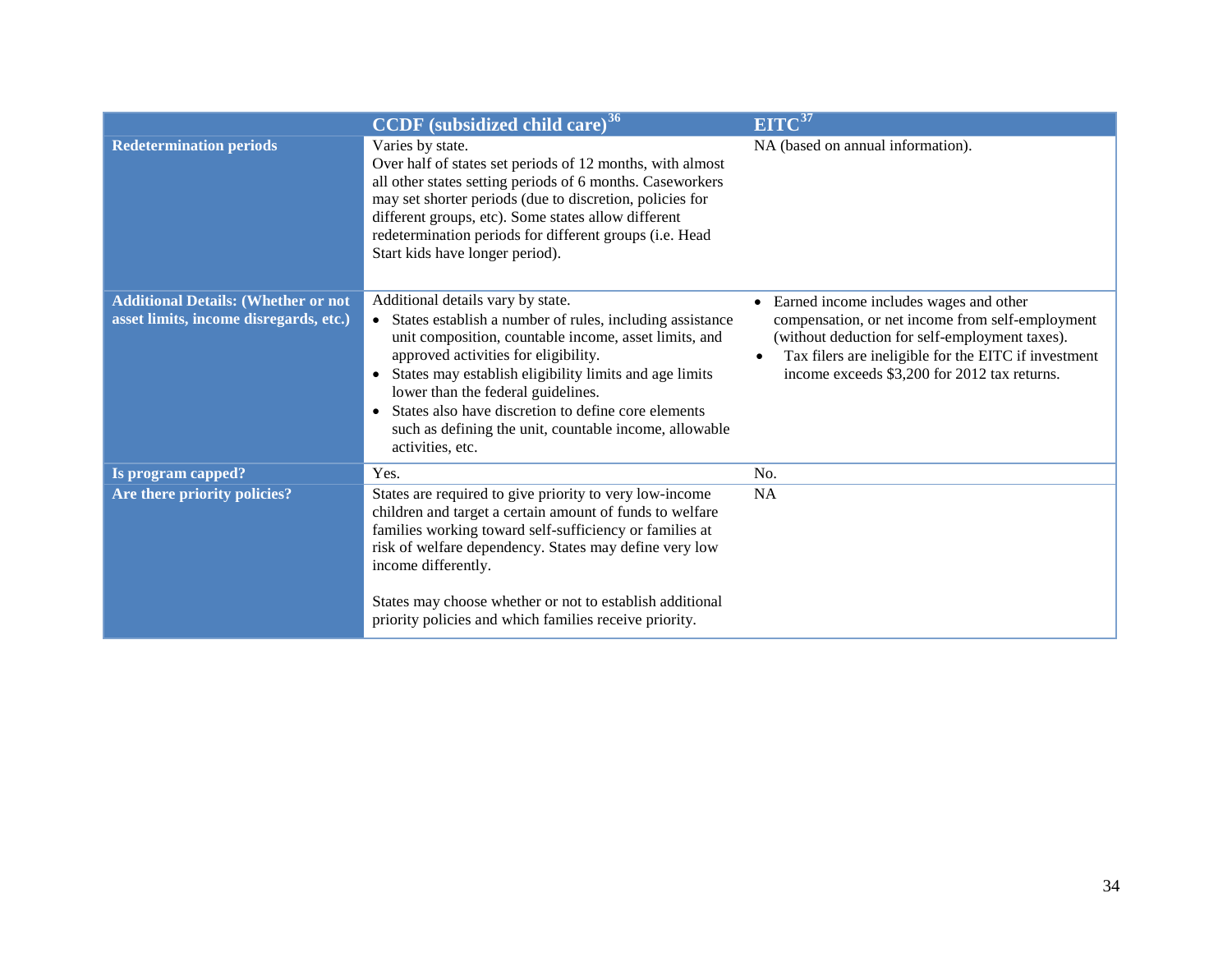|                                                                                     | <b>CCDF</b> (subsidized child care) <sup>36</sup>                                                                                                                                                                                                                                                                                                                                                                                                                                                                                                                                                                                                                                                                                | EITC <sup>37</sup>                                                                                                                                                                                                                                                                                                                                                                                                                                                                                                                                                                                                                                                                                                            |
|-------------------------------------------------------------------------------------|----------------------------------------------------------------------------------------------------------------------------------------------------------------------------------------------------------------------------------------------------------------------------------------------------------------------------------------------------------------------------------------------------------------------------------------------------------------------------------------------------------------------------------------------------------------------------------------------------------------------------------------------------------------------------------------------------------------------------------|-------------------------------------------------------------------------------------------------------------------------------------------------------------------------------------------------------------------------------------------------------------------------------------------------------------------------------------------------------------------------------------------------------------------------------------------------------------------------------------------------------------------------------------------------------------------------------------------------------------------------------------------------------------------------------------------------------------------------------|
| <b>Restrictions on immigrants? If so,</b><br>what are they?                         | Under federal policy, the child is considered the primary<br>beneficiary of child care services; therefore, only the<br>citizenship and immigration status of the child is relevant<br>when determining eligibility. Children can be citizens or<br>qualified immigrants.<br>Qualified immigrants include: lawful permanent residents<br>(persons with green cards); refugees, persons granted<br>asylum or withholding of deportation/removal, and<br>conditional entrants; persons granted parole by the<br>Department of Homeland Security (DHS) for a period of<br>at least one year; Cuban and Haitian entrants; certain<br>abused immigrants, their children, and/or their parents;<br>and certain victims of trafficking. | To qualify, the individual must be a U.S. Citizen or<br>resident alien all year. The taxpayer, taxpayer's spouse,<br>and any qualifying child for the credit must also have a<br>Social Security number (SSN) valid for work in the<br>United States. If the claimant or his or her spouse (if<br>married) were a nonresident alien for any part of the<br>year, they cannot claim the earned income tax credit<br>unless their filing status is "married filing jointly." They<br>can use that filing status only if one spouse is a U.S.<br>citizen or resident alien and the other chooses to treat<br>the nonresident spouse as a U.S. resident. If they choose<br>this status, they are taxed on their worldwide income. |
| What are the documentation<br>requirements to verify for<br>citizenship if any?     | States determine what information must be verified and<br>the form of documentation required.                                                                                                                                                                                                                                                                                                                                                                                                                                                                                                                                                                                                                                    | Must have valid SSN entered on tax form.                                                                                                                                                                                                                                                                                                                                                                                                                                                                                                                                                                                                                                                                                      |
| What are the documentation<br>requirements to verify immigration<br>status, if any? | States determine what information must be verified and<br>the form of documentation required.                                                                                                                                                                                                                                                                                                                                                                                                                                                                                                                                                                                                                                    | Must have valid SSN entered on tax form.                                                                                                                                                                                                                                                                                                                                                                                                                                                                                                                                                                                                                                                                                      |
| What are the requirements for state<br>residency and documentation of<br>residency? | Applicants must be state residents, and some states may<br>establish county residency requirements. States determine<br>what information must be verified and the form of<br>documentation required.                                                                                                                                                                                                                                                                                                                                                                                                                                                                                                                             | NA for federal EITC, although some states have their<br>own state EITC.                                                                                                                                                                                                                                                                                                                                                                                                                                                                                                                                                                                                                                                       |
| Are there rules pertaining to non-<br>incarceration?                                | Some states allow a single parent or caretaker to apply for<br>subsidies when one of the parents is incarcerated.                                                                                                                                                                                                                                                                                                                                                                                                                                                                                                                                                                                                                | Amounts received for work performed while an inmate<br>in a penal institution are not earned income when<br>figuring the earned income credit. This includes<br>amounts for work performed while in a work release<br>program or while in a halfway house.                                                                                                                                                                                                                                                                                                                                                                                                                                                                    |
| Other special rules                                                                 | Most rules are determined at the state level, including<br>recertification periods, categorical eligibility, waiting lists,<br>etc.                                                                                                                                                                                                                                                                                                                                                                                                                                                                                                                                                                                              | • Claimants cannot file forms 2555 or 2555-EZ for<br>foreign earned income.<br>• Taxpayers must meet the rules for qualifying<br>children.                                                                                                                                                                                                                                                                                                                                                                                                                                                                                                                                                                                    |
| Where are data housed?                                                              | State agencies.<br>In some states, data may be housed in local agencies - for<br>example, TX, CO, and NY set local policies.                                                                                                                                                                                                                                                                                                                                                                                                                                                                                                                                                                                                     | Federal (IRS).                                                                                                                                                                                                                                                                                                                                                                                                                                                                                                                                                                                                                                                                                                                |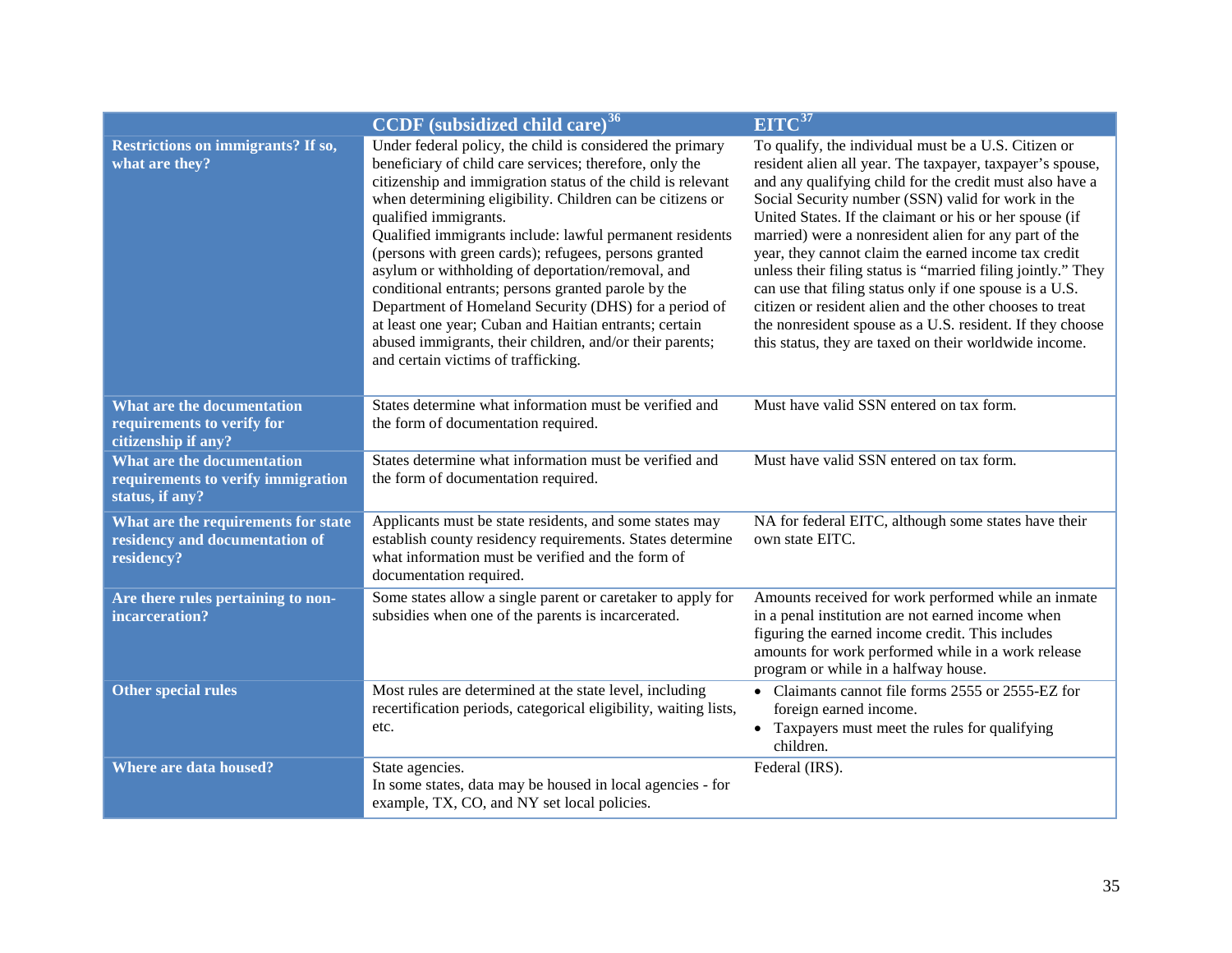# <span id="page-37-0"></span>**Appendix III. Microsimulation Methodology**

This appendix describes the microsimulation methodology used to estimate health and human services eligibility and receipt. The tabulations for this report are drawn from information from two large microsimulation models, the Transfer Income Model, Version 3 (TRIM3), which is developed and maintained by the Urban Institute under primary funding from ASPE, and the Health Insurance Policy Simulation Model (HIPSM), also developed and maintained by the Urban Institute with funding from multiple sources, including ASPE, the Robert Wood Johnson Foundation, and the Kaiser Commission on Medicaid and the Uninsured.

HIPSM was used to estimate whether or not individuals were offered affordable employersponsored insurance, and then this information was imported into TRIM and combined with TRIM estimates of Modified Adjusted Gross Income (MAGI) to determine whether individuals qualify for HIM subsidies. Medicaid eligibility was estimated in TRIM using program rules simulated for 2014 (e.g., MAGI less than 138 percent of poverty or otherwise eligible). In addition, TRIM was used to estimate human services program eligibility and receipt. The following information provides a more detailed description of the methodologies used by each model.

## *HIPSM*

Our results are based on HIPSM's simulation of the ACA as if it were fully implemented, including an expansion of Medicaid eligibility to 138 percent FPL. HIPSM augments the underlying Current Population Survey (CPS) data with imputations of health care costs, premiums, Employer Sponsored Insurance (ESI) offers, immigration status, and detailed Medicaid eligibility type.<sup>[38](#page-52-34)</sup> For purposes of this analysis, HIPSM's imputation of ESI offers was exported to TRIM for purposes of determining eligibility for HIM subsidies.

## *TRIM3*

TRIM provides the estimates of ACA Medicaid and HIM eligibility, using HIPSM's imputation of the availability of an affordable ESI offer. Additional details of the TRIM simulation of Medicaid, HIM, and human services program eligibility and receipt is provided below.

## **Data year and population**

The tabulations use the spring 2011 CPS-ASEC file, with demographic data as of the month of the survey and income data for CY 2010. The data were not "aged" in any way to capture changes in demographics, employment/unemployment, or income since 2010. In particular, note that because the modeling uses 2010 as the base year, it does not reflect growth in the number of recipients receiving SNAP benefits between 2010 and 2013, and so the estimates of overlap between SNAP recipients and other programs are conservative. The exception is the imputation of whether a worker has an offer of affordable insurance, which is based on estimates of what employers will offer post-ACA. However, estimated post-ACA offer rates do not differ radically from pre-ACA offer rates. Persons 65 and older as well as non-citizens imputed to be undocumented were excluded from the tabulations. Medicare recipients with disabilities are excluded from certain figures and tables, as indicated in the figure and table notes.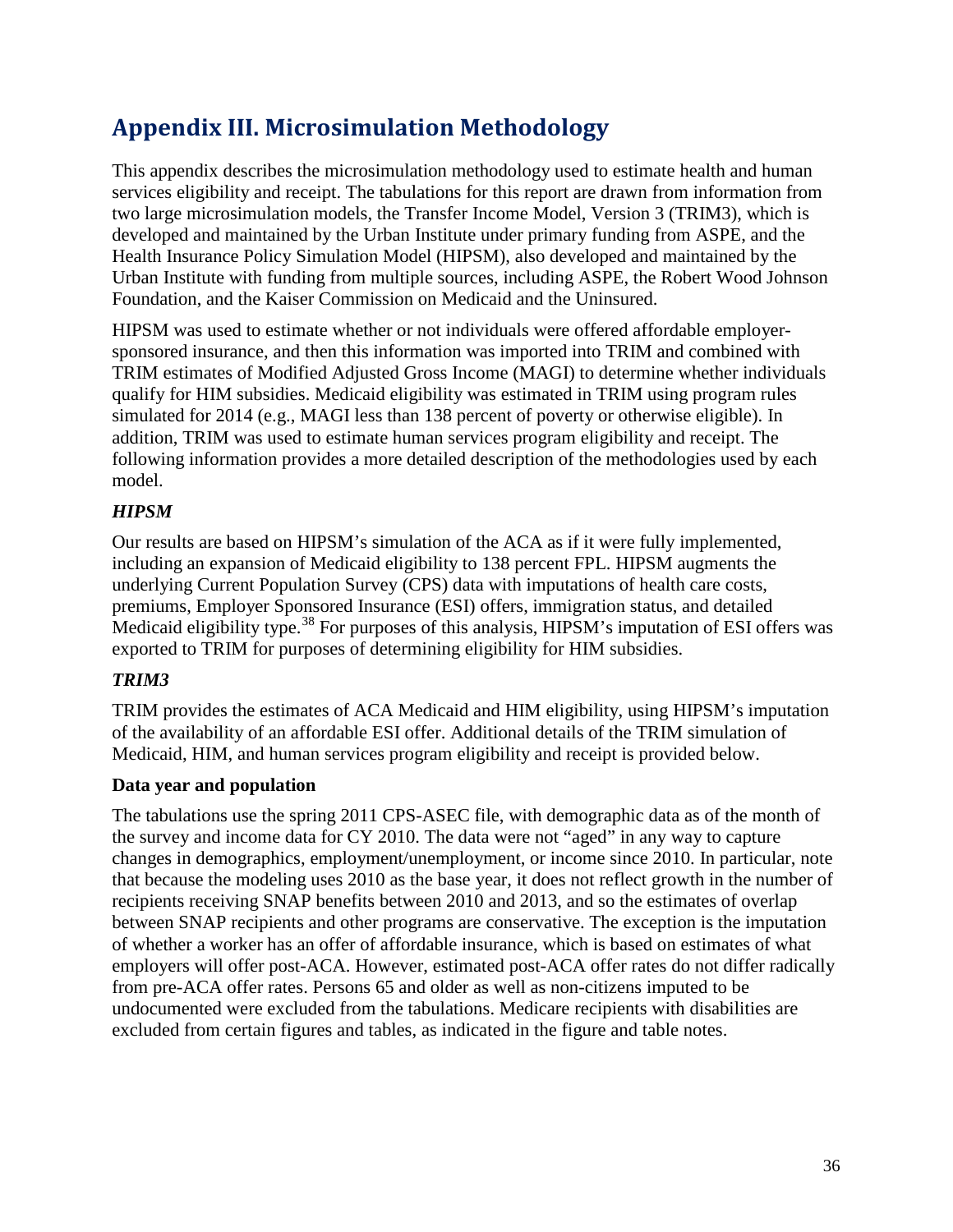### **Determination of MAGI**

Determining eligibility for both Medicaid and HIM subsidies requires knowing the modified adjusted gross income (MAGI) of a person's family.

For purposes of HIM subsidies, the family is always defined as a taxpayer, his/her spouse, and his/her dependents. The income that is counted is the income of the taxpayer/spouse, plus the income of any dependent who is required to file a tax return. TRIM3's Federal Tax simulation determines dependency relationships and filing requirements. For HIM purposes, MAGI is computed on an annual basis, and compared to the annual poverty guideline for a particular family size.

For purposes of Medicaid eligibility under ACA, the final regulations  $39$  describe alternate family definitions covering individuals in certain circumstances, such as children living with unmarried parents or claimed as a dependent by a noncustodial parent, and individuals (any age) who do not expect to file a tax return and do not expect to be claimed as a dependent, or who are claimed as a dependent by someone other than a spouse or parent. The simulation models these alternate family definitions as described in the final regulations. However, due to data limitations, dependency relationships involving persons living outside the household are not captured in the analysis.

The final regulations also clarify that Medicaid eligibility is based on current or projected income rather than the prior year's income. To capture this fact, the simulation computes MAGI as a percentage of the poverty guideline on a month-by-month basis, using the monthly income amounts developed for use in all TRIM simulations of benefit programs.<sup>[40](#page-52-36)</sup>

On either an annual or monthly basis, MAGI includes all the types of income that are counted in AGI for tax purposes—earnings, pensions, asset income, interest, dividends, rents and royalties, Social Security benefits, Unemployment Insurance, alimony, and capital gains. MAGI includes tax exempt interest not included in AGI and also the non-taxable portion of Social Security. To capture capital gain/loss amounts, TRIM uses amounts that have been statistically matched to the TRIM3 file for purposes of TRIM3's standard federal tax simulation, using the IRS Statistics of Income Public Use File (PUF), which contains de-identified data from a representative sample of taxpayers' 1040 forms. For purposes of allocating this amount to specific months, the annual amount is divided evenly over all months. (In reality, many capital gains/losses would be lumpsum amounts, which could be treated differently for purposes of monthly eligibility.) MAGI includes AGI adjustments to income—three of which are captured in this analysis (the deductions for half of the self-employment tax, and deductible IRA contributions and payments to Keogh plans obtained through the statistical match with the PUF).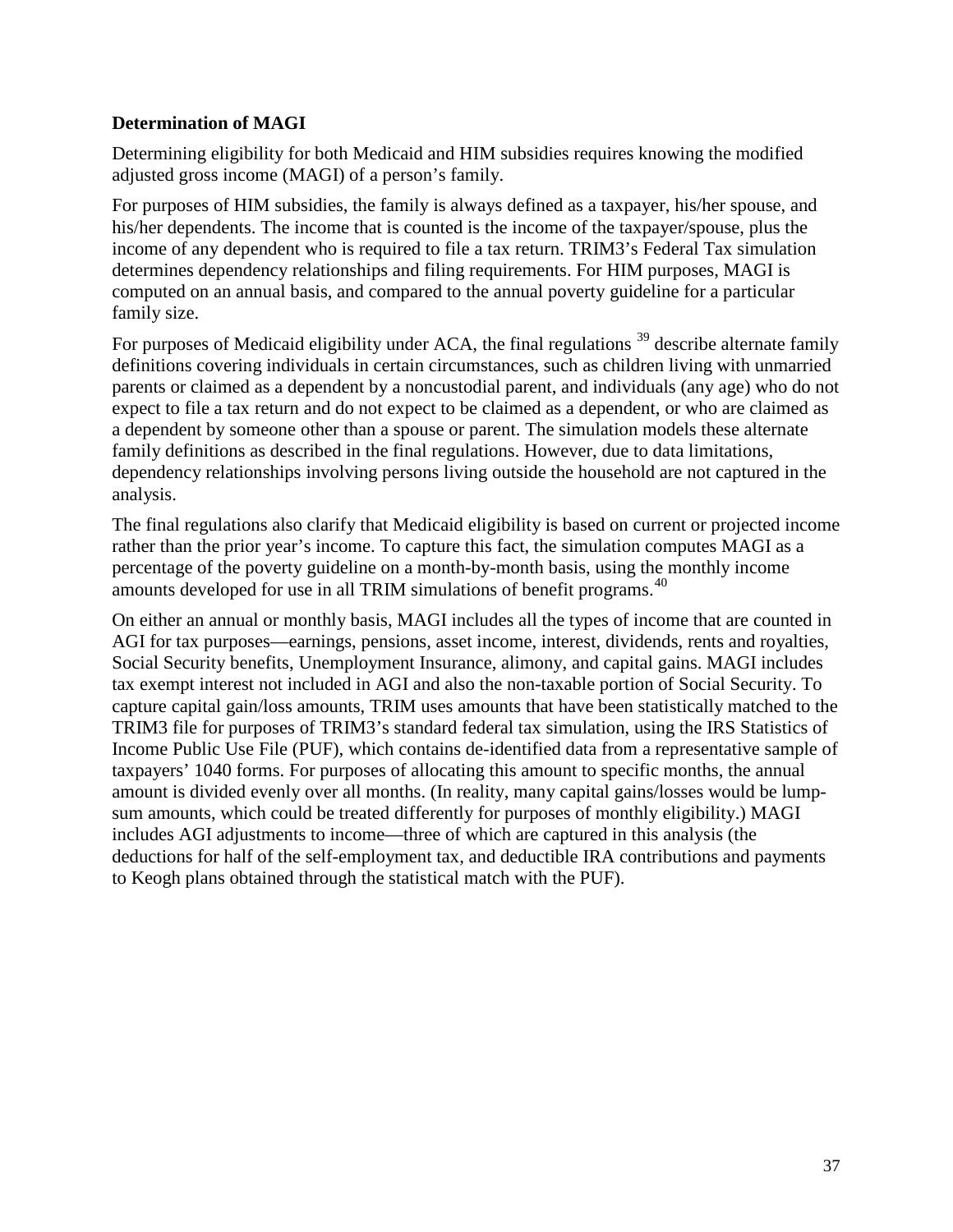### **Determination of Medicaid eligibility under the ACA**

The TRIM3 model is used to simulate Medicaid and CHIP eligibility assuming that the ACA has been fully implemented, and that all states have expanded Medicaid eligibility to 138 percent of poverty. Eligibility is assessed on a month-by-month basis.

Eligibility is simulated as follows:

- 1. Adults qualify for Medicaid if they have MAGI at or below 138 percent of the poverty guidelines, or if they have mandatory coverage as SSI recipients.<sup>[41](#page-52-37)</sup> Other pathways are assumed to no longer be available. The simulation assumes no continuous coverage for adults.
- 2. Children ages 0-18, inclusive, qualify for Medicaid if they have MAGI at or below 138 percent of the poverty guidelines. States that currently (2010) apply continuous enrollment to children were assumed to apply continuous enrollment to children newly-eligible under the ACA.
- 3. Children above 138 percent of FPL qualify for Medicaid and CHIP if they qualify under their state's pre-ACA rules. The modeling of eligibility for CHIP, including for separate state programs, does not exclude from eligibility children who are reported in the survey as covered by employer-sponsored insurance (ESI). Although by federal statute receipt of ESI is incompatible with eligibility for separate CHIP programs,<sup>[42](#page-52-38)</sup> children in many states can move from ESI into CHIP.<sup>[43](#page-52-39)</sup> Except for our EITC results (as shown in Figure 4),<sup>[44](#page-52-40)</sup> using a different assumption would cause only minor changes to the results we report in the body of the paper.

More details are provided below on the assumptions regarding pre-ACA pathways and the modeling of continuous coverage.

### *Assumptions regarding pre-ACA pathways*

The simulation assumes that individuals age 19 and older would only have two pathways to Medicaid eligibility—having MAGI under 138 percent of poverty, or having mandatory coverage via SSI receipt.

However, children are modeled as eligible for Medicaid if they are eligible either under the ACA rules or through any prior pathway other than the Medically Needy pathway. This is an approximation of the "maintenance of effort" (MOE) requirements, but not a simulation of those requirements since it is not yet known exactly how states will convert their current pathways to use MAGI income. In other words, the simulation of MOE eligibility for children above 138 percent of poverty uses current (2010) measures of income, not the MAGI-equivalent measure that will actually be used under the ACA.

Note that when determining who among the population with income greater than 138 percent of poverty is covered by the child MOE requirement, we treated *all* persons under 19 who are eligible in 2010 as MOE-eligible under the ACA. This was done even if the 2010 pathway is an "adult" pathway (e.g. a pregnancy pathway, the 1931 parent pathway, and some waiver pathways). Also, persons over 138 percent of poverty who are age 19-20 may be eligible as Ribicoff children, or eligible though their state's option percent-of-poverty coverage of children (even though they are classified as adults in the tables).

The Medically Needy pathway is assumed to no longer be needed since individuals previously covered through Medically Needy could generally be eligible under ACA rules without the need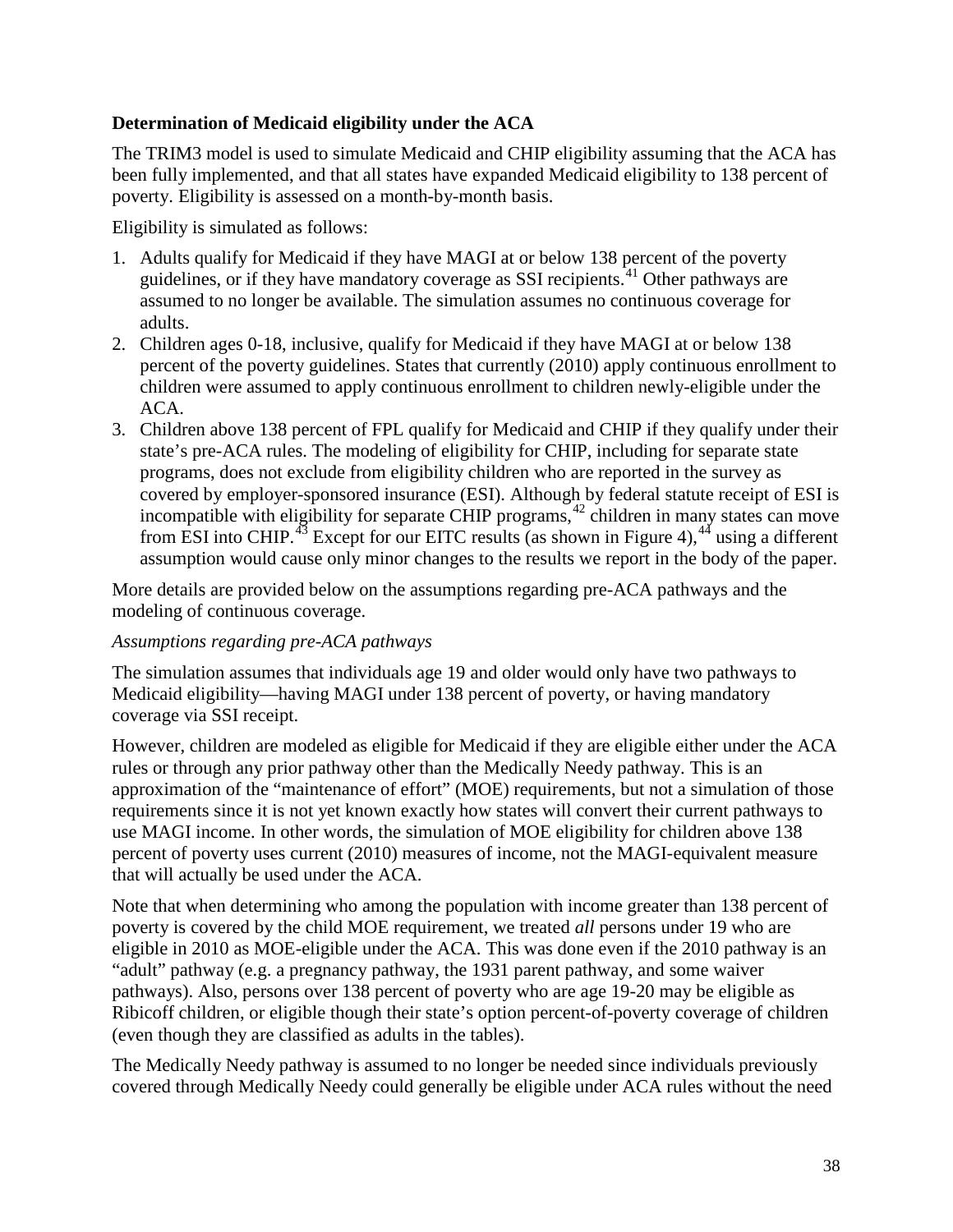for spend-down, and since the ACA is assumed to result in universal coverage where no citizen or legal resident has high medical bills.<sup>[45](#page-52-41)</sup>

Procedurally, the different treatment of the pre-ACA pathways for adults vs. children was modeled by performing two TRIM3 Medicaid simulations. The primary simulation simulated eligibility under the ACA (including MOE for children) but turned off all pathways through which adults could become eligible except for the 138-percent-poverty and SSI receipt pathways. In a second simulation, all pathways were set to their 2010 levels. If a child was ineligible in the first simulation but eligible in this second simulation through any pathway other than Medically Needy, he or she was considered to be eligible under the ACA (via the ACA's MOE requirement for children). In effect, this second simulation captures those children above 138 percent of poverty who would be eligible under the MOE requirement but only via a pathway that can also be used by adults (primarily the 1931 pathway, but also some state optional coverage of people with disabilities) – child-only pathways have the MOE requirement simulated in the primary simulation.

The results shown in Table 1 and the bullets that immediately precede Table 1 differ from other results in that these particular results are limited to Medicaid. They include neither eligibility for separate CHIP programs nor eligibility for HIM subsidies. To exclude from our Medicaid eligibility estimates children who will qualify for coverage under separate CHIP programs, we applied the FPL thresholds listed for children's Medicaid coverage under both Title XIX and Title XXI programs as listed by the Kaiser Family Foundation's statehealthfacts.org<sup>[46](#page-52-42)</sup> to reflect the findings of the Georgetown Center for Children and Families and the Kaiser Commission on Medicaid and the Uninsured concerning financial eligibility rules in effect in January 2013.<sup>[47](#page-52-43)</sup> Children with incomes above those thresholds, defined using each state's pre-ACA income disregards and other income methodologies, were excluded from our estimates of Medicaid-eligible children.<sup>[48](#page-52-44)</sup> We then consulted statehealthfacts.org to determine that California is the only additional state that has passed legislation that, before 2014, will shift children above 133 percent FPL from a separate CHIP program into a Medicaid program funded through Title XXI.<sup>[49](#page-52-45)</sup> As a result, for California children, we assumed that, in 2014 and later years, children with incomes at or below the FPL threshold of the state's previous separate CHIP program will qualify for Medicaid. Children with incomes above that threshold, determined using the state's pre-ACA CHIP income disregards and other methodologies, were excluded from these estimates of Medicaid eligibility.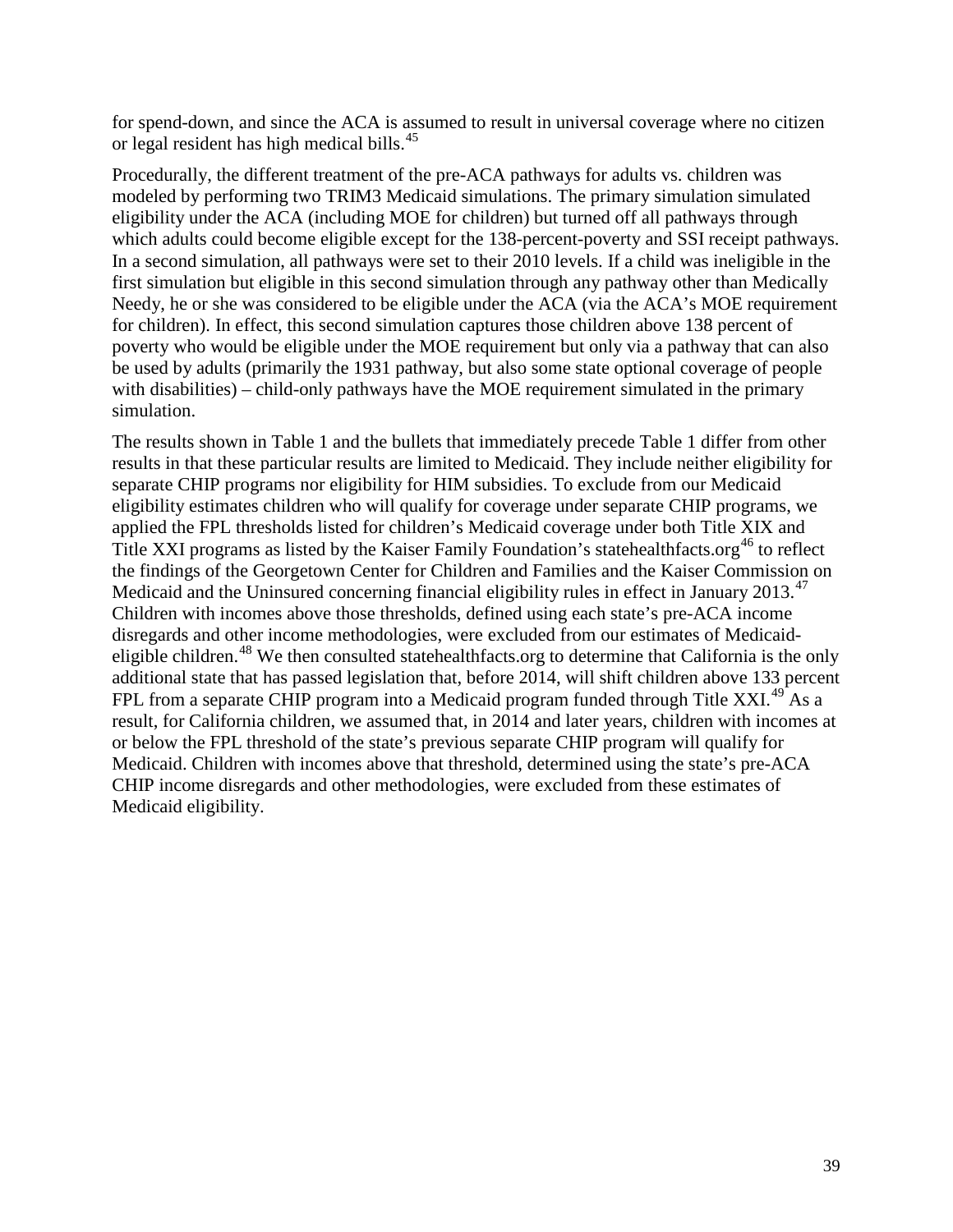### *Modeling continuous coverage*

As mentioned above, it is assumed that if a state previously allowed continuous coverage for children, that the policy would continue. For example, in states with 12 months of continuous coverage, if there is one month when a child passes the eligibility tests, he or she is counted as eligible for the remainder of the year. In reality, the child would only be covered in these months if he or she actually chose to enroll in Medicaid.<sup>[50](#page-52-46)</sup>

The current policy of extending "continuous eligibility" to pregnant women for the duration of their pregnancy is assumed to not be continued under the ACA (even if the women initially became eligible as a child). $51$ 

### **Determination of eligibility for HIM subsidies**

People qualify for subsidies in the marketplace (HIM) if—

- They are not offered affordable ESI;
- They are citizens or lawfully present in the U.S.;
- They are ineligible for Medicaid or CHIP
- They are not covered by Medicare<sup>52</sup>; and
- They either  $$ 
	- o Have annual MAGI between 100 and 400 percent of the poverty guideline; or
	- o Have MAGI low enough to qualify for Medicaid (and below 100 percent of poverty) but are ineligible due to immigrant-related restrictions

Although the MAGI assessment for HIM purposes is annual, Medicaid/CHIP eligibility is assessed monthly and can change during the year. Thus, a person can be simulated as eligible for HIM in some months of the year, but eligible for Medicaid in other months of the year. The simulation captures the final regulations' "safe harbor" that allows persons who are ineligible for HIM subsidies because annual MAGI is under 100 percent FPL to qualify for Medicaid in months where monthly MAGI exceeds 138 percent FPL.

Data from HIPSM was imported into TRIM and used to determine which workers were offered affordable ESI by their employer. If a worker had an affordable offer, the following household members were assumed to have access to that coverage as well:

- Spouse
- Children under 26 (even if married or a parent)<sup>[53](#page-52-49)</sup>
- Any person under 19 claimed as a dependent by the worker, or the worker's spouse.

A worker with an affordable offer was not considered to have that offer in months where he or she was not working (i.e. months where he or she had no earnings). Likewise, spouses and dependents do not have access to that worker's offer in months where the worker has no earnings.

While undocumented noncitizens are never eligible for subsidies, legal noncitizens face no special restrictions. Furthermore, if a legal noncitizen has MAGI under 100 percent of poverty but is not eligible for Medicaid solely because of Medicaid's restrictions on noncitizens, he or she is eligible for subsidies.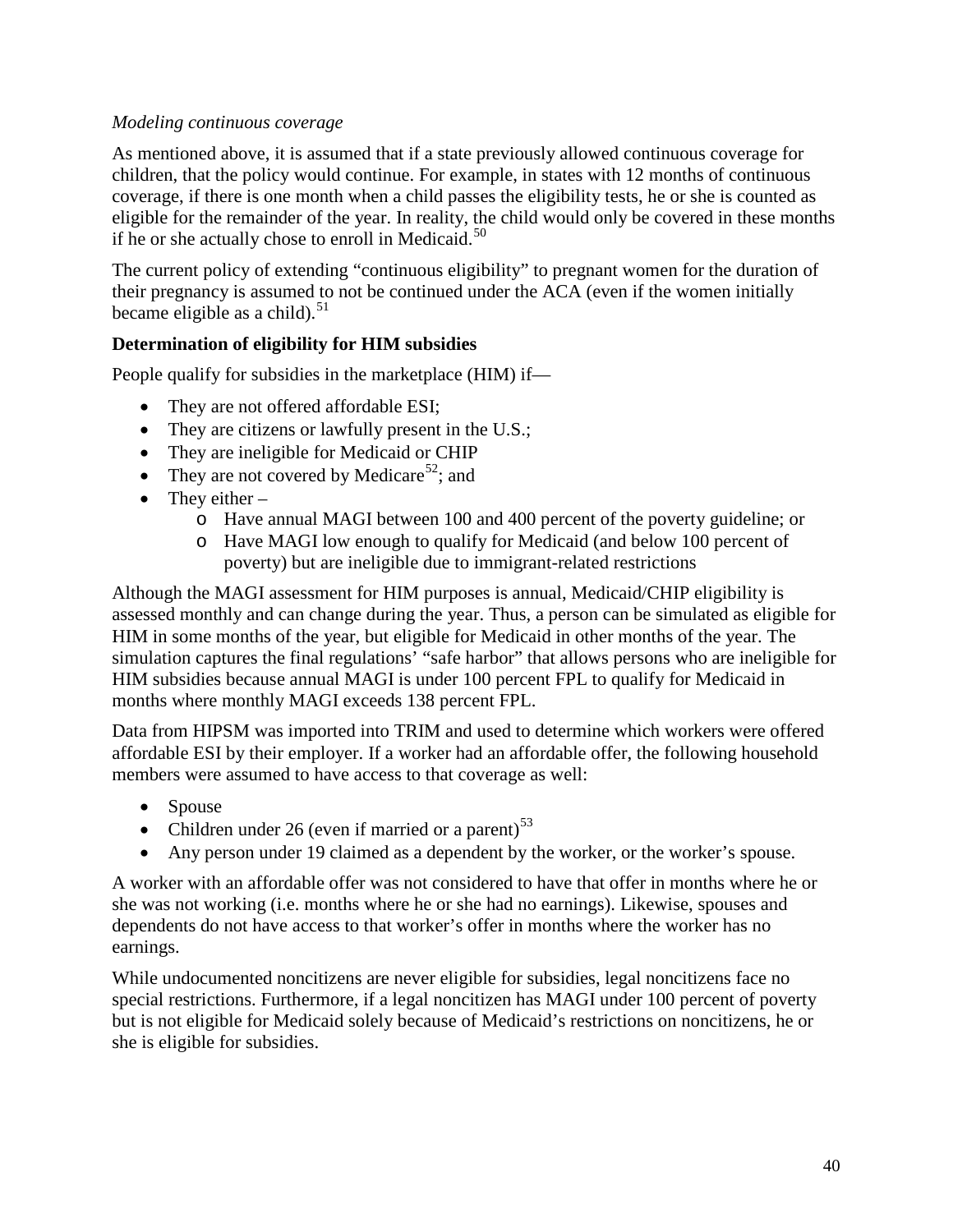Note that we assumed all persons eligible for a subsidy would enroll in a HIM plan, regardless of whether they were subject to the mandate. This also assumes that no eligible person would choose to pay the penalty for non-compliance.

### **Determination of eligibility and receipt of human services**

Eligibility and receipt of human services were based on TRIM-simulated 2010 eligibility and participation in those benefit programs. With the exception of Unemployment Insurance (which is based on the characteristics and income of an individual), eligibility is determined based on the income and characteristics of a group of people within a household, referred to as the filing unit. TRIM simulates the nuances of whose income is counted and which persons in the unit are eligible for benefits. For example, in SNAP, most lawfully present non-citizens aged 18 or older are generally ineligible for assistance in their first five years in the United States, but their lawful permanent resident or citizen children are eligible. Following SNAP rules, TRIM counts a prorated share of a non-citizen's income in determining eligibility for his or her children. Whereas the child is counted as eligible for SNAP, the parent is not.

In general, the tables for this report categorize a person as eligible for assistance if he or she is personally eligible (not simply in a unit where someone is eligible). However for three programs, a broader definition of eligibility was used:

- EITC: If a taxpayer is simulated to be eligible for the EITC, that eligibility is considered to include not just the taxpayer, but also his or her spouse and all children in the household who meet the criteria for an "EITC qualifying child".
- Child Care Subsidies: If any children are eligible for subsidies, that eligibility is considered to include the head and spouse of the children's family, any unmarried parents outside the family (but in the household), and any other family members under 19. Subfamilies are treated as separate families.
- WIC: If any child (or pregnant woman) is eligible for WIC, that eligibility is considered to include the head and spouse of the family, any unmarried parents outside the family (but in the household), and any other family members under 19. Subfamilies are treated as separate families.

Note the following about TRIM's simulation of the following human services programs:

- 1. The Unemployment Insurance data for this analysis does not adjust for the under-reporting of UI income in the CPS-ASEC data.
- 2. WIC adjunctive eligibility via Medicaid does not include persons who are simulated to be newly-eligible for Medicaid under the ACA. Only persons who report Medicaid on the CPS and TRIM finds eligible for Medicaid in 2010 are considered adjunctively eligible.
- 3. The count of individuals who are eligible for WIC includes only people who would be eligible based on that month's characteristics and family income; it does not include people who would be eligible through continuous enrollment based on enrollment in a prior month.

### **Determination of whether a person should be categorized as a child, parent, or non-parent in the tables**

This categorization attempted to follow the categorization that applies to most Medicaid eligibility pathways. A "child" was defined strictly in terms of age – anyone under 19 was categorized as a child, regardless of whether that person was married and/or was a parent. Persons 19 and older were categorized as "parents" if they were the head or spouse of a family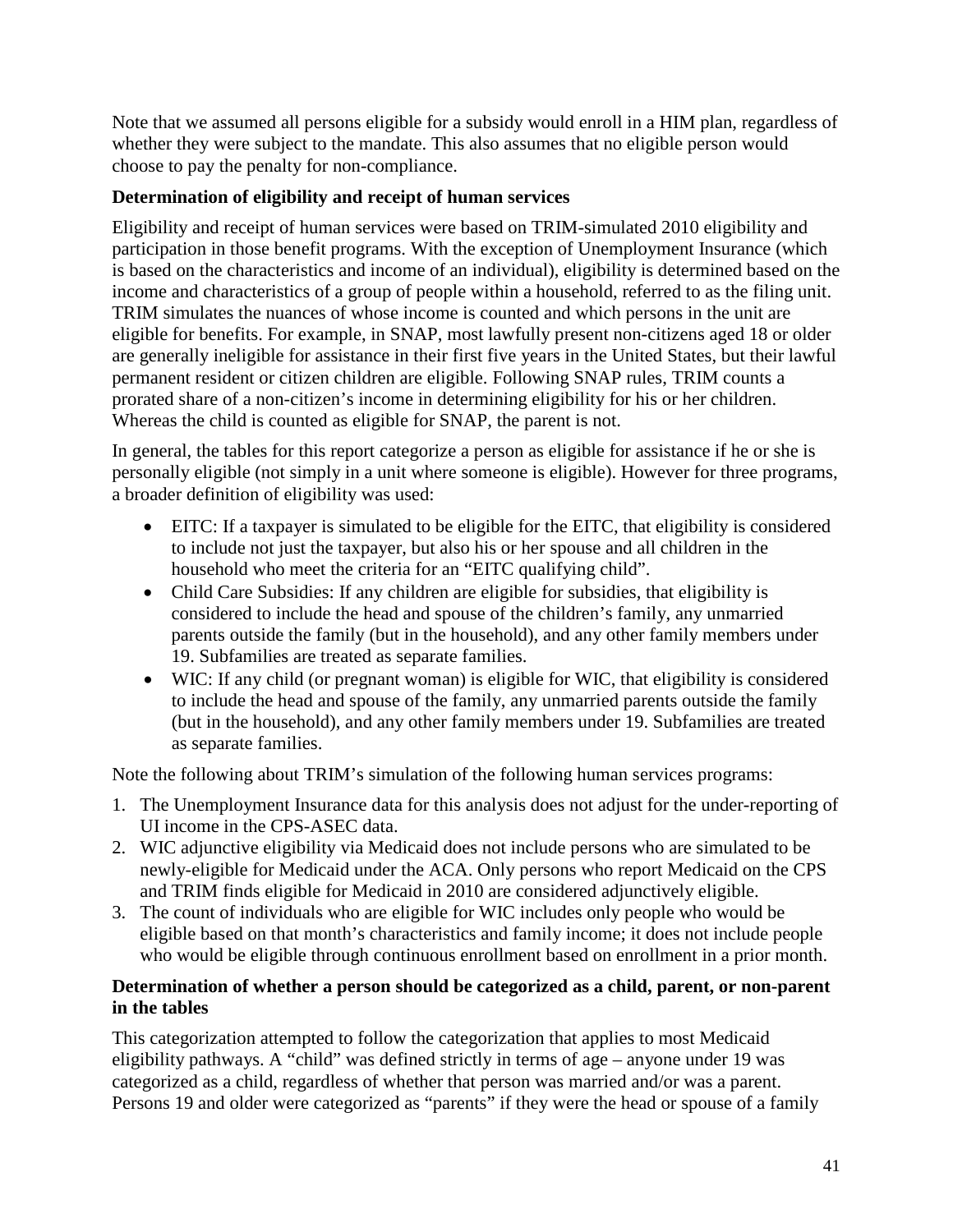and that family contained at least one person under 19 who was the "own child" of the family head (thus, as in most states' Medicaid programs, in cases where all children are being cared for by relatives, the caretaker relatives were not categorized as "parents"). Note that unmarried parents living in the same household were considered to be members of the same family and were each counted as a parent. However, if a parent is a step-parent, he or she was not categorized as a parent. Related subfamilies were treated as separate families. All persons 19 and older who did not meet the definition of "parent" were categorized as "non-parents."

#### **Average monthly eligibility vs. annual eligibility**

Since TRIM determines eligibility on a monthly basis, aggregate eligibility estimates can be calculated on either an average monthly or annual basis. Annual estimates consider a person to be eligible for a particular program if he or she is eligible for that program in a least one month of the year, and no consideration is given to the actual number of months he or she is eligible (e.g. a person eligible for 12 months is treated the same as a person eligible for only 1 month). On the other hand, average monthly eligibility estimates adjust for months of eligibility by "prorating" each person by the number of months he or she is eligible (e.g. in the aggregate eligibility estimate, a person eligible for all 12 months will count 12 times as much as a person eligible for just 1 month).

The eligibility estimates presented in this report are all average monthly estimates, and reflect the overlap in monthly program eligibility. For example, a person who was eligible for UI for the first half of the year and Medicaid for the last half of the year would not be counted in table cells showing overlap in Medicaid and UI eligibility. However, if eligibility for these programs overlapped in one month, then 1/12 of the person's weight would be counted in the table, and if eligibility overlapped in all months, then the person's full weight would be counted. Note that eligibility for the EITC and LIHEAP is calculated based on annual income, so individuals eligible for those programs are counted as eligible for the entire year. Similarly, non-resident parent status is determined on an annual basis, so persons classified as non-resident parents are counted as such for the entire year.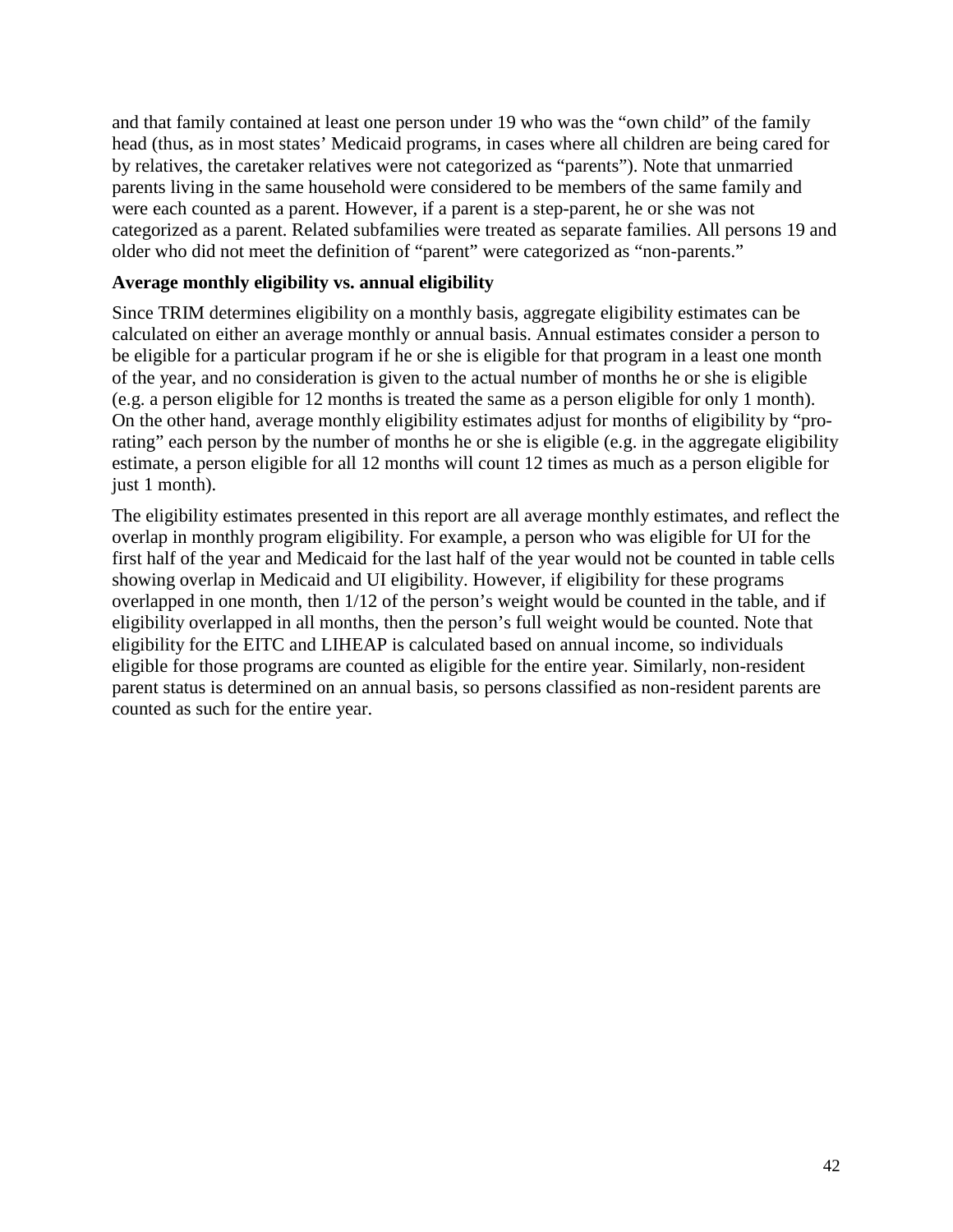# <span id="page-44-0"></span>**Appendix IV. Additional Microsimulation Results**

This appendix provides additional detailed microsimulation results. As previously noted, the tabulations are drawn from information from two large microsimulation models, the Transfer Income Model, Version 3 (TRIM3), which is developed and maintained by the Urban Institute under primary funding from ASPE, and the Health Insurance Policy Simulation Model (HIPSM), also developed and maintained by the Urban Institute.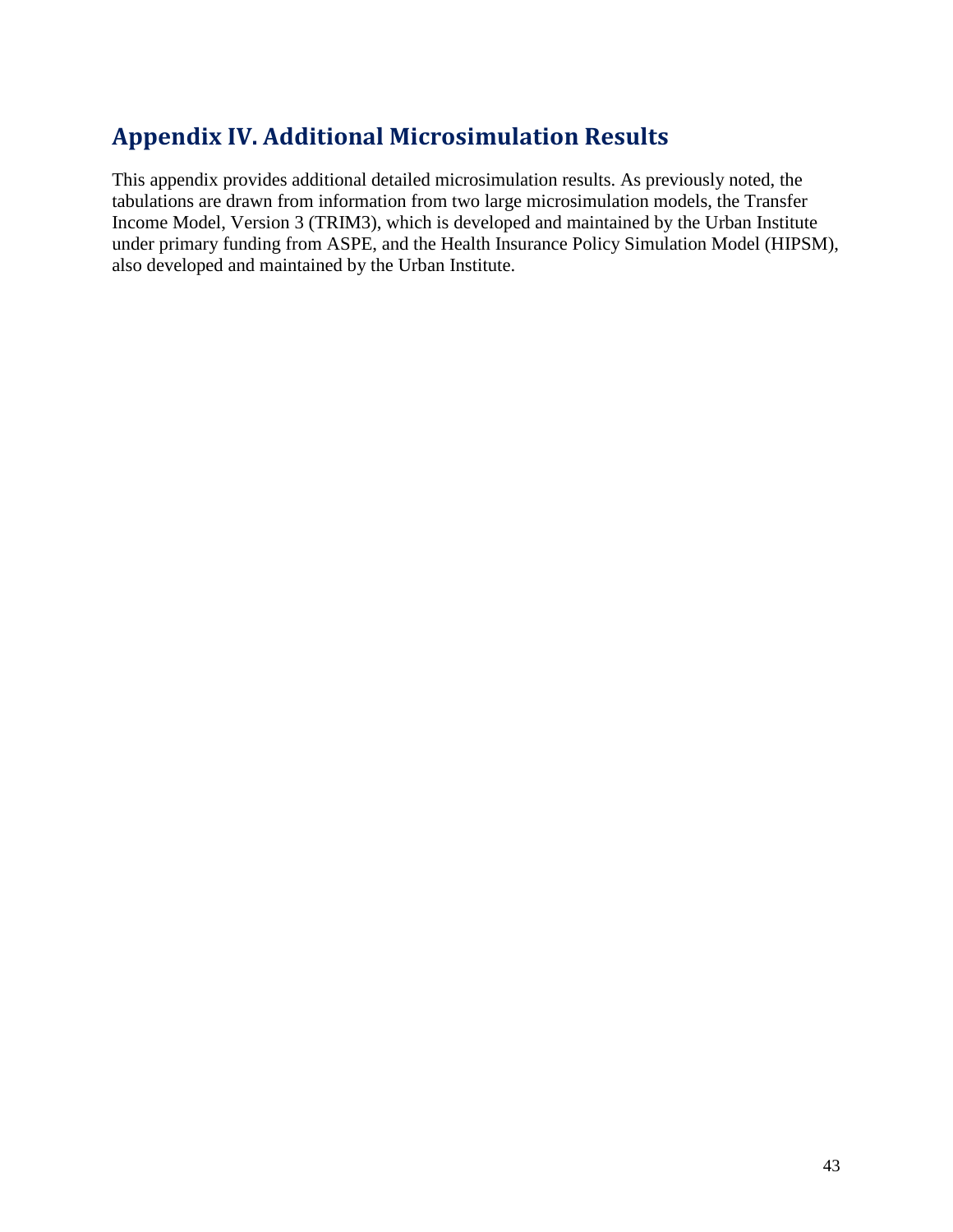### **Table A6. Average monthly eligibility/receipt of human services benefits, by eligibility for insurance affordability programs (IAPs) under the ACA for people under age 65 (thousands)**

|                                                                                  | All     |                 | <b>Eligible for Medicaid or CHIP</b> |                 |              | <b>Eligible for HIX subsidies</b> |                |                 | Medicare enrollees not eligible for<br>insurance affordability programs |                 |                |                 | Other persons not eligible for insurance<br>affordability programs |                 |                 |                 |              |
|----------------------------------------------------------------------------------|---------|-----------------|--------------------------------------|-----------------|--------------|-----------------------------------|----------------|-----------------|-------------------------------------------------------------------------|-----------------|----------------|-----------------|--------------------------------------------------------------------|-----------------|-----------------|-----------------|--------------|
|                                                                                  |         | <b>Children</b> | <b>Parents</b>                       | Non-<br>parents | <b>Total</b> | <b>Children</b>                   | <b>Parents</b> | Non-<br>parents | <b>Total</b>                                                            | <b>Children</b> | <b>Parents</b> | Non-<br>parents | <b>Total</b>                                                       | <b>Children</b> | <b>Parents</b>  | Non-<br>parents | <b>Total</b> |
| All persons                                                                      | 256,874 | 45,555          | 15,206                               | 31.146          | 91,906       | 1.163                             | 3,777          | 12,896          | 17,836                                                                  | 56              | 323            | 2,883           | 3.262                                                              | 31,587          | 42,062          | 70,220          | 143,869      |
| <b>Receives</b><br><b>SNAP</b>                                                   | 43,118  | 20,677          | 9.844                                | 11,123          | 41.644       | 61                                | 256            | 286             | 602                                                                     | -1              | 62             | 140             | 204                                                                | $\overline{53}$ | 419             | 196             | 668          |
| <b>Eligible</b> for<br>but does not<br>receive SNAP                              | 14,450  | 4,309           | 1,857                                | 5,451           | 11,617       | 25                                | 142            | 966             | 1,133                                                                   |                 | 6              | 332             | 339                                                                | 93              | 459             | 809             | 1,361        |
| Family<br>receives WIC                                                           | 16,813  | 10,180          | 4.054                                | 125             | 14,359       | 77                                | 607            | $\overline{19}$ | 704                                                                     | $\mathbf{1}$    | 24             | $\overline{3}$  | 29                                                                 | 298             | 1,369           | 54              | 1,721        |
| <b>Family eligible</b><br>for but does<br>not receive<br><b>WIC</b>              | 12,216  | 7.386           | 2.860                                | 87              | 10,334       | 49                                | 325            | 15              | 389                                                                     | 2               | 26             | 6               | 34                                                                 | 229             | 1.183           | 46              | 1.459        |
| <b>Receives</b><br><b>TANF</b>                                                   | 4,719   | 3,550           | 1,084                                | 22              | 4,656        | $\overline{0}$                    | 24             | $\overline{0}$  | 24                                                                      | $\overline{0}$  |                | $\Omega$        |                                                                    | $\overline{0}$  | $\overline{38}$ | $\Omega$        | 38           |
| <b>Eligible</b> for<br>but does not<br>receive TANF                              | 9,483   | 6,508           | 2,698                                | 73              | 9,279        | 1                                 | 76             | $\overline{0}$  | 77                                                                      | $\mathbf{0}$    | $\overline{4}$ | $\theta$        | $\overline{4}$                                                     | $\overline{0}$  | 122             | $\mathbf{1}$    | 123          |
| <b>Receives</b><br><b>LIHEAP</b>                                                 | 17,812  | 7,437           | 3,285                                | 4.829           | 15,551       | $\overline{32}$                   | 312            | 552             | 896                                                                     | -1              | 30             | 158             | 189                                                                | 59              | 564             | 553             | 1,176        |
| <b>Eligible</b> for<br>but does not<br>receive<br><b>LIHEAP</b>                  | 50.981  | 20,370          | 8.720                                | 13.968          | 43,058       | 132                               | 1.068          | 2.038           | 3,239                                                                   |                 | 65             | 371             | 437                                                                | 227             | 1.969           | 2.052           | 4,247        |
| Family<br>receives child<br>care subsidies                                       | 2,851   | 1,846           | 700                                  | 23              | 2,570        | 5                                 | 57             | 5               | 67                                                                      | $\Omega$        |                | 2               | $\overline{2}$                                                     | 29              | 168             | $\overline{15}$ | 212          |
| <b>Family eligible</b><br>for but does<br>not receive<br>child care<br>subsidies | 13,613  | 8.497           | 2,806                                | 111             | 11,414       | 63                                | 428            | 15              | 506                                                                     |                 | $\overline{5}$ | $\Omega$        | 6                                                                  | 254             | 1,276           | 158             | 1.688        |
| <b>Receives</b><br>housing<br>subsidies                                          | 8,729   | 3,963           | 1,712                                | 2,345           | 8,021        | 3                                 | 73             | 139             | 216                                                                     |                 | 18             | 100             | 119                                                                | 15              | 166             | 193             | 374          |
| <b>Potentially</b><br>eligible for UI                                            | 8,083   | 13              | 1.314                                | 2.261           | 3,588        | 2                                 | 273            | 1.134           | 1.409                                                                   | $\Omega$        | 10             | 52              | 62                                                                 | 8               | 1.138           | 1.879           | 3.025        |
| <b>Eligible</b> for<br><b>EITC</b>                                               | 53,481  | 24,014          | 10,599                               | 7,655           | 42,268       | 361                               | 2,087          | 1,146           | 3,594                                                                   | $\mathfrak{Z}$  | 100            | 247             | 349                                                                | 889             | 4,954           | 1,428           | 7,271        |

*Source*: TRIM3, HIPSM 2012. *Notes*: Assumes that all states expand Medicaid eligibility for adults to 138 percent FPL. Eligibility for children's Medicaid and CHIP includes pre-ACA categories above 138 percent and does not exclude ESI recipients. WIC and child care subsidy counts include spouses and dependents under age 19 who do not directly receive WIC or child care subsidies. Housing subsidies include public housing and rent vouchers. UI and EITC estimates are for potential eligibles and eligibles, respectively. Other human services estimates are for aid recipients. Human services estimates are based on eligibility and participation levels in calendar year 2010 as reflected in the 2011 CPS-ASEC.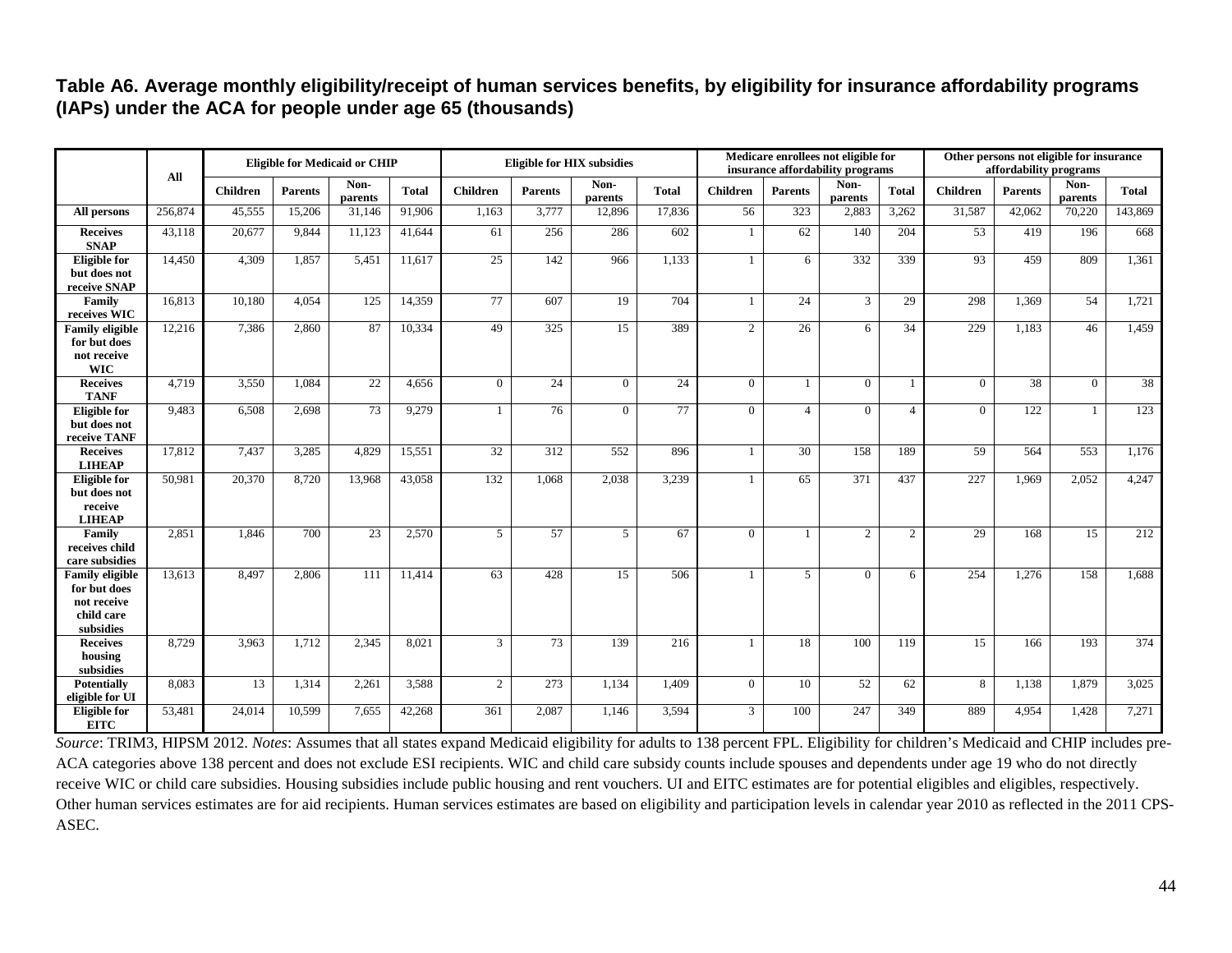|                                                                 |                | A11     | <b>Receives</b><br><b>SNAP</b> | Eligible for,<br>does not<br>receive<br><b>SNAP</b> | Non-<br>custodial<br>parent | Family<br>receives<br><b>WIC</b> | <b>Receives</b><br><b>TANF</b> | <b>Receives</b><br><b>LIHEAP</b> | Family<br>receives<br><b>CCDF</b> | <b>Receives</b><br>housing<br>subsidies | <b>Potentially</b><br>eligible for<br>UI | Eligible<br>for EITC |
|-----------------------------------------------------------------|----------------|---------|--------------------------------|-----------------------------------------------------|-----------------------------|----------------------------------|--------------------------------|----------------------------------|-----------------------------------|-----------------------------------------|------------------------------------------|----------------------|
| <b>Eligible</b> for                                             | Children       | 14,429  | 10,505                         | 879                                                 | 19                          | 4,071                            | 3,143                          | 3,430                            | 662                               | 2,419                                   | 6                                        | 5,661                |
| <b>Medicaid or</b><br>CHIP, 0-50%                               | Parents        | 5,991   | 4,813                          | 317                                                 | 500                         | 1,803                            | 913                            | 1,492                            | 219                               | 1,022                                   | 530                                      | 2,720                |
|                                                                 | Non-parents    | 15,300  | 6,744                          | 1,698                                               | 1,253                       | 52                               | 22                             | 2,380                            | $\overline{4}$                    | 1,182                                   | 976                                      | 2,442                |
| <b>FPL</b>                                                      | Total          | 35,721  | 22,062                         | 2,894                                               | 1,772                       | 5,926                            | 4,079                          | 7,303                            | 884                               | 4,623                                   | 1,512                                    | 10,823               |
| <b>Eligible</b> for                                             | Children       | 8,124   | 5,802                          | 1,131                                               | 11                          | 2,311                            | 282                            | 1,839                            | 606                               | 803                                     | $\overline{2}$                           | 6,076                |
| <b>Medicaid or</b><br>CHIP, 51-100%<br><b>FPL</b>               | Parents        | 4,468   | 2,989                          | 664                                                 | 337                         | 1,101                            | 120                            | 985                              | 294                               | 382                                     | 460                                      | 3,930                |
|                                                                 | Non-parents    | 5,890   | 1,779                          | 1,358                                               | 399                         | 27                               | $\boldsymbol{0}$               | 860                              | 5                                 | 337                                     | 608                                      | 2,323                |
|                                                                 | <b>Total</b>   | 18,482  | 10,570                         | 3,152                                               | 747                         | 3,439                            | 402                            | 3,684                            | 904                               | 1,523                                   | 1,070                                    | 12,328               |
| <b>Eligible for</b><br><b>Medicaid or</b><br>CHIP, 101-138%     | Children       | 6,471   | 2,963                          | 1,273                                               | 14                          | 1,740                            | 33                             | 1,063                            | 304                               | 380                                     | $\overline{0}$                           | 5,102                |
|                                                                 | <b>Parents</b> | 4,089   | 1,669                          | 840                                                 | 291                         | 1,011                            | 32                             | 634                              | 179                               | 225                                     | 295                                      | 3,645                |
|                                                                 | Non-parents    | 5,742   | 904                            | 1,671                                               | 404                         | 31                               | $\boldsymbol{0}$               | 726                              | 14                                | 215                                     | 604                                      | 2,125                |
|                                                                 | <b>Total</b>   | 16,302  | 5,535                          | 3,783                                               | 709                         | 2,782                            | 65                             | 2,424                            | 497                               | 819                                     | 899                                      | 10,871               |
| <b>Eligible</b> for<br><b>Medicaid or</b><br>$CHIP$ , $> 138\%$ | Children       | 15,956  | 1,069                          | 978                                                 | 33                          | 1,922                            | 27                             | 995                              | 268                               | 285                                     | 3                                        | 6,926                |
|                                                                 | <b>Parents</b> | 177     | 49                             | 9                                                   | 22                          | 50                               |                                | 37                               | 5                                 | 10                                      | 21                                       | 147                  |
|                                                                 | Non-parents    | 755     | 47                             | 65                                                  | 79                          | 3                                | $\boldsymbol{0}$               | 70                               | $\theta$                          | 14                                      | 46                                       | 334                  |
| <b>FPL</b>                                                      | <b>Total</b>   | 16,888  | 1,165                          | 1,052                                               | 134                         | 1,975                            | 28                             | 1,102                            | 273                               | 309                                     | 70                                       | 7,407                |
| <b>Eligible for HIM</b><br>subsidies under<br><b>ACA</b>        | Children       | 1,163   | 61                             | 25                                                  | 3                           | 77                               | $\boldsymbol{0}$               | 32                               | 5                                 | 3                                       | $\overline{c}$                           | 361                  |
|                                                                 | <b>Parents</b> | 3,777   | 256                            | 142                                                 | 288                         | 607                              | 24                             | 312                              | 57                                | 73                                      | 273                                      | 2,087                |
|                                                                 | Non-parents    | 12,896  | 286                            | 966                                                 | 817                         | 19                               | $\boldsymbol{0}$               | 552                              | 5                                 | 139                                     | 1,134                                    | 1,146                |
|                                                                 | <b>Total</b>   | 17,836  | 602                            | 1,133                                               | 1,108                       | 704                              | 24                             | 896                              | 67                                | 216                                     | 1,409                                    | 3,594                |
| Medicare<br>recipients                                          | Children       | 631     | 339                            | 50                                                  | $\mathbf{0}$                | 137                              | 64                             | 111                              | 7                                 | 78                                      |                                          | 253                  |
|                                                                 | <b>Parents</b> | 804     | 386                            | 33                                                  | 67                          | 113                              | 19                             | 167                              | 3                                 | 91                                      | 18                                       | 257                  |
|                                                                 | Non-parents    | 6,341   | 1,789                          | 991                                                 | 274                         | 16                               | $\boldsymbol{0}$               | 952                              | 3                                 | 697                                     | 80                                       | 679                  |
|                                                                 | <b>Total</b>   | 7,775   | 2,516                          | 1,074                                               | 340                         | 267                              | 84                             | 1,227                            | 14                                | 865                                     | 98                                       | 1,189                |
| Not IAP eligible<br>(Other)                                     | Children       | 31,587  | 53                             | 93                                                  | 31                          | 298                              | $\theta$                       | 59                               | 29                                | 15                                      | 8                                        | 889                  |
|                                                                 | <b>Parents</b> | 42,062  | 419                            | 459                                                 | 2,234                       | 1,369                            | 38                             | 564                              | 168                               | 166                                     | 1,138                                    | 4,954                |
|                                                                 | Non-parents    | 70,220  | 196                            | 809                                                 | 3,788                       | 54                               | $\boldsymbol{0}$               | 553                              | 15                                | 193                                     | 1,879                                    | 1,428                |
|                                                                 | <b>Total</b>   | 143,869 | 668                            | 1,361                                               | 6,053                       | 1,721                            | 38                             | 1,176                            | 212                               | 374                                     | 3,025                                    | 7,271                |

# **Table A7. IAP eligibility, by eligibility/receipt of human services, for people under age 65 (thousands)**

*Source*: TRIM3, HIPSM 2012. *Notes*: See notes to table A6. Eligibility for Medicaid and CHIP is limited to people not receiving Medicare.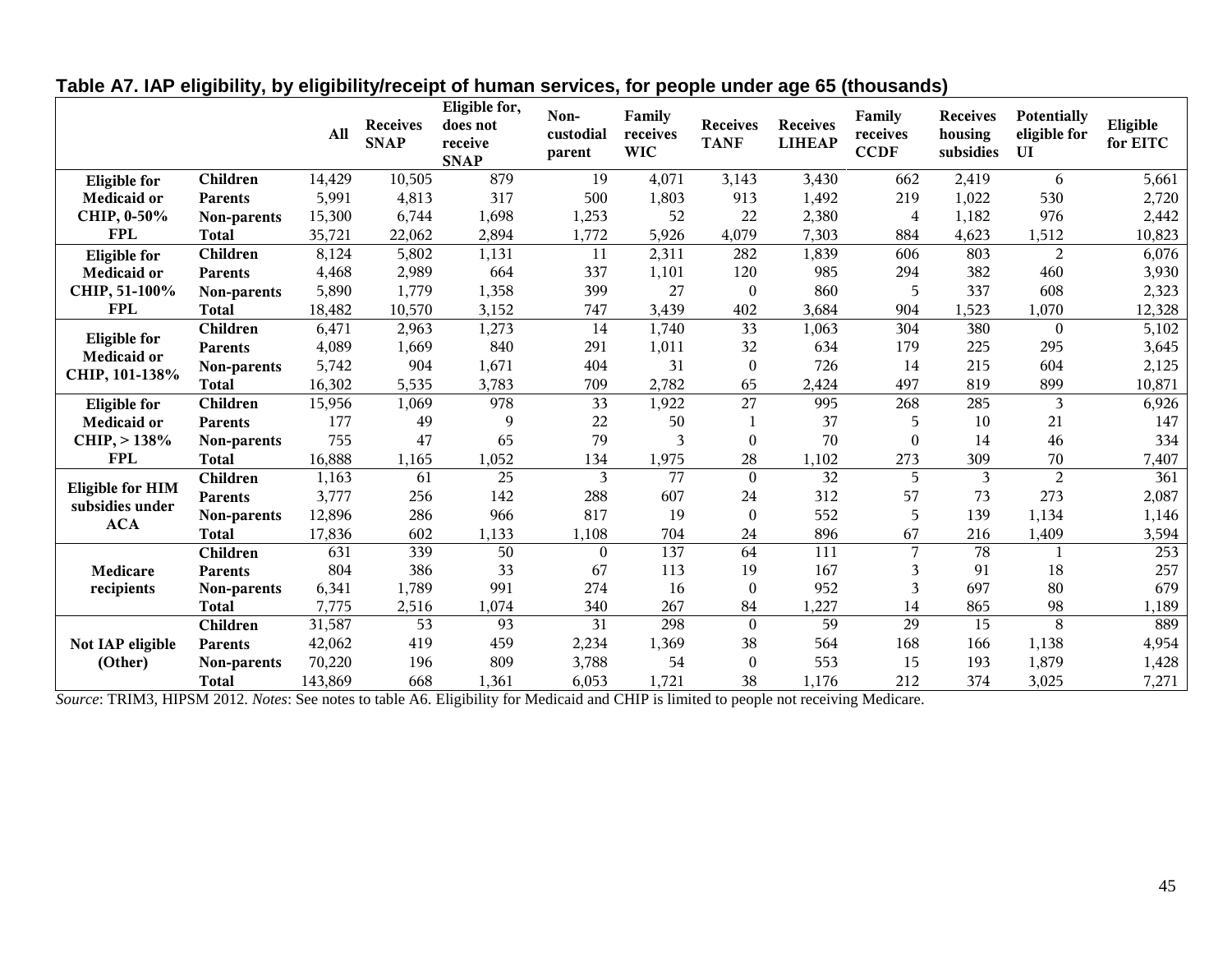# <span id="page-47-0"></span>**Appendix V: Experts Consulted**

Work on this report was made possible by the invaluable feedback provided by experts listed below. However, the views expressed in this report are solely those of the authors and may not reflect the views of the experts listed below or their affiliated organizations. The authors would like to thank the following people, including members of our Technical Working Group and others, for their input at various stages in the process, in addition to our project officers, Alana Landey and Carli Wulff in ASPE's Office of Human Services Policy.

#### *Technical Working Group*

#### **Federal Officials**

| <b>HHS</b>      | Susan Golonka, ACF/OFA                                             |  |  |  |  |  |  |
|-----------------|--------------------------------------------------------------------|--|--|--|--|--|--|
|                 | Vicki Turetsky (along with Jennifer Burnszynski), ACF/OCSE         |  |  |  |  |  |  |
|                 | Mark Fucello, ACF/OPRE                                             |  |  |  |  |  |  |
|                 | Rochelle Rollins, advisor to the Chief Medical Officer, ACF        |  |  |  |  |  |  |
|                 | Jeannie Chaffin, ACF/OCS                                           |  |  |  |  |  |  |
|                 | Suma Nair, HRSA/Bureau of Primary Care                             |  |  |  |  |  |  |
|                 | Ben O'Dell and Lisa Carr, Center for Partnerships                  |  |  |  |  |  |  |
|                 | Gregorio Hunt, OIEA                                                |  |  |  |  |  |  |
|                 | Elizabeth Hadley and Christie Peters, ASPE/Office of Health Policy |  |  |  |  |  |  |
|                 | Donna Cohen Ross, CMS/CMCS                                         |  |  |  |  |  |  |
| <b>USDA/FNS</b> | Kathryn Law, Office of Policy Support                              |  |  |  |  |  |  |
| SSA.            | Craig Streett, Office of Income Security Programs                  |  |  |  |  |  |  |
|                 |                                                                    |  |  |  |  |  |  |

#### **State Officials**

Louisiana Ruth Kennedy, Medicaid director

#### **Nongovernmental Members**

Anita Light and Megan Lape, American Public Human Services Association Catherine Hess, National Academy for State Health Policy Helen Neuborne, Ford Foundation Andy Hyman, Robert Wood Johnson Foundation Elisabeth Mason, SingleStop USA (representing the Coalition for Access and Opportunity) Krista Drobak (health) and Meghan Wills (human services), National Governors Association Rachel Klein, Enroll America Steve Taylor, United Way

### *Other Experts*

Gina Adams, Urban Institute Robert Adams, HHS/CMS/Office of Communications Lauren Christopher, HHS/ACF Stacy Dean, Center on Budget and Policy Priorities Lisa Dubay, Urban Institute Linda Giannarelli, Urban Institute Olivia Golden, Urban Institute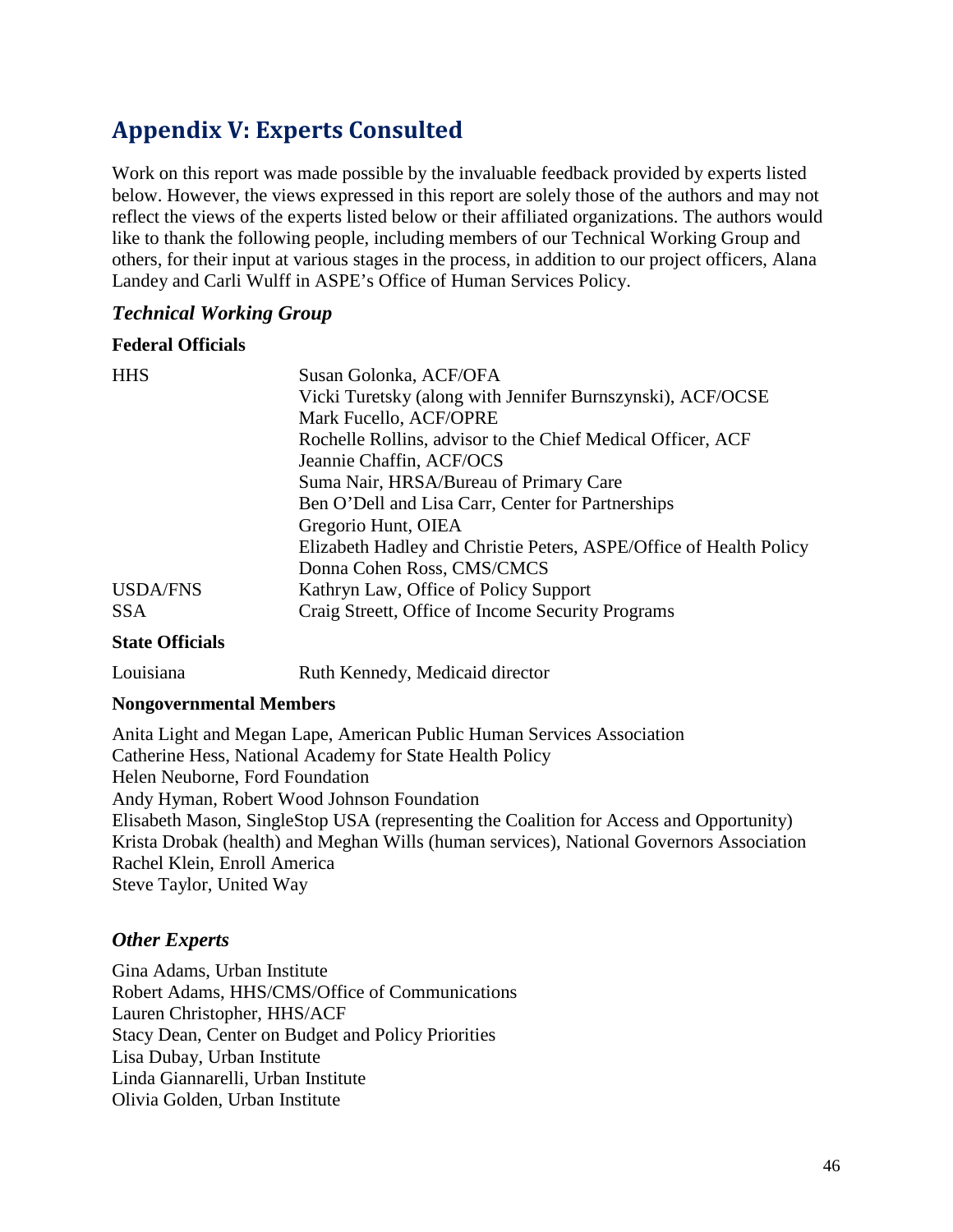Heather Hahn, Urban Institute Jesse Jannetta, Urban Institute Kay Joslin, the National Center for Appropriate Technology Alicia Kone Pamela Loprest, Urban Institute Elaine Maag, Urban Institute Barbara Ormand, Urban Institute Claudia Page, Social Interest Solutions Lynne Page Snyder, Housing Health L.L.C. Elizabeth Peters, Urban Institute Susan Popkin, Urban Institute Andrew Stettner, Single Stop USA John Wancheck, Center on Budget and Policy Priorities Stephen Wandner, Urban Institute Matt Winters, Single Stop USA Sheila Zedlewski, Urban Institute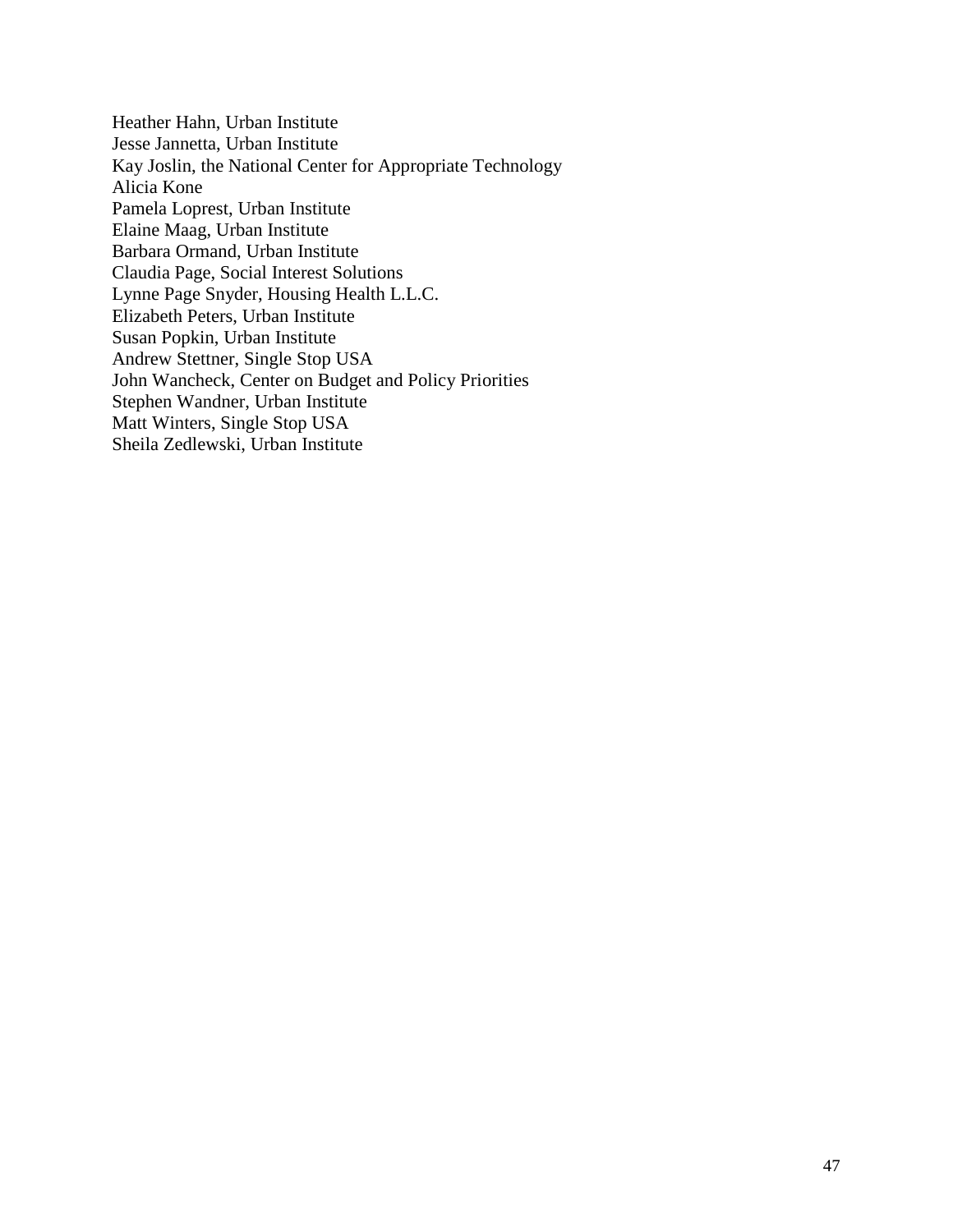## <span id="page-49-0"></span>**Notes**

Adjusted Gross Income, or MAGI. Accordingly, the gross income standard is 138 percent FPL but the net income standard is 133 percent FPL.<br><sup>4</sup> Some of the verification health programs will receive from the federal data hub, such as federal tax return

information from the Internal Revenue Service and payroll information from private vendors, cannot be conveyed to human services programs because of data use restrictions imposed by the original data sources. More broadly, CMS announced on May 16, 2013, that "On Day 1 [i.e., October 1, 2013], States will not be able to use the data provided to the Federal Data Services Hub by other Federal agencies for making eligibility decisions for any program other than Medicaid, CHIP, or a State-based Marketplace. CMS will continue to explore this option for the future and will inform States if any of the data becomes available for additional programs." CMS. May 16, 2013. "Can states use the federal data (e.g. SSA, DHS and IRS) verified through the Federal Data Services Hub for other programs, aside from Medicaid, CHIP, or a State-based Marketplace?" *FAQ Medicaid and CHIP Affordable Care Act Implementation.* [http://www.medicaid.gov/State-Resource-Center/FAQ-Medicaid-and-CHIP-Affordable-Care-Act-](http://www.medicaid.gov/State-Resource-Center/FAQ-Medicaid-and-CHIP-Affordable-Care-Act-Implementation/FAQ-Medicaid-and-CHIP-Affordable-Care-Act-ACA-Implementation.html)

[Implementation/FAQ-Medicaid-and-CHIP-Affordable-Care-Act-ACA-Implementation.html.](http://www.medicaid.gov/State-Resource-Center/FAQ-Medicaid-and-CHIP-Affordable-Care-Act-Implementation/FAQ-Medicaid-and-CHIP-Affordable-Care-Act-ACA-Implementation.html) [5](http://www.medicaid.gov/State-Resource-Center/FAQ-Medicaid-and-CHIP-Affordable-Care-Act-Implementation/FAQ-Medicaid-and-CHIP-Affordable-Care-Act-ACA-Implementation.html) US Department of Agriculture, Food and Nutrition Service, Office of Research and Analysis, *The Evolution of SNAP Modernization Initiatives in Five States* by Lara Hulsey, Kevin Conway, Andrew Gothro, Rebecca Kleinman, Megan Reilly, Scott Cody, and Emily Sama-Miller. Project Officer, Rosemarie Downer. Alexandria, VA: March 2013.

<sup>6</sup> Dorothy Rosenbaum. *SNAP Is Effective and Efficient*, Center on Budget and Policy Priorities, Updated March 11, 2013.

<sup>7</sup> Karen E. Cunnyngham, "State Supplemental Nutrition Assistance Program Participation Rates in 2010," December 2012, USDA FNS, prepared by Mathematica, Inc.,<br>http://www.fns.usda.gov/ora/menu/Published/snap/FILES/Participation/Reaching2010.pdf.

 $8$  Esa Eslami, Joshua Leftin, and Mark Strayer, "Supplemental Nutrition Assistance Program Participation Rates: Fiscal Year 2010: Final Report," December 2012. Prepared by Mathematica, Inc. for the FNS Office of Research and Analysis, http://www.fns.usda.gov/ora/menu/Published/SNAP/FILES/Participation/Trends2010.pdf.

 $^{9}$  Dean Plueger. 2009. "The EITC Participation Rate for Tax Year 2005," Internal Revenue Service Bulletin.<br><sup>10</sup> U.S. Department of the Treasury, Internal Revenue Service. "Earned Income Tax Credit: For Use in Preparing 2012 Returns." *Publication 596*, [http://www.irs.gov/pub/irs-pdf/p596.pdf.](http://www.irs.gov/pub/irs-pdf/p596.pdf)<br><sup>11</sup> Plueger op cit.<br><sup>12</sup> TRIM3 typically treats all persons eligible for EITC as receiving the credit and does not routinely identify UI

participants. Generating estimates of EITC and UI participants was beyond the scope of this study.

<sup>13</sup> 42 C.F.R. § § 435.948(a).<br><sup>14</sup> 42 C.F.R. § § 435.916(a)(2).<br><sup>15</sup> By contrast, with Marketplace subsidies, the amount of subsidy depends on the household's income; the need for greater precision of income measurement makes it much harder to rely conclusively on the determinations of other programs in establishing financial eligibility and corresponding subsidy levels.<br><sup>16</sup> For sources and notes, see notes to Table 1.<br><sup>17</sup> That was the median level according to the most recent available information when the

conducted. However, in January 2013, a new survey was released showing that the median threshold for working parents fell to 61 percent FPL.<br><sup>18</sup> In addition, the estimates in the previous sections include people with disabilities who receive Medicare. Those

population counts are relevant to assessing the potential gains that human services programs could realize from

 $1$  If the Affordable Care Act increases the number of consumers who seek health coverage in local social services offices that also take applications for capped human services programs, the latter may need to devise approaches to prioritizing benefit receipt within a larger applicant pool. On the other hand, the ACA may shift some current Medicaid applications out of social service offices and into on-line and telephonic portals that serve as entryways into both Medicaid and subsidized coverage available in Health Insurance Marketplaces. If so, human services programs may face the challenge of maintaining vulnerable clients' current access to benefits.

<sup>2</sup> These sources include the Robert Wood Johnson Foundation, the Kaiser Commission on Medicaid and the Uninsured, and ASPE.<br> $3$  In determining Medicaid eligibility under the ACA, 5 FPL percentage points are subtracted from Modified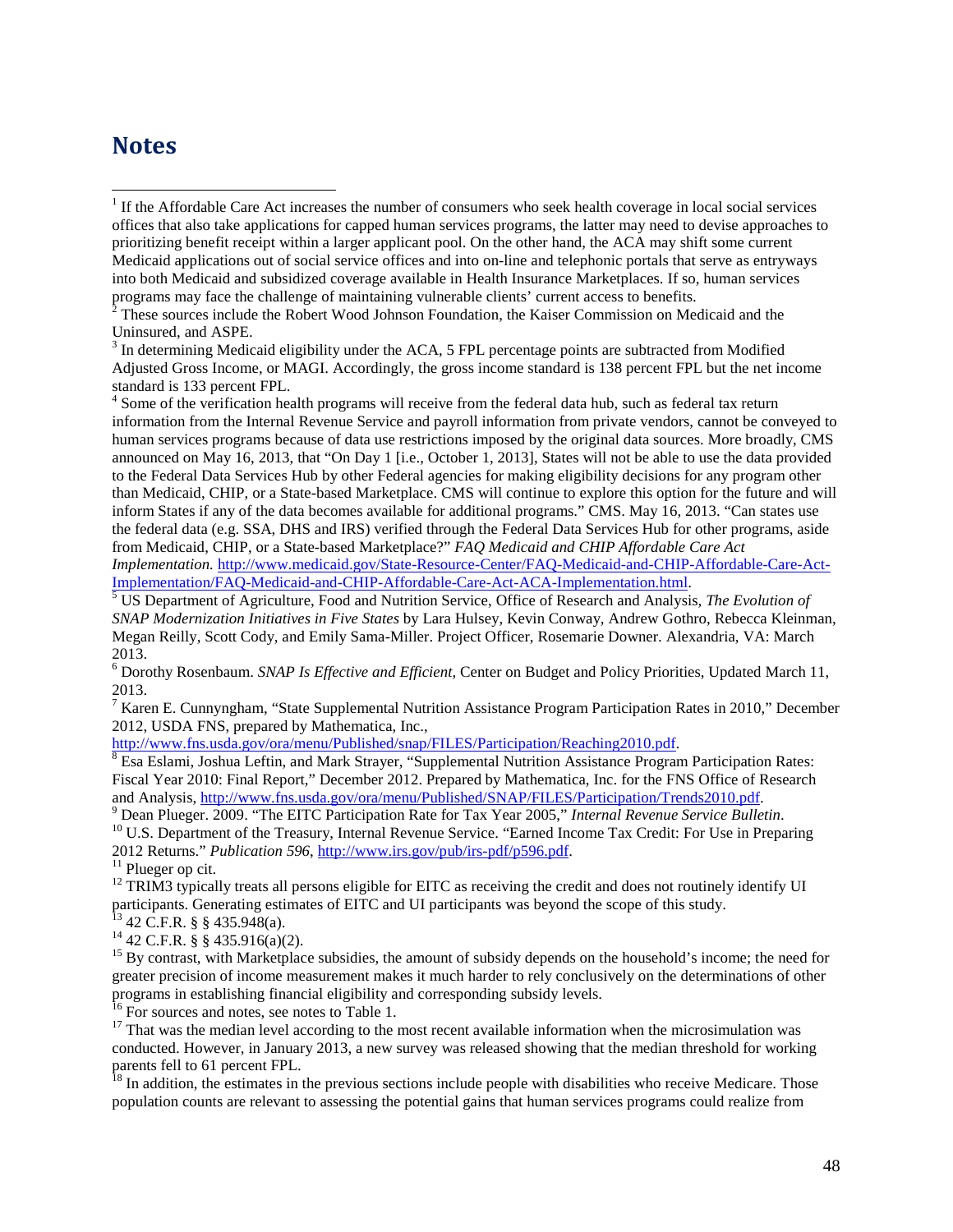linking to health coverage programs. The estimates in this section, which analyzes how *health programs* could benefit from such linkages in reaching the eligible uninsured, do not include Medicare recipients who also qualify for Medicaid.

<sup>19</sup> USDA Food and Nutrition Service. *Supplemental Nutrition Assistance Program (SNAP)—Able Bodied Adults* 

<span id="page-50-0"></span><sup>20</sup> The noncustodial parent estimates presented here include noncustodial parents who are not in contact with child support enforcement programs, and so the potential effect for noncustodial parents may be overstated. However, child support enforcement programs also work with custodial parents who could benefit from higher Medicaid eligibility limits in many states and from Marketplace subsidies. Further analysis is required to ascertain the full

<sup>21</sup> CMS. "Facilitating Medicaid and CHIP Enrollment and Renewal in 2014," SHO #13-003, ACA #26, May 17, 2013. [http://www.medicaid.gov/Federal-Policy-Guidance/downloads/SHO-13-003.pdf.](http://www.medicaid.gov/Federal-Policy-Guidance/downloads/SHO-13-003.pdf)<br>
<sup>22</sup> This is an example of Express Lane Eligibility.<br>
<sup>23</sup> For example, in 2002 the Social Security Administration sent 16.4 million letters

 $\overline{a}$ 

beneficiaries who were probably eligible, according to federal income data, for Medicare Savings Programs (MSP). The letters provided information about MSP, which pays some or all Medicare cost-sharing, depending on income. The letters also listed a phone number that could be called to enroll. Only 74,000 people—0.5 percent of letter recipients—enrolled in MSP as a result. While sending notices increased the volume of phone calls, few consumers actually enrolled. Government Accountability Office, *Medicare Savings Programs: Results of Social Security Administration's 2002 Outreach to Low-Income Beneficiaries*, GAO-04-363, March 2004.

More recently, Iowa and New Jersey have required taxpayers to indicate on state income tax returns whether their children have insurance coverage. In 2009, when parents in these states said that their children were uninsured, they were mailed application forms for health coverage, along with information about how to enroll. In Iowa, roughly 1 percent of parents filed application forms and sought coverage. Brenda Freshour Johnston, *Reaching Uninsured Children: Iowa's Income Tax Return and CHIP Project*, prepared by the Iowa Department of Human Services for the State Health Access Reform Evaluation project of the Robert Wood Johnson Foundation, with the State Health Access Data Assistance Center serving as national program office, August 2010. New Jersey streamlined its already simple child health application, based on the availability of tax data, and mailed out approximately 172,000 simplified forms to parents who indicated that their children were uninsured; roughly 750 children enrolled—less than 0.5 percent of the children in these families. John Guhl and Eliot Fishman, *New Jersey* 

 $^{24}$  [http://www.kff.org/medicaid/upload/7993-02.pdf.](http://www.kff.org/medicaid/upload/7993-02.pdf)<br>  $^{25}$  Much of the information on TANF comes from CRS report R41625: Federal Benefits and Services for People<br>
with Low Income: Programs, Policy, and Spending, FY200

<sup>26</sup> Welfare Rules Database, July 2011.<br>
<sup>27</sup> [http://www.fns.usda.gov/snap/rules/Memo/Support/State\\_Options/8-State\\_Options.pdf](http://www.fns.usda.gov/snap/rules/Memo/Support/State_Options/8-State_Options.pdf)<br>
<sup>28</sup> Code of Federal Regulations 7 CFR 246.7(h)(1): [http://www.ecfr.gov/cgi-bin/text-](http://www.ecfr.gov/cgi-bin/text-idx?c=ecfr&SID=6e22e5365c88729939d261e43719d31d&rgn=div5&view=text&node=7:4.1.1.1.10&idno=7#7:4.1.1.1.10.3.1.1)

[idx?c=ecfr&SID=6e22e5365c88729939d261e43719d31d&rgn=div5&view=text&node=7:4.1.1.1.10&idno=7#7:4.1.](http://www.ecfr.gov/cgi-bin/text-idx?c=ecfr&SID=6e22e5365c88729939d261e43719d31d&rgn=div5&view=text&node=7:4.1.1.1.10&idno=7#7:4.1.1.1.10.3.1.1)<br>1.1.10.3.1.1.

<sup>29</sup> National Reentry Resource Center:

[http://www.nationalreentryresourcecenter.org/documents/0000/1064/Reentry\\_Council\\_Mythbuster\\_TANF.pdf](http://www.nationalreentryresourcecenter.org/documents/0000/1064/Reentry_Council_Mythbuster_TANF.pdf) <sup>30</sup> LIHEAP information comes from the following sources: [http://www.acf.hhs.gov/programs/ocs/resource/liheap](http://www.acf.hhs.gov/programs/ocs/resource/liheap-eligibility-criteria)[eligibility-criteria,](http://www.acf.hhs.gov/programs/ocs/resource/liheap-eligibility-criteria) [http://www.acf.hhs.gov/programs/ocs/resource/statute,](http://www.acf.hhs.gov/programs/ocs/resource/statute)

[http://www.acf.hhs.gov/programs/ocs/resource/fact-sheet-0,](http://www.acf.hhs.gov/programs/ocs/resource/fact-sheet-0) Interpretation of "Federal Public Benefits" Under the Welfare Reform Law - [http://www.acf.hhs.gov/programs/ocs/resource/interpretation-of-federal-benefits-revised;](http://www.acf.hhs.gov/programs/ocs/resource/interpretation-of-federal-benefits-revised) and Spar, Karen. 2011. Federal Benefits and Services for People with Low Income: Programs, Policy, and Spending, FY2008-FY2009. Congressional Research Service. CRS Report R41625.

[http://portal.hud.gov/hudportal/HUD?src=/program\\_offices/public\\_indian\\_housing/programs/hcv/about/fact\\_sheet#](http://portal.hud.gov/hudportal/HUD?src=/program_offices/public_indian_housing/programs/hcv/about/fact_sheet#2)

 $\frac{2}{32}$  $\frac{2}{32}$  $\frac{2}{32}$  http://liheap.ncat.org/tables/FY2012/POP12.htm

<sup>33</sup> http://portal.hud.gov/hudportal/documents/huddoc?id=DOC\_10760.pdf<br><sup>34</sup> http://www.ilw.com/immigrationdaily/news/2011,0113-crs.pdf<br><sup>35</sup> http://www.nationalreentryresourcecenter.org/documents/0000/1090/REENTRY MYTHBUST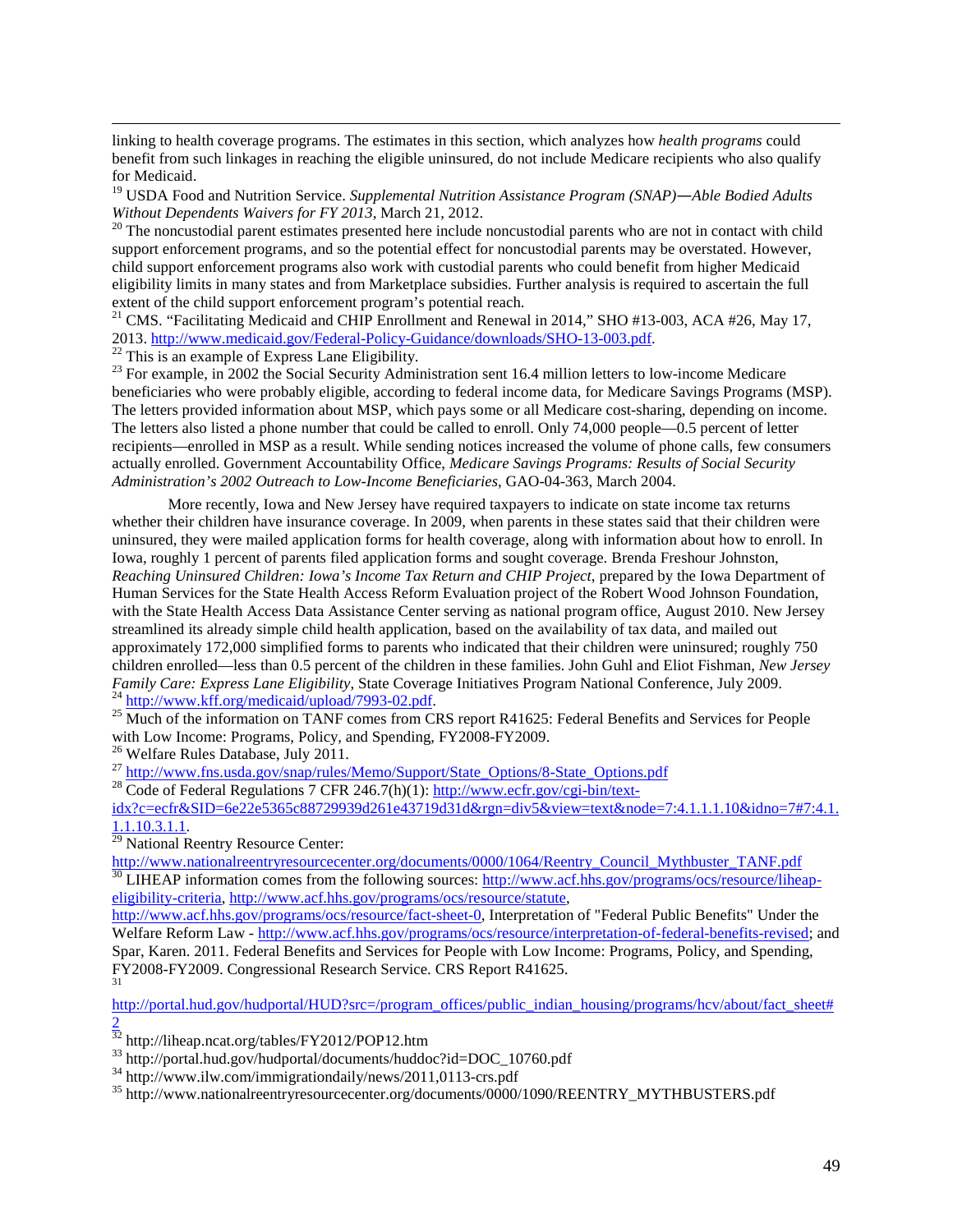<sup>36</sup> Spar, Karen. 2011. Federal Benefits and Services for People with Low Income: Programs, Policy, and Spending, FY2008-FY2009. Congressional Research Service. CRS Report R41625.

 $37$  Spar, Karen. 2011. Federal Benefits and Services for People with Low Income: Programs, Policy, and Spending, FY2008-FY2009. Congressional Research Service. CRS Report R41625. Internal Revenue Service (IRS). 2012. Publication 596. Earned Income Credit (EIC). Cat. No. 15173A. Department of the Treasury Internal Revenue Service (IRS)[. http://www.irs.gov/Individuals/EITC-Income-Limits,-Maximum-Credit--Amounts-and-Tax-Law-](http://www.irs.gov/Individuals/EITC-Income-Limits,-Maximum-Credit--Amounts-and-Tax-Law-Updates)

<span id="page-51-1"></span><span id="page-51-0"></span> $\frac{Update}{38}$  $\frac{Update}{38}$  $\frac{Update}{38}$ .<br><sup>38</sup> Matthew Buettgens, "HIPSM Methodology," (Washington, DC: The Urban Institute, 2011) [http://www.urban.org/UploadedPDF/412471-Health-Insurance-Policy-Simulation-Model-Methodology-](http://www.urban.org/UploadedPDF/412471-Health-Insurance-Policy-Simulation-Model-Methodology-Documentation.pdf)[Documentation.pdf](http://www.urban.org/UploadedPDF/412471-Health-Insurance-Policy-Simulation-Model-Methodology-Documentation.pdf)

<sup>39</sup> The final regulations are posted a[t http://www.gpo.gov/fdsys/pkg/FR-2012-03-23/html/2012-6560.htm](http://www.gpo.gov/fdsys/pkg/FR-2012-03-23/html/2012-6560.htm) ("Final Rule 42 CFR Parts 431, 433, 435, and 457 "Medicaid Program: Eligibility Changes under the Affordable Care Act of 2010."). Section 435.603, "Application of modified adjusted gross income (MAGI)," (which begins on page

17,206 of the regulations) describes the alternative family definitions.<br><sup>40</sup> See the discussion "Modifications to the Underlying Surveys" on the TRIM3 documentation page, http://trim.urban.org/T3Technical.php.

<sup>41</sup> SSI recipients are identified by TRIM3's baseline SSI simulation for 2010, which augments the survey-reported data to correct for under-reporting. Details on TRIM3's SSI model are available on the TRIM3 website's documentation page, http://trim.urban.org/T3Technical.php.

<sup>42</sup> CMS. Answers to Frequently Asked Questions: Telephonic Applications, Medicaid and CHIP Eligibility Policy and 75/25 Federal Matching Rate. August 9, 2013.

<sup>43</sup> For an example of a state that has ended waiting periods between the end of ESI and the start of eligibility for a separate CHIP program, see, e.g., Cathy Hope, "Colorado Puts an End to CHIP Waiting Period – Let's End the Wait for All Kids," *Say Ahh! A Children's Health Policy Blog*, April 08, 2013, [http://ccf.georgetown.edu/all/colorado](http://ccf.georgetown.edu/all/colorado-ends-chip-waiting-period/)[ends-chip-waiting-period/.](http://ccf.georgetown.edu/all/colorado-ends-chip-waiting-period/) For a state that has a two-month waiting period but makes many exceptions, including for children with serious health problems and families experiencing domestic violence or employment changes, see Oregon Department of Human Services, *Medical Assistance Programs - H. Healthy KidsConnect (HKC)*, Release 70B: August 1, 2013, [http://apps.state.or.us/caf/fsm/08ma-h.htm.](http://apps.state.or.us/caf/fsm/08ma-h.htm) For examples of states that waive waiting periods under specified income levels and of several states other than Colorado that have eliminated waiting periods altogether, see Martha Heberlein, Tricia Brooks, Joan Alker. Samantha Artiga and Jessica Stephens. *Getting into Gear for 2014:Findings from a 50-State Survey of Eligibility, Enrollment, Renewal, and Cost-Sharing Policies in Medicaid and CHIP, 2012–2013*, Georgetown Center for Children and Families and Kaiser Commission on<br>Medicaid and the Uninsured, January 2013, http://kaiserfamilyfoundation.files.wordpress.com/2013/05/8401.pdf.

<sup>44</sup> If separate CHIP programs are modeled to exclude ESI recipients, then the percentage of EITC-eligible children who qualify for Medicaid and HIM subsidies, respectively, falls to 87 percent and 3 percent; and among all EITCeligible people, 75 percent and 7 percent qualify for Medicaid/CHIP and HIM subsidies, respectively. If all CHIP programs are modeled to exclude ESI, including Medicaid expansion programs as well as separate state programs, those percentages are as follows: for children, 85 percent and 3 percent; and for all people, 74 percent and 7 percent. In Figure 4, counting all otherwise eligible ESI recipients as qualifying for both separate state programs and Medicaid/CHIP programs, those percentages are 95 percent and 1 percent for children; and 79 percent and 7 percent for all people. Results for childless adults and parents are unaffected.<br><sup>45</sup> Note that in standard TRIM3 Medicaid simulations, individuals who report Medicaid in the survey but who do not

appear eligible through any other pathway are assumed to be eligible for Medicaid due to high medical bills. Since this pathway is not used, some children with survey-reported Medicaid will not be simulated as eligible for Medicaid under the ACA if they are not eligible under either ACA rules or another pre-ACA pathway.

 $\overline{a}$ 

<sup>46</sup> [http://statehealthfacts.org/comparereport.jsp?rep=76&cat=4.](http://statehealthfacts.org/comparereport.jsp?rep=76&cat=4)<br><sup>47</sup> Martha Heberlein, et al., 2013, op cit.<br><sup>48</sup> Where Title XIX Medicaid and Title XXI Medicaid were listed with different FPL thresholds for children of particular age, we used the higher threshold.

Giannarelli, Linda, Sarah Minton, and Christin Durham. Child Care and Development Fund (CCDF) Policies Database, 2011. ICPSR34390-v1. Ann Arbor, MI: Inter-university Consortium for Political and Social Research [distributor], 2012-10-23. doi:10.3886/ICPSR34390.v1. CCDF regulations (Code of Federal Regulations 45 CFR Parts 98 and 99: Child Care and Development Fund: Final Rule) may be accessed via the U.S. Government Printing<br>Office website (http://www.gpo.gov/fdsys/pkg/CFR-2011-title45-vol1/pdf/CFR-2011-title45-vol1-part98.pdf).